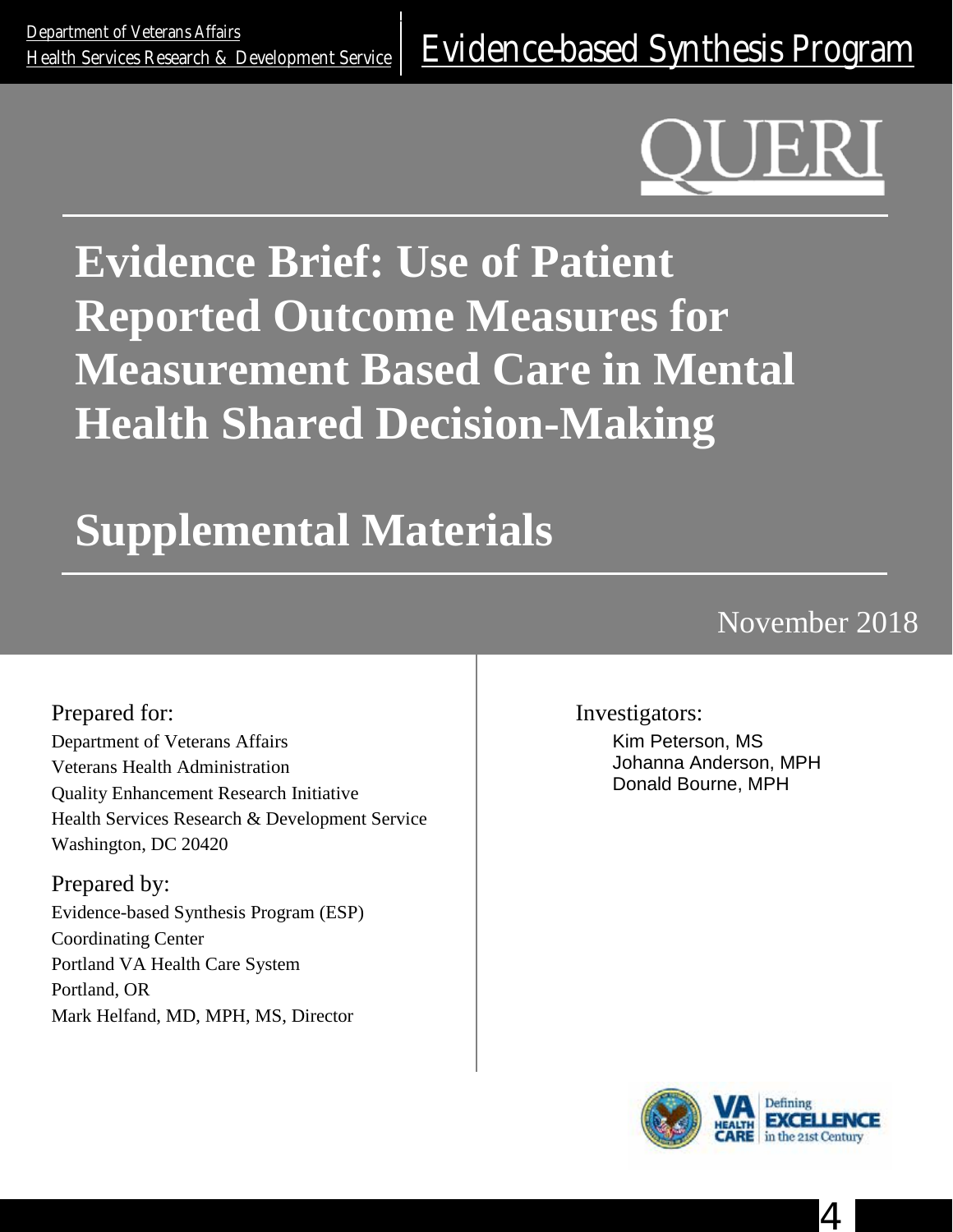# **TABLE OF CONTENTS**

**K4**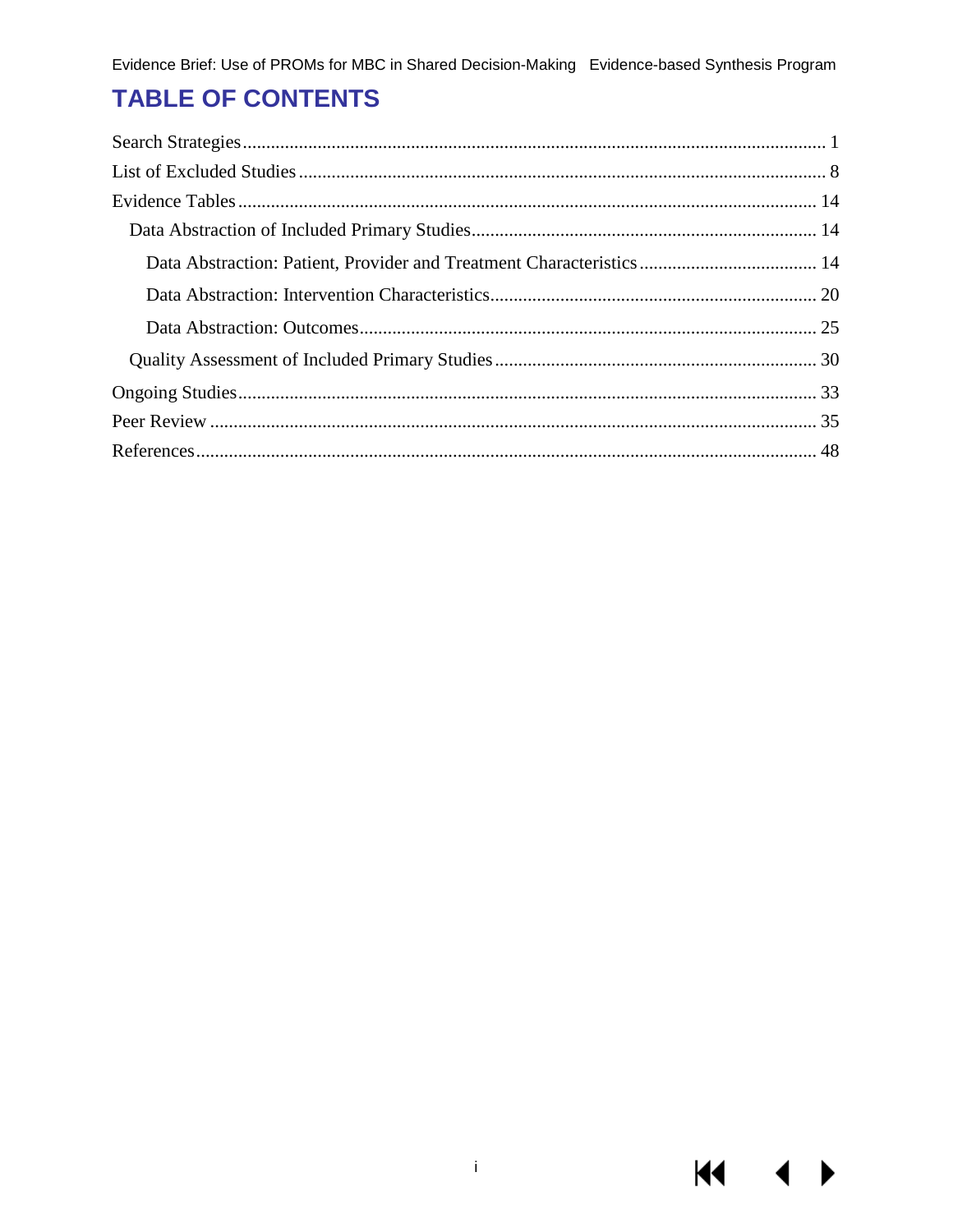# <span id="page-2-0"></span>**SEARCH STRATEGIES**

| 1. Search Strategy (adapted from Kendrick 2016)<br>Date Searched: 11/16/2018 (restricted from 5/18/2015 forward) |                                                                                                                                                                                                                                                                                                                                                                                                                                                                                                                                                                                                                                                                                                                                                                                                                                                               |  |
|------------------------------------------------------------------------------------------------------------------|---------------------------------------------------------------------------------------------------------------------------------------------------------------------------------------------------------------------------------------------------------------------------------------------------------------------------------------------------------------------------------------------------------------------------------------------------------------------------------------------------------------------------------------------------------------------------------------------------------------------------------------------------------------------------------------------------------------------------------------------------------------------------------------------------------------------------------------------------------------|--|
| Sources:                                                                                                         | Evidence:                                                                                                                                                                                                                                                                                                                                                                                                                                                                                                                                                                                                                                                                                                                                                                                                                                                     |  |
| Medline                                                                                                          | Database: Ovid MEDLINE(R) and Epub Ahead of Print, In-Process & Other Non-<br>Indexed Citations, Daily and Versions(R) <1946 to November 15, 2018><br>Search Strategy:                                                                                                                                                                                                                                                                                                                                                                                                                                                                                                                                                                                                                                                                                        |  |
|                                                                                                                  | EATING DISORDERS/ or ANOREXIA NERVOSA/ or BINGE-EATING<br>1.<br>DISORDER/ or BULIMIA NERVOSA/ or FEMALE ATHLETE TRIAD SYNDROME/<br>or PICA/ (27741)<br>HYPERPHAGIA/ or BULIMIA/ (8126)<br>$\mathbf{2}$<br>3<br>SELF-INJURIOUS BEHAVIOR/ or SELF MUTILATION/ or SUICIDE/ or<br>SUICIDAL IDEATION/ or SUICIDE, ATTEMPTED/ (59972)<br>MOOD DISORDERS/ or AFFECTIVE DISORDERS, PSYCHOTIC/ or<br>4<br>BIPOLAR DISORDER/ or CYCLOTHYMIC DISORDER/ or DEPRESSIVE<br>DISORDER/ or DEPRESSION, POSTPARTUM/ or DEPRESSIVE DISORDER,<br>MAJOR/ or DEPRESSIVE DISORDER, TREATMENT-RESISTANT/ or<br>DYSTHYMIC DISORDER/ or SEASONAL AFFECTIVE DISORDER/ (142140)<br>NEUROTIC DISORDERS/ (17940)<br>5<br>DEPRESSION/ (104841)<br>6<br>ADJUSTMENT DISORDERS/ (4127)<br>7 <sup>7</sup><br>8 exp ANTIDEPRESSIVE AGENTS/ (136598)                                               |  |
|                                                                                                                  | ANXIETY DISORDERS/ or AGORAPHOBIA/ or NEUROCIRCULATORY<br>9<br>ASTHENIA/ or OBSESSIVE-COMPULSIVE DISORDER/ or OBSESSIVE<br>HOARDING/ or PANIC DISORDER/ or PHOBIC DISORDERS/ or STRESS<br>DISORDERS, TRAUMATIC/ or COMBAT DISORDERS/ or STRESS<br>DISORDERS, POST-TRAUMATIC/ or STRESS DISORDERS, TRAUMATIC,<br>ACUTE/ (86486)<br>10 ANXIETY/ or ANXIETY, CASTRATION/ or KORO/ (72426)<br>ANXIETY, SEPARATION/ (2065)<br>11                                                                                                                                                                                                                                                                                                                                                                                                                                   |  |
|                                                                                                                  | PANIC/ (2564)<br>12<br>13<br>exp ANTI-ANXIETY AGENTS/ (62900)<br>SOMATOFORM DISORDERS/ or BODY DYSMORPHIC DISORDERS/ or<br>14<br>CONVERSION DISORDER/ or HYPOCHONDRIASIS/ or NEURASTHENIA/<br>(15490)<br>HYSTERIA/ (3549)<br>15<br>MUNCHAUSEN SYNDROME BY PROXY/ or MUNCHAUSEN SYNDROME/<br>16                                                                                                                                                                                                                                                                                                                                                                                                                                                                                                                                                                |  |
|                                                                                                                  | (1771)<br>FATIGUE SYNDROME, CHRONIC/ (5157)<br>17<br>18<br>OBSESSIVE BEHAVIOR/ (1147)<br>19<br>COMPULSIVE BEHAVIOR/ or BEHAVIOR, ADDICTIVE/ (10980)<br>IMPULSE CONTROL DISORDERS/ or FIRESETTING BEHAVIOR/ or<br>20<br>GAMBLING/ or TRICHOTILLOMANIA/ (7937)<br>STRESS, PSYCHOLOGICAL/ or BURNOUT, PROFESSIONAL/ (118109)<br>21<br>22<br>SEXUAL DYSFUNCTIONS, PSYCHOLOGICAL/ or VAGINISMUS/ (5916)<br>23<br>ANHEDONIA/ (745)<br>24<br>AFFECTIVE SYMPTOMS/ (12286)<br>25<br>*MENTAL DISORDERS/ (119630)<br>(eating disorder* or anorexia nervosa or bulimi* or binge eat* or (self adj<br>26<br>(injur* or mutilat*)) or suicide* or suicidal or parasuicid* or mood disorder* or<br>affective disorder* or bipolar i or bipolar ii or (bipolar and (affective or disorder*)) or<br>mania or manic or cyclothymic* or depression or depressive or dysthymi* or |  |

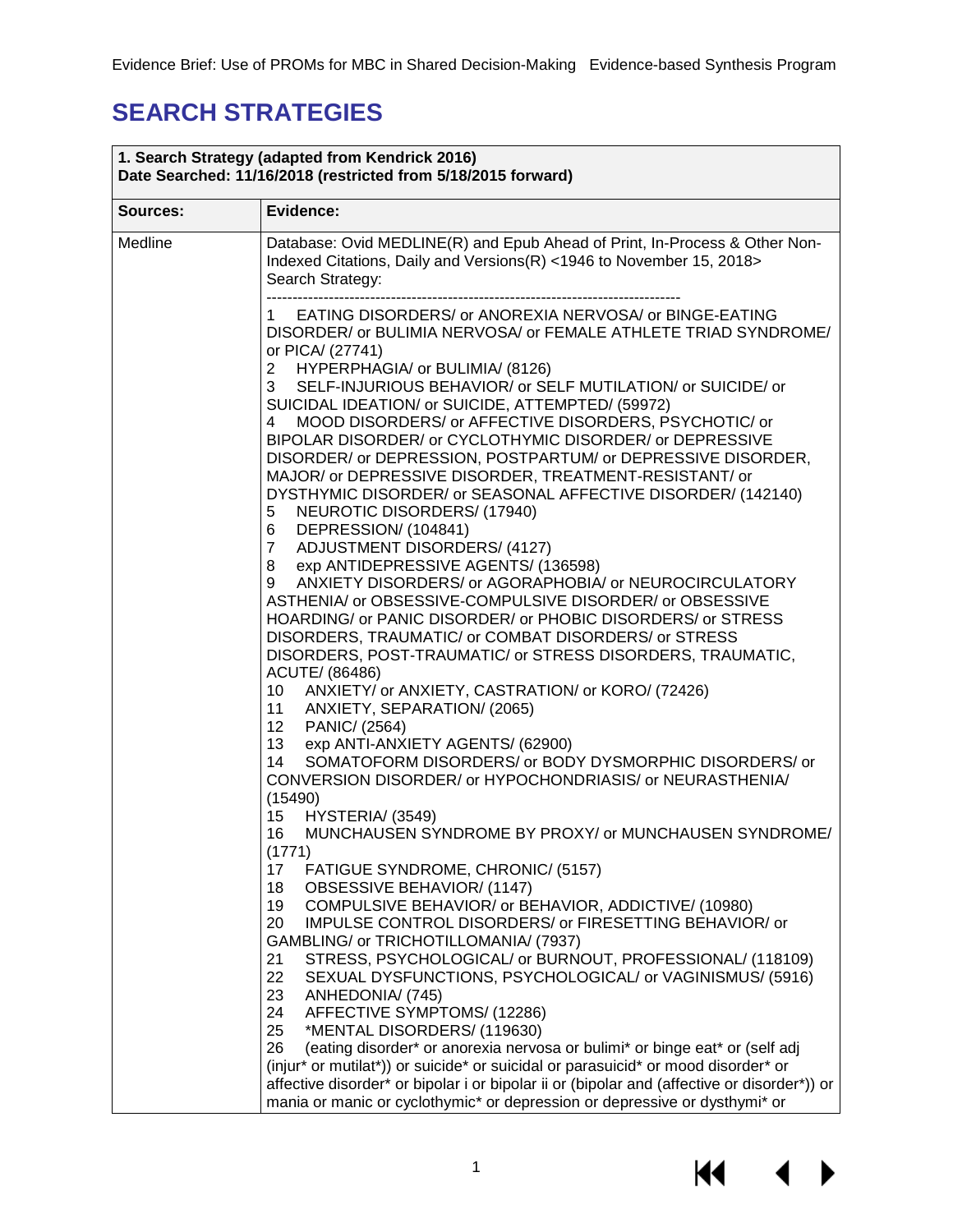neurotic or neurosis or adjustment disorder\* or antidepress\* or anxiety disorder\* or agoraphobia or obsess\* or compulsi\* or panic or phobi\* or ptsd or posttrauma\* or post trauma\* or combat or somatoform or somati#ation or medical\* unexplained or body dysmorphi\* or conversion disorder or hypochondria\* or neurastheni\* or hysteria or munchausen or chronic fatigue\* or gambling or trichotillomania or vaginismus or anhedoni\* or affective symptoms or mental disorder\* or mental health).ti. (350204) 27 or/1-26 (883965) 28 controlled clinical trial.pt. (92752) 29 randomized controlled trial.pt. (471434) 30 (randomi#ed or randomi#ation).ab,ti. (559157) 31 randomly.ab. (300350) 32 (random\* adj3 (administ\* or allocat\* or assign\* or class\* or control\* or determine\* or divide\* or distribut\* or expose\* or fashion or number\* or place\* or recruit\* or subsitut\* or treat\*)).ab. (422409) 33 placebo\*.ab,ti. (199553)<br>34 drug therapy.fs. (206257 drug therapy.fs. (2062572) 35 trial.ab,ti. (521635) 36 groups.ab. (1851699)<br>37 (control\* adj3 (trial\* or 37 (control\* adj3 (trial\* or study or studies)).ab,ti. (463247) 38 ((singl\* or doubl\* or tripl\* or trebl\*) adj3 (blind\* or mask\* or dummy\*)).mp. (221062) 39 clinical trial, phase ii/ or clinical trial, phase iii/ or clinical trial, phase iv/ or randomized controlled trial/ or pragmatic clinical trial/ (494831) 40 (quasi adj (experimental or random\$)).ti,ab. (14852) 41 ((waitlist\* or wait\* list\* or treatment as usual or TAU) adj3 (control or group)).ab. (5124) 42 or/28-41 (4520563) 43 27 and 42 (235421) 44 COUNSELING/ (33512) 45 PSYCHOTHERAPY/ (51971) 46 PSYCHOTHERAPEUTIC OUTCOMES/ (0) 47 TREATMENT OUTCOMES/ (0) 48 THERAPISTS/ (0) 49 or/44-48 (84123) 50 FEEDBACK/ (28713) 51 (feedback or feed-back).ti,ab,kw. (122927)<br>52 symptom monitoring.ti,ab,kw. (364) symptom monitoring.ti,ab, kw. (364) 53 or/50-52 (135738) 54 49 and 53 (829)<br>55 ((physician\* or p. 55 ((physician\* or psychiatri\* or psychotherapist\* or therapist\* or primary care or general practi\*) and ((client\* or patient\* or oupatient\*) adj5 (feedback or feedback))).ti,ab,kw. (1146) 56 ((physician\* or psychiatri\* or psychotherapist\* or therapist\* or primary care or general practi\*) and (patient reported adj3 (information or outcome\*))).ti,ab,kw. (1306) 57 (psychotherapeutic outcome\* and (feedback or feed-back or (patient reported adj3 (information or outcome\*)))).ti,ab,kw. (4) 58 (measurement based care or measurement-based care).mp. (145) 59 or/54-58 (3326) 60 43 and 59 (288) 61 limit 60 to yr="2015 -Current" (119) 62 limit 61 to english language (118) \*\*\*\*\*\*\*\*\*\*\*\*\*\*\*\*\*\*\*\*\*\*\*\*\*\*\*

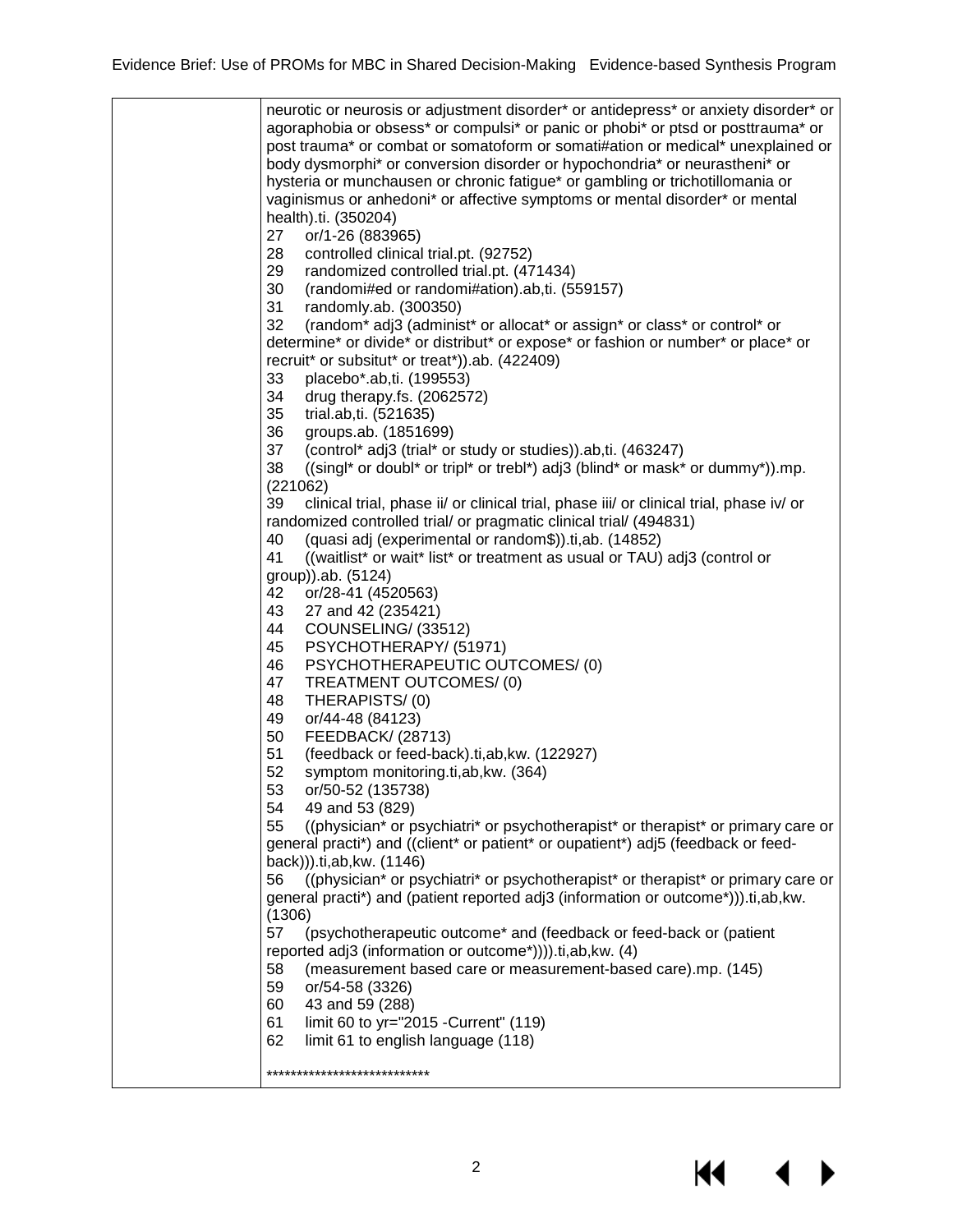| PsycINFO | Database: PsycINFO <1806 to November Week 2 2018>                                                                                   |
|----------|-------------------------------------------------------------------------------------------------------------------------------------|
|          | Search Strategy:                                                                                                                    |
|          | EATING DISORDERS/ or ANOREXIA NERVOSA/ or BULIMIA/ or<br>1.                                                                         |
|          | HYPERPHAGIA/ or KLEINE LEVIN SYNDROME/ or PICA/ or "PURGING                                                                         |
|          | (EATING DISORDERS)"/ (27863)                                                                                                        |
|          | APHAGIA/ (57)<br>2                                                                                                                  |
|          | COPROPHAGIA/(13)<br>3                                                                                                               |
|          | 4 BINGE EATING/ (2644)<br>SELF DESTRUCTIVE BEHAVIOR/ or ATTEMPTED SUICIDE/ or HEAD                                                  |
|          | 5<br>BANGING/ or SELF INFLICTED WOUNDS/ or SELF INJURIOUS BEHAVIOR/ or                                                              |
|          | SELF MUTILATION/ or SUICIDE/ (37757)                                                                                                |
|          | SUICIDE PREVENTION/ (4258)<br>6                                                                                                     |
|          | SUICIDAL IDEATION/ (8023)<br>$\overline{7}$                                                                                         |
|          | 8 AFFECTIVE DISORDERS/ (13474)                                                                                                      |
|          | 9 AFFECTIVE PSYCHOSIS/ (559)                                                                                                        |
|          | 10 BIPOLAR DISORDER/ or CYCLOTHYMIC PERSONALITY/ (25377)                                                                            |
|          | 11 MAJOR DEPRESSION/ or ANACLITIC DEPRESSION/ or DYSTHYMIC                                                                          |
|          | DISORDER/ or ENDOGENOUS DEPRESSION/ or POSTPARTUM<br>DEPRESSION/ or REACTIVE DEPRESSION/ or RECURRENT DEPRESSION/ or                |
|          | TREATMENT RESISTANT DEPRESSION/ (120153)                                                                                            |
|          | 12 ATYPICAL DEPRESSION/ (190)                                                                                                       |
|          | 13 "DEPRESSION (EMOTION)"/ (24632)                                                                                                  |
|          | SEASONAL AFFECTIVE DISORDER/ (1038)<br>14                                                                                           |
|          | ANXIETY DISORDERS/ or ACUTE STRESS DISORDER/ or CASTRATION<br>15                                                                    |
|          | ANXIETY/ or DEATH ANXIETY/ or GENERALIZED ANXIETY DISORDER/ or                                                                      |
|          | OBSESSIVE COMPULSIVE DISORDER/ or PANIC DISORDER/ or                                                                                |
|          | POSTTRAUMATIC STRESS DISORDER/ or SEPARATION ANXIETY/ (69814)<br>PHOBIAS/ or ACROPHOBIA/ or AGORAPHOBIA/ or CLAUSTROPHOBIA/<br>16 - |
|          | or OPHIDIOPHOBIA/ or SCHOOL PHOBIA/ or SOCIAL PHOBIA/ (12544)                                                                       |
|          | "DEBRIEFING (PSYCHOLOGICAL)"/ (277)<br>17                                                                                           |
|          | NEUROSIS/ or CHILDHOOD NEUROSIS/ or EXPERIMENTAL NEUROSIS/<br>18                                                                    |
|          | or OCCUPATIONAL NEUROSIS/ or TRAUMATIC NEUROSIS/ (7629)                                                                             |
|          | <b>ADJUSTMENT DISORDERS/ (654)</b><br>19                                                                                            |
|          | COPING BEHAVIOR/ (45227)<br>20                                                                                                      |
|          | ADJUSTMENT/ or exp EMOTIONAL ADJUSTMENT/ or OCCUPATIONAL<br>21<br>ADJUSTMENT/ or SCHOOL ADJUSTMENT/ or SOCIAL ADJUSTMENT/ (49310)   |
|          | EMOTIONAL TRAUMA/ (14937)<br>22                                                                                                     |
|          | STRESS/ or CHRONIC STRESS/ or ENVIRONMENTAL STRESS/ or<br>23 —                                                                      |
|          | OCCUPATIONAL STRESS/ or PSYCHOLOGICAL STRESS/ or SOCIAL                                                                             |
|          | STRESS/ or STRESS REACTIONS/ (95629)                                                                                                |
|          | ANXIETY/ or COMPUTER ANXIETY/ or MATHEMATICS ANXIETY/ or<br>24                                                                      |
|          | PERFORMANCE ANXIETY/ or SOCIAL ANXIETY/ or SPEECH ANXIETY/ or                                                                       |
|          | TEST ANXIETY/ (65491)                                                                                                               |
|          | PANIC ATTACK/ or PANIC/ or PANIC DISORDER/ (9379)<br>25<br>SOMATOFORM DISORDERS/ or BODY DYSMORPHIC DISORDER/ or<br>26              |
|          | HYPOCHONDRIASIS/ or NEURASTHENIA/ or NEURODERMATITIS/ or                                                                            |
|          | SOMATIZATION DISORDER/ or SOMATOFORM PAIN DISORDER/ (11174)                                                                         |
|          | CONVERSION DISORDER/ or HYSTERICAL PARALYSIS/ or<br>27                                                                              |
|          | HYSTERICAL VISION DISTURBANCES/ or PSEUDOCYESIS/ (1213)                                                                             |
|          | SOMATIZATION/ (2226)<br>28                                                                                                          |
|          | HYSTERIA/ or MASS HYSTERIA/ (2045)<br>29                                                                                            |
|          | 30<br><b>HYSTERICAL PARALYSIS/(47)</b>                                                                                              |
|          | 31<br>HISTRIONIC PERSONALITY DISORDER/ (384)<br>32<br>MALINGERING/ (2119)                                                           |
|          |                                                                                                                                     |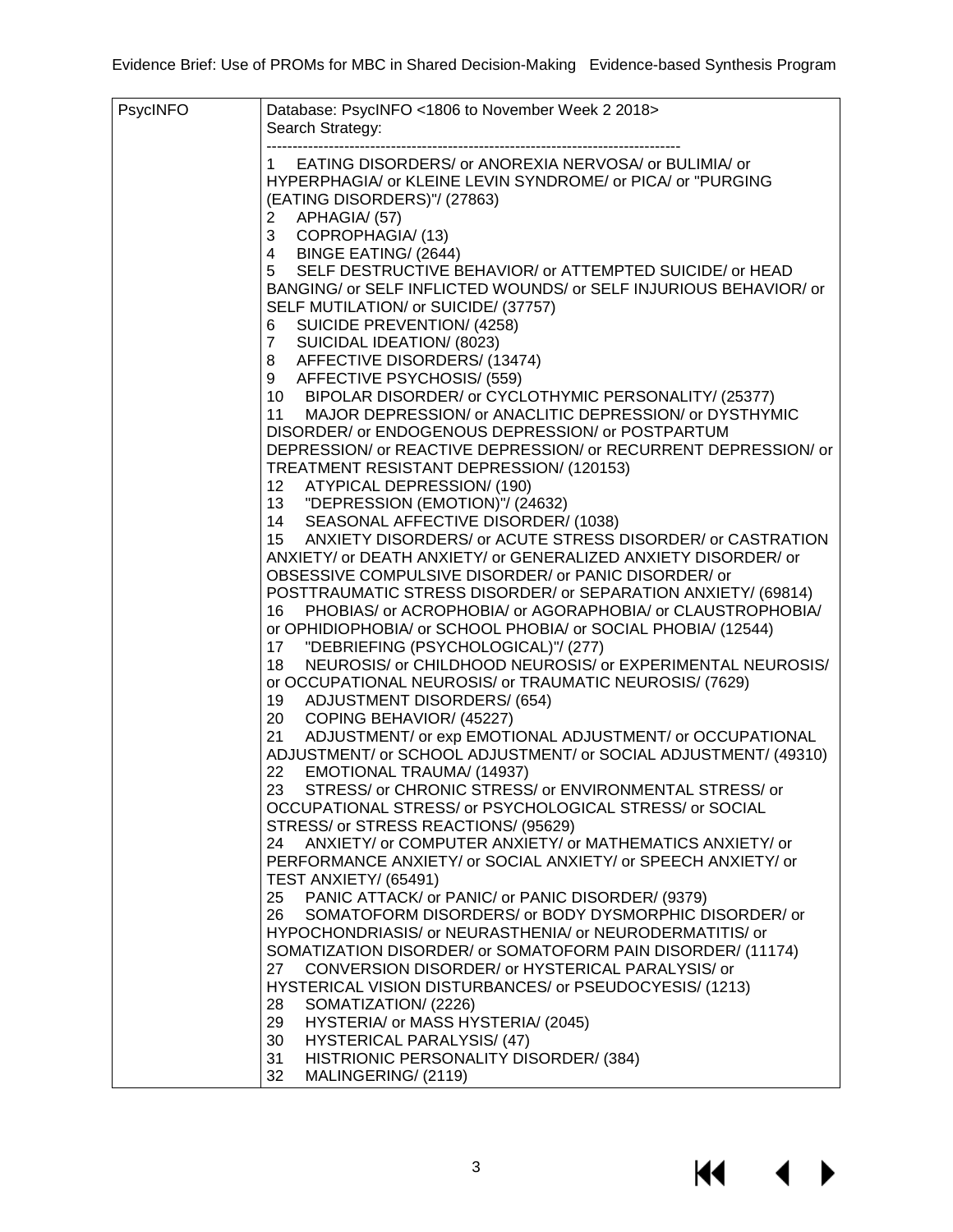| 33<br>FACTITIOUS DISORDERS/ or MUNCHAUSEN SYNDROME BY PROXY/ or                          |
|------------------------------------------------------------------------------------------|
| MUNCHAUSEN SYNDROME/ (790)                                                               |
| CHRONIC FATIGUE SYNDROME/ (1867)<br>34                                                   |
| 35<br>COMPULSIONS/ or REPETITION COMPULSION/ (2411)                                      |
| 36<br>OBSESSIONS/(1696)                                                                  |
| OBSESSIVE COMPULSIVE PERSONALITY DISORDER/ (562)<br>37                                   |
| 38<br>TRICHOTILLOMANIA/ (867)                                                            |
| 39<br>GAMBLING/ or PATHOLOGICAL GAMBLING/ (7218)                                         |
| 40<br>SEXUAL FUNCTION DISTURBANCES/ or DYSPAREUNIA/ or ERECTILE                          |
| DYSFUNCTION/ or FEMALE SEXUAL DYSFUNCTION/ or INHIBITED SEXUAL                           |
| DESIRE/ or PREMATURE EJACULATION/ or VAGINISMUS/ (8721)                                  |
| PREMENSTRUAL DYSPHORIC DISORDER/ (449)<br>41                                             |
| *MENTAL DISORDERS/ (64225)<br>42                                                         |
| (eating disorder* or anorexi* or bulimi* or binge eat* or (self adj (injur* or<br>43     |
| mutilat*)) or suicide* or suicidal or parasuicid* or mood disorder* or affective         |
| disorder* or bipolar i or bipolar ii or (bipolar and (affective or disorder*)) or mania  |
| or manic or cyclothymi* or depression or depressive or dysthymi* or neurotic or          |
| neurosis or adjustment disorder* or antidepress* or anxiety disorder* or                 |
| agoraphobia or obsess* or compulsi* or panic or phobi* or ptsd or posttrauma* or         |
| post trauma* or combat or somatoform or somati#ation or medical* unexplained or          |
| body dysmorphi* or conversion disorder or hypochondria* or neurastheni* or               |
| hysteria or munchausen or chronic fatigue* or gambling or trichotillomania or            |
| vaginismus or anhedoni* or affective symptoms or mental disorder* or mental              |
| health).ti,id. (438091)                                                                  |
| or/1-43 (705521)<br>44                                                                   |
| 45<br>treatment effectiveness evaluation.sh. (22433)                                     |
| 46<br>clinical trials.sh. (11137)                                                        |
| 47<br>mental health program evaluation.sh. (2052)                                        |
| 48<br>placebo.sh. (5165)                                                                 |
| placebo\$.ti,ab. (37988)<br>49                                                           |
| 50<br>randomly.ab. (67265)                                                               |
| 51<br>randomi#ed.ti,ab. (73513)                                                          |
| 52<br>trial\$.ti,ab. (165978)                                                            |
| ((singl\$ or doubl\$ or trebl\$ or tripl\$) adj3 (blind\$ or mask\$ or dummy)).mp.<br>53 |
| (24772)                                                                                  |
| 54<br>(control\$ adj3 (trial\$ or study or studies or group\$)).ti,ab. (152187)          |
| "2000".md. (0)<br>55                                                                     |
| 56<br>factorial\$.ti,ab. (18152)                                                         |
| 57<br>allocat\$.ti,ab. (27739)                                                           |
| assign\$.ti,ab. (89907)<br>58                                                            |
| volunteer\$.ti,ab. (35980)<br>59                                                         |
| (crossover\$ or cross over\$).ti,ab. (9436)<br>60                                        |
| 61<br>(quasi adj (experimental or random\$)).mp. (10566)                                 |
| 62<br>((waitlist* or wait* list* or treatment as usual or TAU) adj3 (control or          |
| group)).ab. (4927)                                                                       |
| (random* adj3 (administ* or class* or control* or determine* or divide* or<br>63         |
| distribut* or expose* or fashion or number* or place* or recruit* or subsitut* or        |
| treat*)).ab. (49495)                                                                     |
| or/45-63 (476311)<br>64                                                                  |
| 65<br>44 and 64 (92760)                                                                  |
| 66<br>COUNSELING/ (22327)                                                                |
| 67<br>PSYCHOTHERAPY/(50587)                                                              |
| 68<br>PSYCHOTHERAPEUTIC OUTCOMES/ (4713)                                                 |
| TREATMENT OUTCOMES/ (31500)<br>69                                                        |
| THERAPISTS/(10325)<br>70                                                                 |
| or/66-70 (112133)<br>71                                                                  |
|                                                                                          |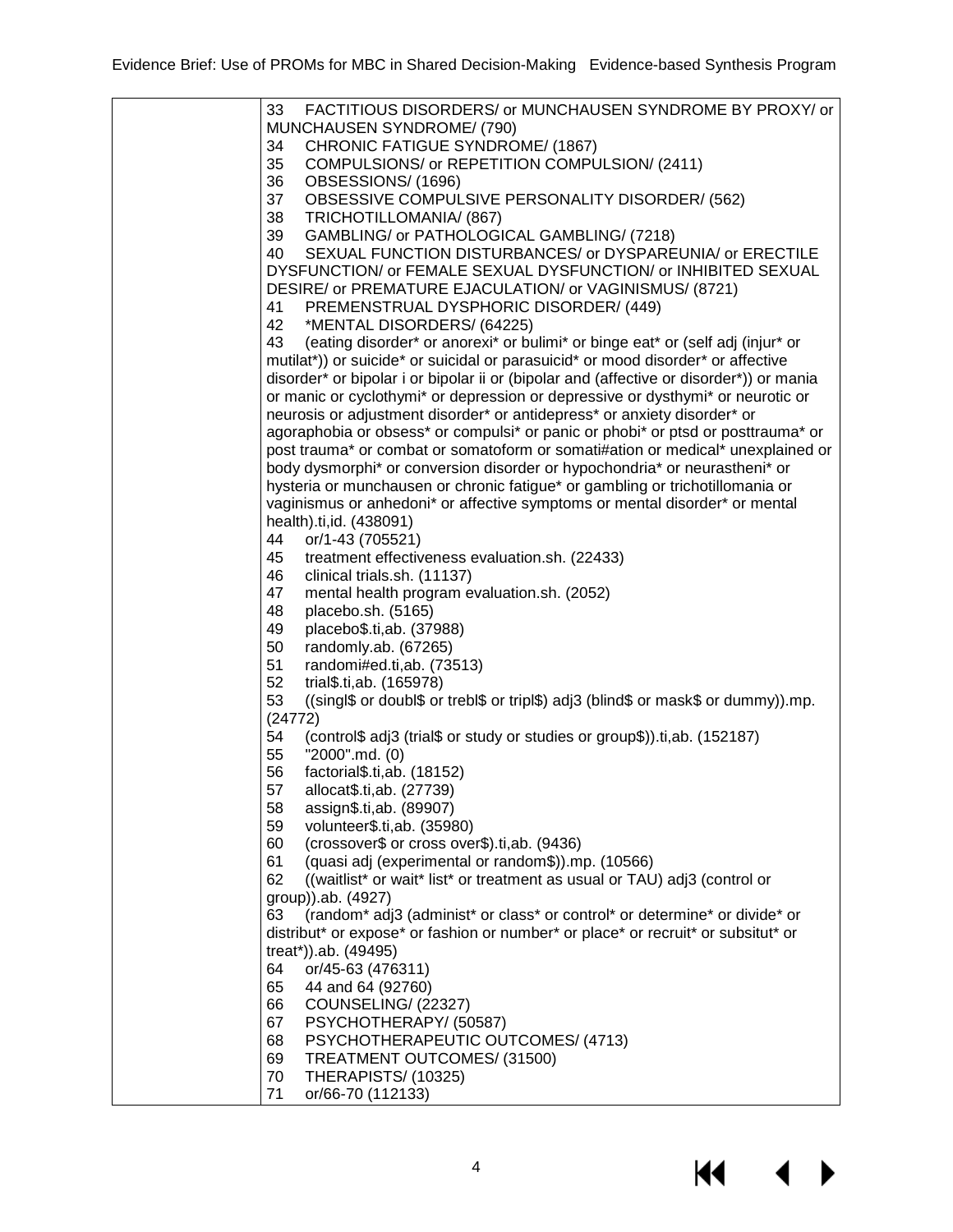|                | 72<br>FEEDBACK/ (16288)<br>73<br>(feedback or feed-back).ti,ab,id. (62159)<br>symptom monitoring.ti,ab,id. (193)<br>74<br>or/72-74 (62974)<br>75<br>76<br>71 and 75 (1516)<br>((physician* or psychiatri* or psychotherapist* or therapist* or primary care or<br>77<br>general practi*) and ((client* or patient* or oupatient*) adj5 (feedback or feed-<br>back))).ti,ab,id. (720)<br>((physician* or psychiatri* or psychotherapist* or therapist* or primary care or<br>78<br>general practi*) and (patient reported adj3 (information or outcome*))).ti,ab,id.<br>(236)<br>79<br>(psychotherapeutic outcome* and (feedback or feed-back or (patient<br>reported adj3 (information or outcome*)))).ti,ab,id. (13)<br>(measurement based care or measurement-based care).mp. (122)<br>80<br>81<br>(or/76-80) and 64 (682)<br>82<br>(68 or 69) and 75 (594)<br>83<br>$(or/77-80)$ and 65 $(111)$<br>81 or 82 or 83 (1024)<br>84<br>85<br>limit 84 to yr="2015 - Current" (286)<br>86<br>limit 85 to english language (274)                                                                                                                                                |
|----------------|-----------------------------------------------------------------------------------------------------------------------------------------------------------------------------------------------------------------------------------------------------------------------------------------------------------------------------------------------------------------------------------------------------------------------------------------------------------------------------------------------------------------------------------------------------------------------------------------------------------------------------------------------------------------------------------------------------------------------------------------------------------------------------------------------------------------------------------------------------------------------------------------------------------------------------------------------------------------------------------------------------------------------------------------------------------------------------------------------------------------------------------------------------------------------------|
|                | ***************************                                                                                                                                                                                                                                                                                                                                                                                                                                                                                                                                                                                                                                                                                                                                                                                                                                                                                                                                                                                                                                                                                                                                                 |
| <b>CENTRAL</b> | Database: EBM Reviews - Cochrane Central Register of Controlled Trials<br><october 2018=""><br/>Search Strategy:<br/>exp EATING DISORDERS/ (796)<br/>1<br/><math>\overline{2}</math><br/>Bulimia/ (442)<br/>3<br/>SELF-INJURIOUS BEHAVIOR/ (254)<br/>SELF MUTILATION/ (33)<br/>4<br/>5<br/><b>SUICIDE/ (555)</b><br/>SUICIDE, ATTEMPTED/ (344)<br/>6<br/><math>\overline{7}</math><br/>SUICIDAL IDEATION/ (304)<br/>8<br/>exp MOOD DISORDERS/ (12600)<br/>NEUROTIC DISORDERS/ (301)<br/>9<br/>DEPRESSION/ (9555)<br/>10<br/><b>ADJUSTMENT DISORDERS/ (226)</b><br/>11<br/>12<br/>ANXIETY/ (6481)<br/>exp ANXIETY, CASTRATION/(2)<br/>13<br/>14<br/>exp ANXIETY DISORDERS/ (7458)<br/>15<br/>ANXIETY, SEPARATION/ (89)<br/>16<br/>PANIC/ (261)<br/>17<br/>exp SOMATOFORM DISORDERS/ (572)<br/>18<br/>HYSTERIA/(14)<br/>19<br/>exp FACTITIOUS DISORDERS/(3)<br/>FATIGUE SYNDROME, CHRONIC/ (339)<br/>20<br/>21<br/>exp OBSESSIVE BEHAVIOR/ (43)<br/>22<br/>exp COMPULSIVE BEHAVIOR/ (582)<br/>23<br/>GAMBLING/ (305)<br/>24<br/>TRICHOTILLOMANIA/ (55)<br/>25<br/>SEXUAL DYSFUNCTIONS, PSYCHOLOGICAL/ (353)<br/>26<br/>DYSPAREUNIA/ (155)<br/>27<br/>VAGINISMUS/(9)</october> |
|                | exp STRESS, PSYCHOLOGICAL/ (5206)<br>28<br>29<br>AFFECTIVE SYMPTOMS/ (421)                                                                                                                                                                                                                                                                                                                                                                                                                                                                                                                                                                                                                                                                                                                                                                                                                                                                                                                                                                                                                                                                                                  |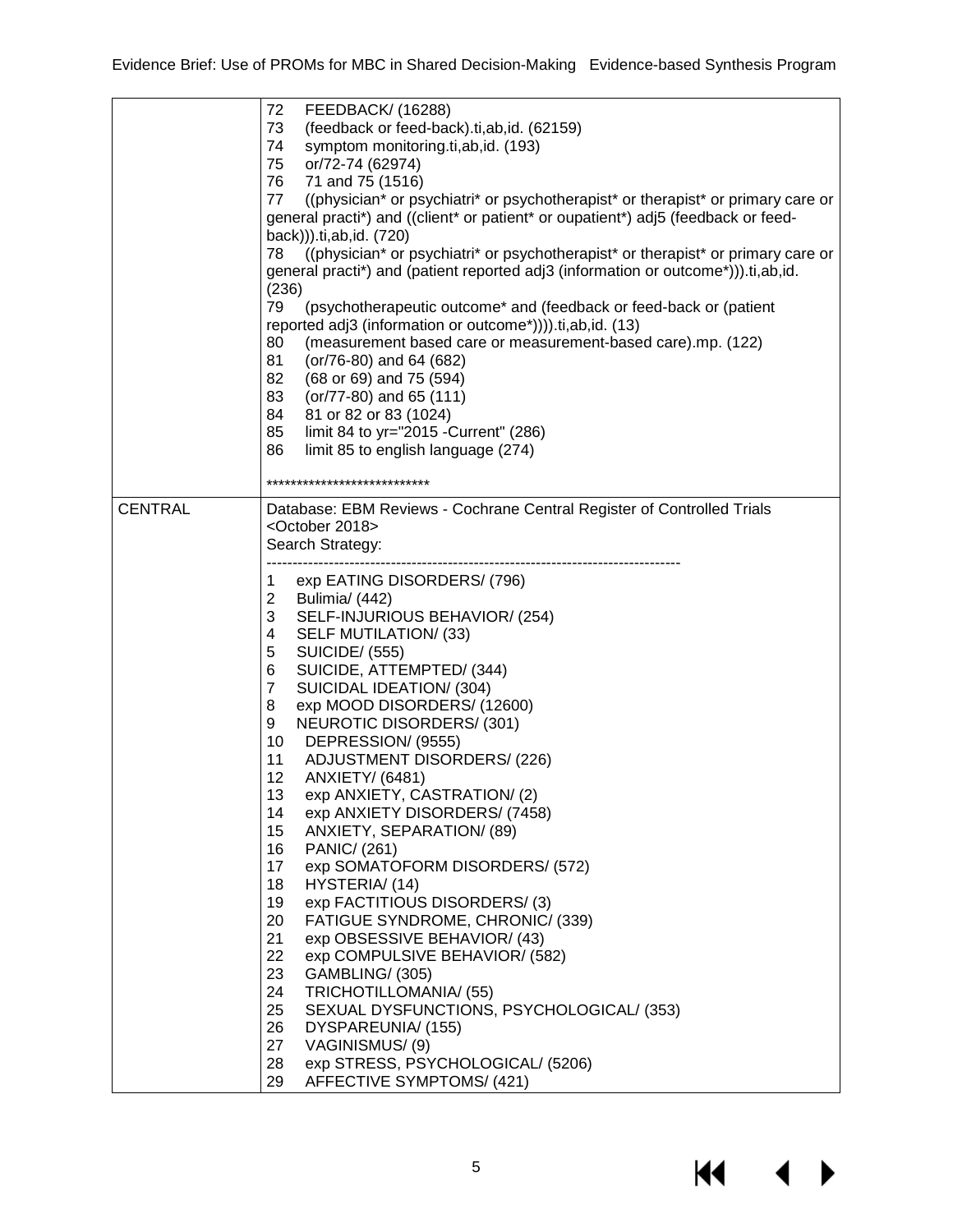| 30<br>(anorexia and nervosa).mp. [mp=title, original title, abstract, mesh headings,   |
|----------------------------------------------------------------------------------------|
| heading words, keyword] (854)                                                          |
| bulimi*.mp. (1138)<br>31                                                               |
| 32<br>(eating and disorder*).mp. (2571)                                                |
| 33<br>(suicid* or parasuicid*).mp. (3913)                                              |
| 34<br>(self and mutilat*).mp. (62)                                                     |
| 35<br>(self and injur*).mp. (2707)                                                     |
| 36<br>(affective and disorder*).mp. (2705)                                             |
| 37                                                                                     |
| (mood and disorder*).mp. (6954)                                                        |
| 38<br>bipolar.mp. (6508)                                                               |
| 39<br>(mania or manic or hypomani*).mp. (2493)                                         |
| 40<br>(rapid NEXT cycling and disorder*).mp. (0)                                       |
| 41<br>schizoaffective.mp. (1391)                                                       |
| 42<br>(neurotic or neurosis or neuroses or psychoneuro*).mp. (1533)                    |
| depress*.mp. (61771)<br>43                                                             |
| dysthymi*.mp. (757)<br>44                                                              |
| 45<br>(anxiety or anxious).mp. (34881)                                                 |
| 46<br>panic.mp. (2477)                                                                 |
| 47<br>(phobia* or phobic* or agoraphobi* or clasutrophobi* or acrophobi* or            |
| ophidiophobi*).mp. (3248)                                                              |
| (stress and disorder*).mp. (8461)<br>48                                                |
| 49<br>(PTSD or posttrauma* or post-trauma* or post NEXT trauma*).mp. (5531)            |
| 50<br>(psychological and stress*).mp. (9019)                                           |
| 51<br>combat.mp. (1280)                                                                |
| 52<br>(somatoform or somatic or somatization).mp. (3741)                               |
| 53<br>hypochondri*.mp. (257)                                                           |
| 54<br>hysteri*.mp. (72)                                                                |
| 55<br>(conversion and disorder*).mp. (361)                                             |
| 56<br>neurastheni*.mp. (59)                                                            |
| 57<br>munchausen.mp. (3)                                                               |
| 58<br>((chronic and fatigue and syndrome) or CFS).mp. (1371)                           |
| 59<br>(OCD or obsess* or compulsi*).mp. (2891)                                         |
| 60<br>(gambl* or betting or wagering or ludomania* or ludopath*).mp. (702)             |
| 61<br>trichotillomani*.mp. (95)                                                        |
| 62<br>psychosexual.mp. (150)                                                           |
| 63<br>or/1-62 (111747)                                                                 |
| 64<br>((physician* or psychiatri* or psychotherapist* or therapist* or primary care or |
| general practi*) and ((client* or patient* or oupatient*) adj5 (feedback or feed-      |
| back))).mp. (629)                                                                      |
| ((physician* or psychiatri* or psychotherapist* or therapist* or primary care or<br>65 |
| general practi*) and (patient reported adj3 (information or outcome*))).mp. (605)      |
| (psychotherapeutic outcome* and (feedback or feed-back or (patient<br>66               |
| reported adj3 (information or outcome*)))).mp. (1)                                     |
| (measurement based care or measurement-based care).mp. (31)<br>67                      |
| 68<br>or/64-67 (1243)                                                                  |
| exp MENTAL DISORDERS/ (59324)<br>69                                                    |
| 70<br>exp MENTAL HEALTH/ (1160)                                                        |
| exp "Psychological Phenomena and Processes"/and PROCESSES/(0)<br>71                    |
| 72<br>((psychiatri* or psychotherapist* or therapist*) and ((client* or patient* or    |
| oupatient*) adj3 (feedback or feed-back))).ti,ab, kw. (119)                            |
| ((psychiatri* or psychotherapist* or therapist*) and (patient-reported adj3<br>73      |
| (outcome* or progress))).ti,ab, kw. (62)                                               |
| ((psychotherapeutic outcome* or treatment outcome*) and (feedback or<br>74             |
| feed-back or patient-reported) and (information or outcome* or progress)).ti,ab,kw.    |
| (353)                                                                                  |

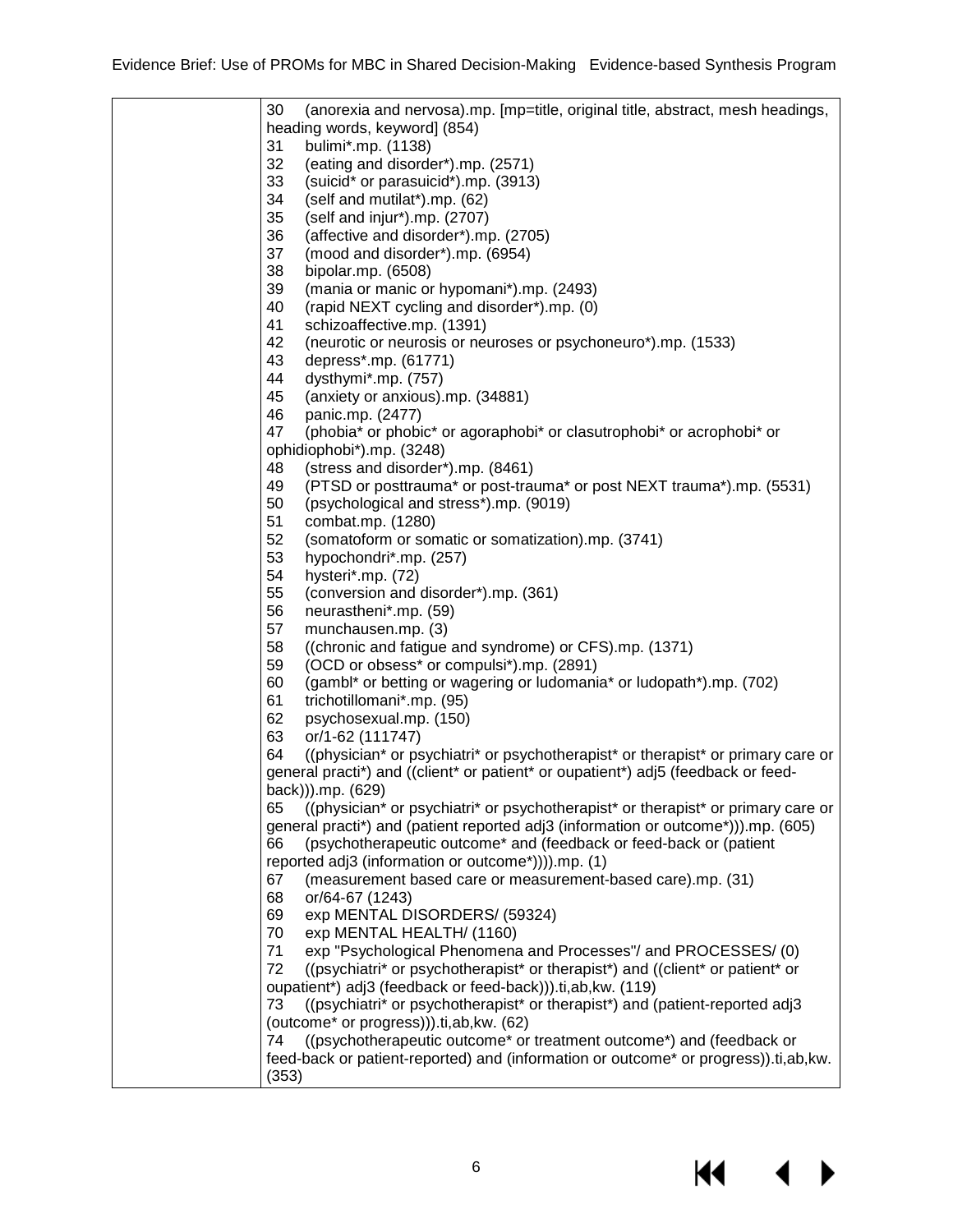|                                                                                                                                       | ((physician or primary care or general practi*) and ((client* or patient* or<br>75<br>oupatient*) adj3 (feedback or feed-back or progress))).ti,ab, kw. (331)<br>symptom monitoring.ti,ab,kw. (180)<br>76<br>or/72-76 (1000)<br>77<br>77 and (or/69-71) (134)<br>78.<br>63 and 68 (282)<br>79<br>77 or 78 or 79 (1155)<br>80<br>limit 80 to yr="2015 - Current" (552)<br>81<br>limit 81 to english language (443)<br>82 |
|---------------------------------------------------------------------------------------------------------------------------------------|-------------------------------------------------------------------------------------------------------------------------------------------------------------------------------------------------------------------------------------------------------------------------------------------------------------------------------------------------------------------------------------------------------------------------|
| <b>World Health</b><br>Organization<br>(WHO)<br><b>International</b><br><b>Clinical Trials</b><br><b>Registry Platform</b><br>(ICTRP) | Search: depression OR depressive OR mental OR psychiatric OR anxiety OR<br>PTSD OR phobia OR OCD AND feedback; measurement based care                                                                                                                                                                                                                                                                                   |
| ClinicalTrials.gov                                                                                                                    | Search: depression OR depressive OR mental OR psychiatric OR anxiety OR<br>PTSD OR phobia OR OCD AND feedback; measurement based care                                                                                                                                                                                                                                                                                   |
| Google Scholar                                                                                                                        | Search: "Patient Reported Outcome Measures" and "mental health" and<br>(randomised or randomized); "Measurement based care" and "mental health" and<br>(randomised or randomized)                                                                                                                                                                                                                                       |
| Google.com                                                                                                                            | Search: "Patient Reported Outcome Measures" and "mental health" and<br>(randomised or randomized); "Measurement based care" and "mental health" and<br>(randomised or randomized)                                                                                                                                                                                                                                       |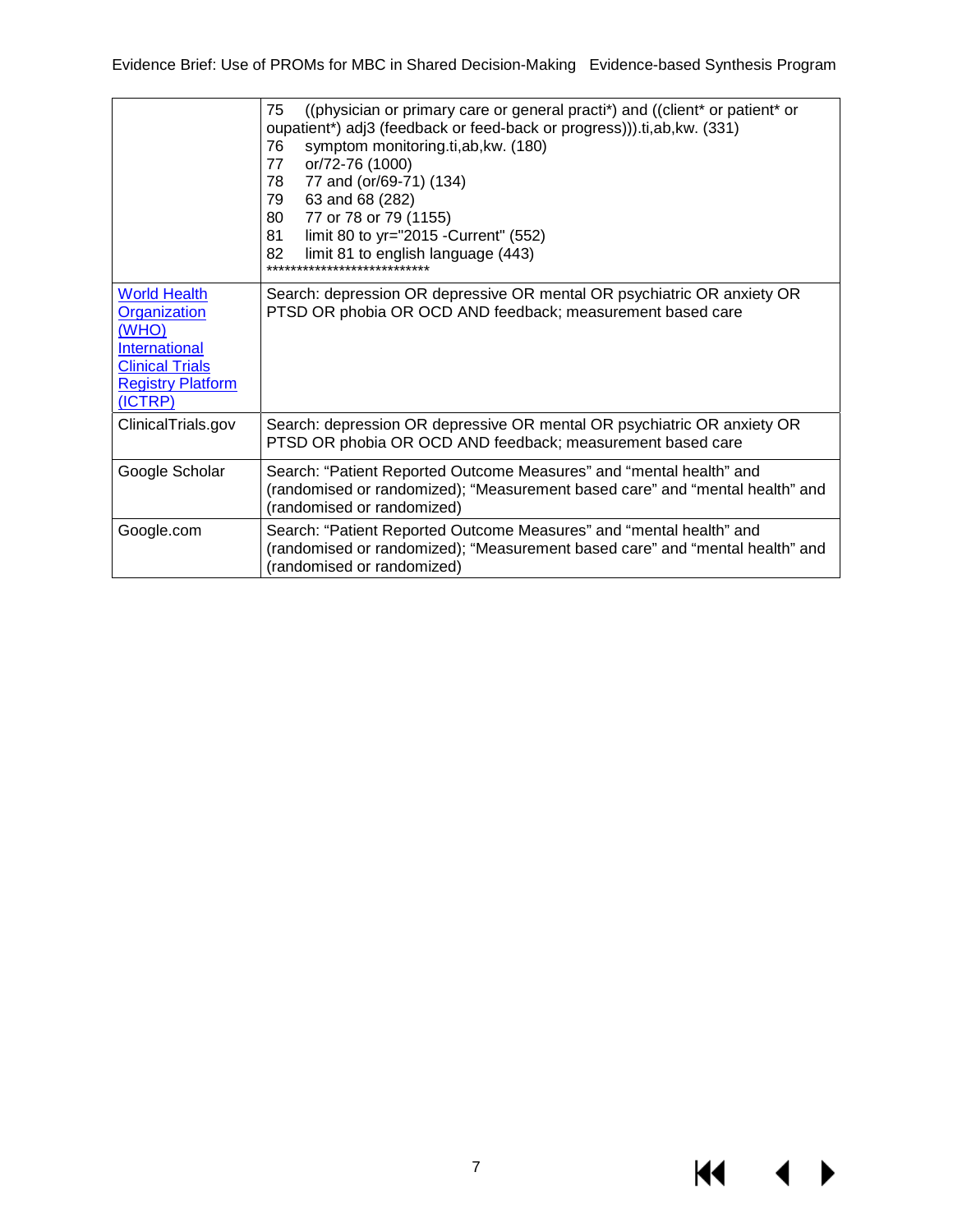# <span id="page-9-0"></span>**LIST OF EXCLUDED STUDIES**

Exclude reasons: 1=Ineligible population (*eg*, patients receiving mental health care not separately evaluated), 2=Ineligible intervention (*eg*, not patient reported outcome measures, MBC as part of a more intensive collaborative care/care management/integrated care approach), 3=Ineligible comparator (*eg*, not shared decision making or usual care without an MBC component), 4=Ineligible outcome (*eg*, patient preferences or implementation experiences), 5=Ineligible setting, 6=Ineligible study design (*eg*, case report), 7=Ineligible publication type (*eg*, editorial, narrative review), 8=Outdated or ineligible systematic review, 9=non-English language, S=non-RCT meeting other criteria

| #   | <b>Citation</b>                                                                                                                                                                                                                                                                                                                                                                | <b>Exclude</b><br>reason |
|-----|--------------------------------------------------------------------------------------------------------------------------------------------------------------------------------------------------------------------------------------------------------------------------------------------------------------------------------------------------------------------------------|--------------------------|
| 1.  | Aardoom JJ, Dingemans AE, van Ginkel JR, Spinhoven P, Van Furth EF, Van den<br>Akker-van Marle ME. Cost-utility of an internet-based intervention with or without<br>therapist support in comparison with a waiting list for individuals with eating disorder<br>symptoms: a randomized controlled trial. International journal of eating disorders.<br>2016;49(12):1068-1076. | E <sub>2</sub>           |
| 2.  | Amble I, Gude T, Ulvenes P, Stubdal S, Wampold BE. How and when feedback works in<br>psychotherapy: Is it the signal? Psychotherapy Research. 2015;26(5):545-555.                                                                                                                                                                                                              | E <sub>3</sub>           |
| 3.  | Bargmann S. Achieving excellence through feedback-informed supervision. In:<br>Feedback-informed treatment in clinical practice: Reaching for excellence. Washington,<br>DC: American Psychological Association; US; 2017:79-100.                                                                                                                                              | E7                       |
| 4.  | Bastiaansen JA, Meurs M, Stelwagen R, et al. Self-monitoring and personalized<br>feedback based on the experiencing sampling method as a tool to boost depression<br>treatment: A protocol of a pragmatic randomized controlled trial (ZELF-i). BMC<br>Psychiatry Vol 18 2018, ArtID 276. 2018;18.                                                                             | E7                       |
| 5.  | Bech P, Timmerby N. An overview of which health domains to consider and when to<br>apply them in measurement-based care for depression and anxiety disorders. Nordic<br>Journal of Psychiatry. 2018;72(5):367-373.                                                                                                                                                             | E7                       |
| 6.  | Bengtson AM, Pence BW, Gaynes BN, et al. Improving Depression Among HIV-Infected<br>Adults: Transporting the Effect of a Depression Treatment Intervention to Routine Care.<br>Journal of Acquired Immune Deficiency Syndromes: JAIDS. 2016;73(4):482-488.                                                                                                                     | E <sub>3</sub>           |
| 7.  | Berking M, Orth U, Lutz W. Wie effektiv sind systematische Rückmeldungen des<br>Therapieverlaufs an den Therapeuten? - How effective is systematic feedback of<br>treatment progress to the therapist? An empirical study in a cognitive-behavioural orieted<br>impatient setting. Zeitschrift für Klinische Psychologie und Psychotherapie.<br>2006;35(1):21-29.              | E <sub>9</sub>           |
| 8.  | Bickman L, Kelley SD, Breda C, de Andrade AR, Riemer M. Effects of Routine Feedback<br>to Clinicians on Mental Health Outcomes of Youths: Results of a Randomized Trial.<br>Psychiatric Services. 2011;62(12):1423-1429.                                                                                                                                                       | E1                       |
| 9.  | Bilsker D, Goldner EM. Routine outcome measurement by mental health-care providers:<br>is it worth doing? The Lancet. 2002;360(9346):1689-1690.                                                                                                                                                                                                                                | E7                       |
| 10. | Black SW, Owen J, Chapman N, Lavin K, Drinane JM, Kuo P. Feedback informed<br>treatment: An empirically supported case study of psychodynamic treatment. Journal of<br>Clinical Psychology. 2017;73(11):1499-1509.                                                                                                                                                             | E7                       |
| 11. | Boyd MR, Powell BJ, Endicott D, Lewis CC. A method for tracking implementation<br>strategies: An exemplar implementing measurement-based care in community<br>behavioral health clinics. Behavior Therapy. 2018;49(4):525-537.                                                                                                                                                 | E <sub>4</sub>           |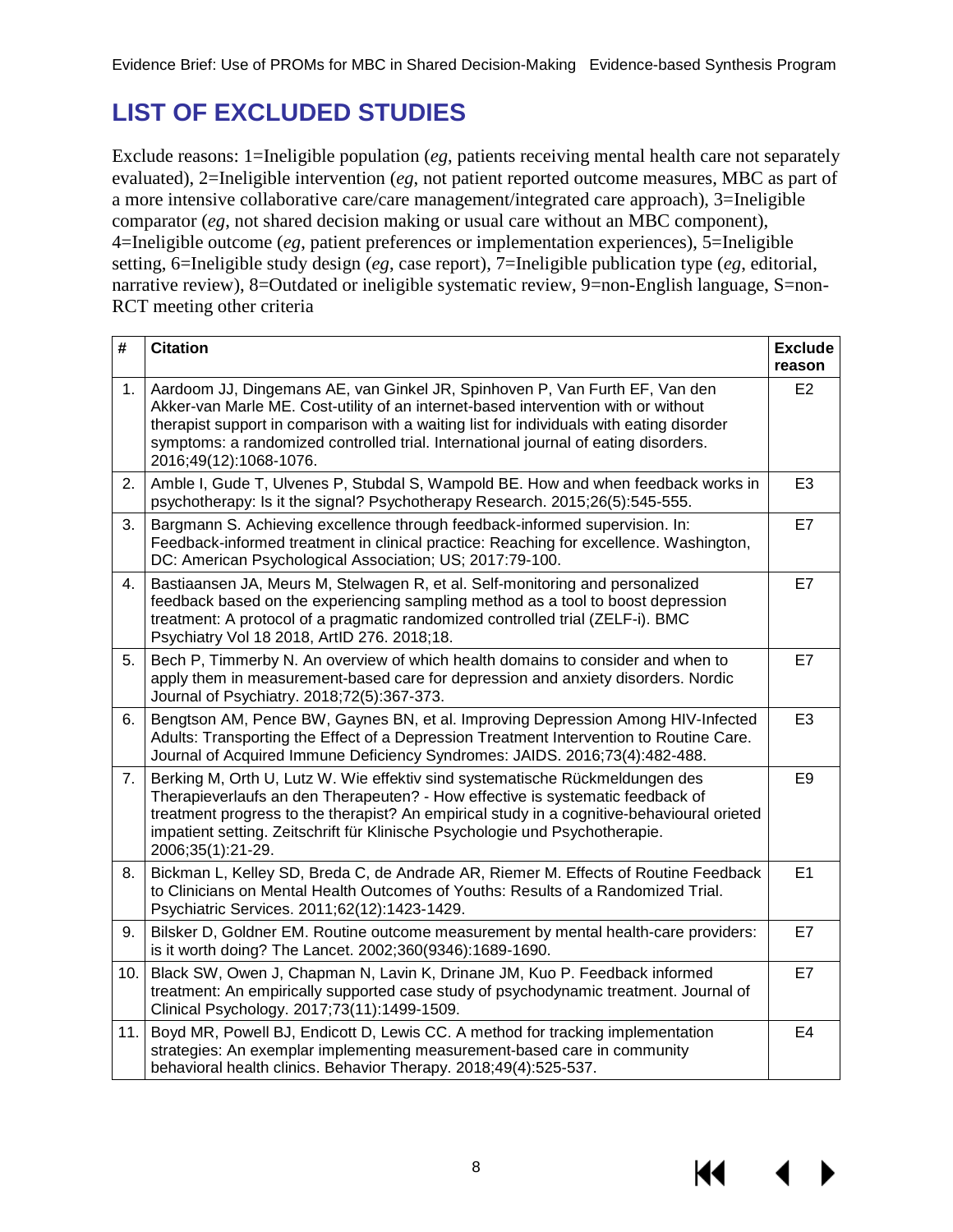| #   | <b>Citation</b>                                                                                                                                                                                                                                                                                                                            | <b>Exclude</b><br>reason |
|-----|--------------------------------------------------------------------------------------------------------------------------------------------------------------------------------------------------------------------------------------------------------------------------------------------------------------------------------------------|--------------------------|
| 12. | Brodey BB, Gonzalez NL, Elkin KA, Sasiela WJ, Brodey IS. Assessing the Equivalence<br>of Paper, Mobile Phone, and Tablet Survey Responses at a Community Mental Health<br>Center Using Equivalent Halves of a 'Gold-Standard' Depression Item Bank. JMIR<br>Mental Health. 2017;4(3):e36.                                                  | E <sub>3</sub>           |
| 13. | Brown GS, Simon A, Cameron J, Minami T. A collaborative outcome resource network<br>(ACORN): Tools for increasing the value of psychotherapy. Psychotherapy.<br>2015;52(4):412-421.                                                                                                                                                        | E <sub>6</sub>           |
| 14. | Burlingame GM, Whitcomb KE, Woodland SC, Olsen JA, Beecher M, Gleave R. The<br>effects of relationship and progress feedback in group psychotherapy using the Group<br>Questionnaire and Outcome Questionnaire-45: A randomized clinical trial.<br>Psychotherapy. 2018;55(2):116-131.                                                      | E <sub>3</sub>           |
| 15. | Chan AT, Sun GY, Tam WW, Tsoi KK, Wong SY. The effectiveness of group-based<br>behavioral activation in the treatment of depression: An updated meta-analysis of<br>randomized controlled trial. Journal of Affective Disorders. 2017;208:345-354.                                                                                         | E <sub>8</sub>           |
| 16. | Chang TE, Jing Y, Yeung AS, et al. Effect of communicating depression severity on<br>physician prescribing patterns: findings from the Clinical Outcomes in MEasurement-<br>based Treatment (COMET) trial. General Hospital Psychiatry. 2012;34(2):105-112.                                                                                | ES                       |
|     | 17. Cornish PA, Berry G, Benton S, et al. Meeting the mental health needs of today's college<br>student: Reinventing services through Stepped Care 2.0. Psychological Services.<br>2017;14(4):428-442.                                                                                                                                     | E2                       |
| 18. | Cross S, Mellor-Clark J, Macdonald J. Tracking Responses to Items in Measures as a<br>Means of Increasing Therapeutic Engagement in Clients: A Complementary Clinical<br>Approach to Tracking Outcomes. Clinical Psychology & Psychotherapy. 2015;22(6):698-<br>707.                                                                       | E7                       |
| 19. | Davidson K, Perry A, Bell L. Would continuous feedback of patient's clinical outcomes to<br>practitioners improve NHS psychological therapy services? Critical analysis and<br>assessment of quality of existing studies. Psychology and Psychotherapy: Theory,<br>Research and Practice. 2015;88(1):21-37.                                | E <sub>8</sub>           |
| 20. | Delgadillo J, Overend K, Lucock M, et al. Improving the efficiency of psychological<br>treatment using outcome feedback technology. Behaviour Research & Therapy.<br>2017;99:89-97.                                                                                                                                                        | ES                       |
| 21. | Drummond KL, Painter JT, Curran GM, et al. HIV patient and provider feedback on a<br>telehealth collaborative care for depression intervention. AIDS Care. 2017;29(3):290-<br>298.                                                                                                                                                         | E <sub>2</sub>           |
| 22. | Duncan BL, Reese RJ. The Partners for Change Outcome Management System<br>(PCOMS) revisiting the client's frame of reference. Psychotherapy: Theory, Research,<br>Practice, Training. 2015;52(4):391-401.                                                                                                                                  | E7                       |
| 23. | Dyer K, Hooke GR, Page AC. Effects of providing domain specific progress monitoring<br>and feedback to therapists and patients on outcome. Psychotherapy Research.<br>2014;26(3):297-306.                                                                                                                                                  | E <sub>3</sub>           |
| 24. | Eisen SV, Dickey B, Sederer LI. A Self-Report Symptom and Problem Rating Scale to<br>Increase Inpatients' Involvement in Treatment. Psychiatric Services. 2000;51(3):349-353.                                                                                                                                                              | ES                       |
| 25. | Faurholt-Jepsen M, Frost M, Martiny K, et al. Reducing the rate and duration of Re-<br>ADMISsions among patients with unipolar disorder and bipolar disorder using<br>smartphone-based monitoring and treatment - the RADMIS trials: study protocol for two<br>randomized controlled trials. Trials [Electronic Resource]. 2017;18(1):277. | E7                       |
| 26. | Fihn SD, McDonell MB, Diehr P, et al. Effects of sustained audit/feedback on self-<br>reported health status of primary care patients. The American Journal of Medicine.<br>2004;116(4):241-248.                                                                                                                                           | E <sub>1</sub>           |

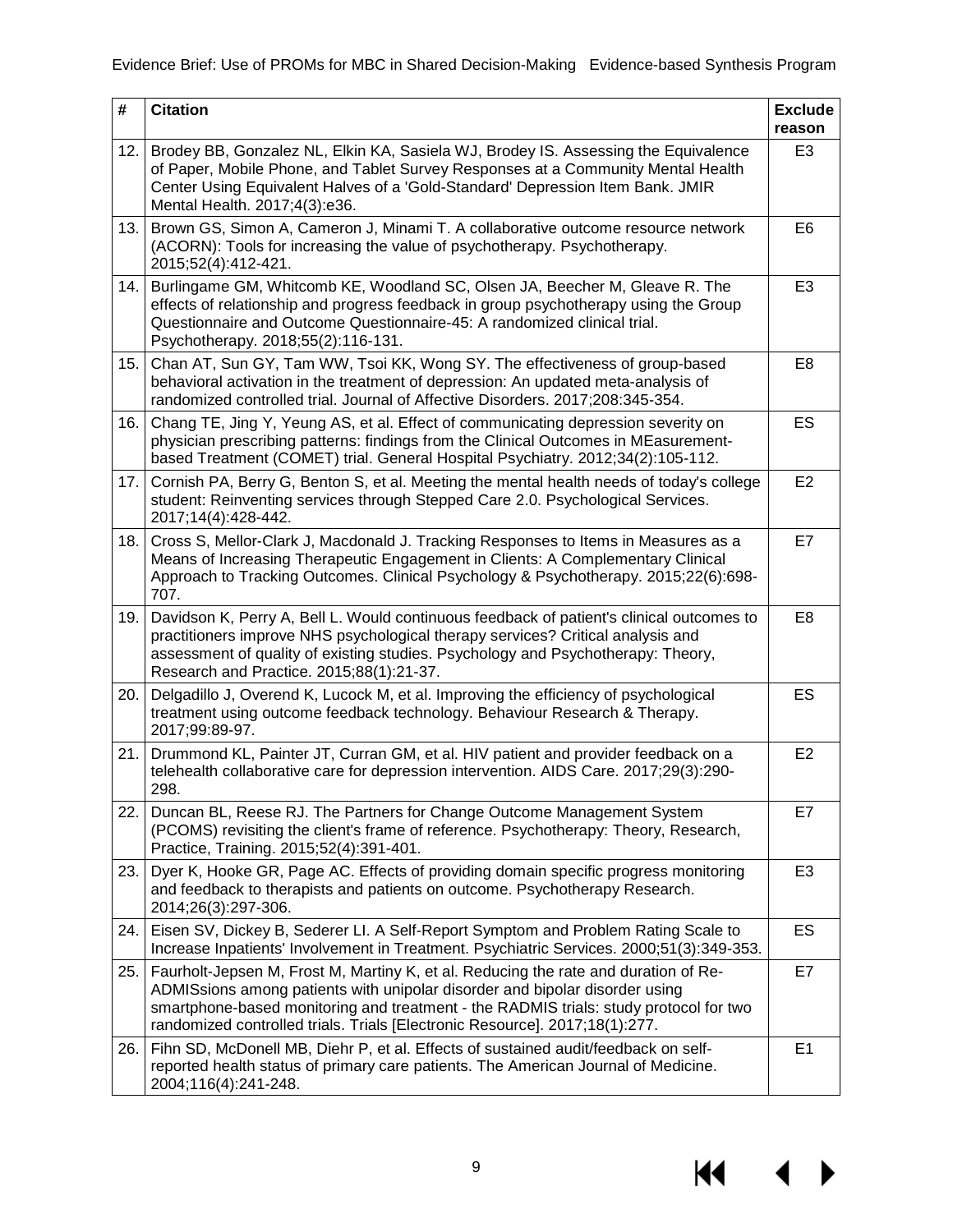| #   | <b>Citation</b>                                                                                                                                                                                                                                                                                                               | <b>Exclude</b><br>reason |
|-----|-------------------------------------------------------------------------------------------------------------------------------------------------------------------------------------------------------------------------------------------------------------------------------------------------------------------------------|--------------------------|
| 27. | Fortney JC, Unützer J, Wrenn G, et al. A Tipping Point for Measurement-Based Care.<br>Psychiatric Services. 2017;68(2):179-188.                                                                                                                                                                                               | E8                       |
| 28. | Fridberg DJ, Cao D, King AC. Integrating alcohol response feedback in a brief<br>intervention for young adult heavy drinkers who smoke: a pilot study. Drug and alcohol<br>dependence. 2015;155:293-297.                                                                                                                      | E <sub>2</sub>           |
| 29. | Friedhoff LA. Question development by individuals in therapeutic assessment: Does it<br>result in more positive outcomes? Dissertation Abstracts International: Section B: The<br>Sciences and Engineering. 2013;75(8-B(E)):No Pagination Specified.                                                                          | E <sub>3</sub>           |
| 30. | Gondek D, Edbrooke-Childs J, Fink E, Deighton J, Wolpert M. Feedback from outcome<br>measures and treatment effectiveness, treatment efficiency, and collaborative practice: A<br>systematic review. Administration and Policy in Mental Health and Mental Health<br>Services Research. 2016;43(3):325-343.                   | E <sub>8</sub>           |
| 31. | Haland AT, Tilden T. Lessons learned from the implementation of a feedback system in<br>couple and family therapy. In: Routine outcome monitoring in couple and family therapy:<br>The empirically informed therapist. Cham, Switzerland: Springer International Publishing;<br>Switzerland; 2017:211-224.                    | E4                       |
| 32. | Hamann J, Parchmann A, Sassenberg N, et al. Training patients with schizophrenia to<br>share decisions with their psychiatrists: A randomized-controlled trial. Social Psychiatry<br>and Psychiatric Epidemiology. 2017;52(2):175-182.                                                                                        | E <sub>2</sub>           |
| 33. | Harmon SC, Lambert MJ, Smart DM, et al. Enhancing outcome for potential treatment<br>failures: Therapist-client feedback and clinical support tools. Psychotherapy Research.<br>2007;17(4):379-392.                                                                                                                           | <b>ES</b>                |
| 34. | Hartmann JA, Wichers M, Menne-Lothmann C, et al. Experience Sampling-Based<br>Personalized Feedback and Positive Affect: A Randomized Controlled Trial in Depressed<br>Patients. PLoS ONE. 2015;10(6):e0128095.                                                                                                               | E <sub>2</sub>           |
| 35. | Hooke GR, Sng AA, Cunningham NK, Page AC. Methods of delivering progress<br>feedback to optimise patient outcomes: The value of expected treatment trajectories.<br>Cognitive Therapy and Research. 2018;42(2):204-211.                                                                                                       | E4                       |
| 36. | Janse PD, De Jong K, Van Dijk MK, Hutschemaekers GJ, Verbraak MJ. Improving the<br>efficiency of cognitive-behavioural therapy by using formal client feedback.<br>Psychotherapy Research. 2017;27(5):525-538.                                                                                                                | ES                       |
| 37. | Jensen-Doss A, Haimes EM, Smith AM, et al. Monitoring treatment progress and<br>providing feedback is viewed favorably but rarely used in practice. Administration and<br>Policy in Mental Health and Mental Health Services Research. 2018;45(1):48-61.                                                                      | E4                       |
| 38. | Jolley S, Onwumere J, Bissoli S, et al. A pilot evaluation of therapist training in cognitive<br>therapy for psychosis: Therapy quality and clinical outcomes. Behavioural and Cognitive<br>Psychotherapy. 2015;43(4):478-489.                                                                                                | E <sub>2</sub>           |
| 39. | Kendrick T, El-Gohary M, Stuart B, et al. Routine use of patient reported outcome<br>measures (PROMs) for improving treatment of common mental health disorders in<br>adults. Cochrane Database of Systematic Reviews. 2016;7:CD011119.                                                                                       | E8                       |
| 40. | Kennedy SH, Lam RW, McIntyre RS, et al. Canadian Network for Mood and Anxiety<br>Treatments (CANMAT) 2016 Clinical Guidelines for the Management of Adults with<br>Major Depressive Disorder: Section 3. Pharmacological Treatments. Canadian Journal of<br>Psychiatry - Revue Canadienne de Psychiatrie. 2016;61(9):540-560. | E7                       |
| 41. | Khdour HY, Abushalbaq OM, Mughrabi IT, et al. Generalized Anxiety Disorder and<br>Social Anxiety Disorder, but Not Panic Anxiety Disorder, Are Associated with Higher<br>Sensitivity to Learning from Negative Feedback: Behavioral and Computational<br>Investigation. Frontiers in Integrative Neuroscience. 2016;10:20.    | E <sub>2</sub>           |
| 42. | Kilbourne AM, Beck K, Spaeth-Rublee B, et al. Measuring and improving the quality of<br>mental health care: a global perspective. World Psychiatry. 2018;17(1):30-38.                                                                                                                                                         | E7                       |

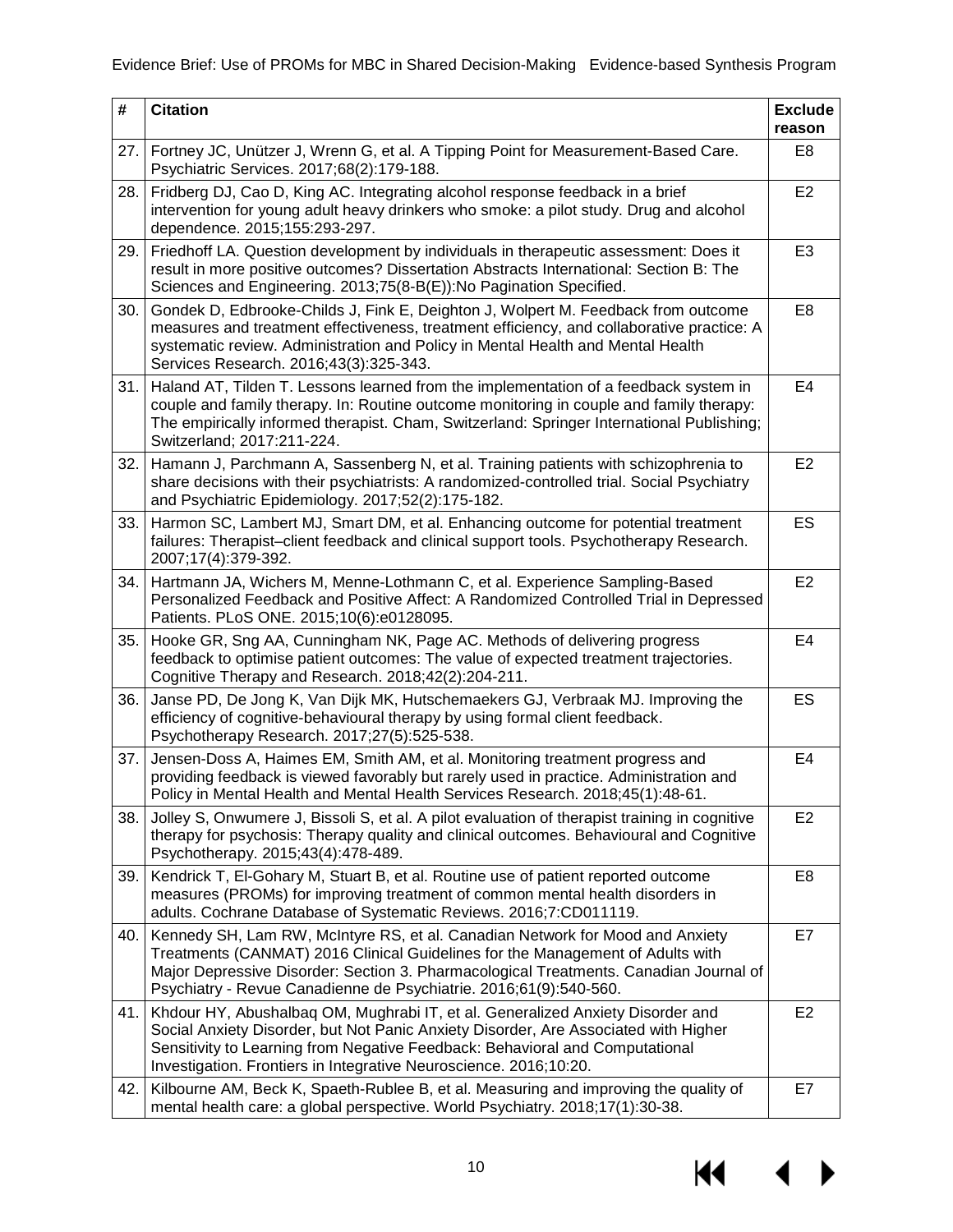| #   | <b>Citation</b>                                                                                                                                                                                                                                                                                                                                | <b>Exclude</b><br>reason |
|-----|------------------------------------------------------------------------------------------------------------------------------------------------------------------------------------------------------------------------------------------------------------------------------------------------------------------------------------------------|--------------------------|
| 43. | Klundt JS. Are therapists using outcome measures and does it matter? a naturalistic<br>usage study. Dissertation Abstracts International: Section B: The Sciences and<br>Engineering. 2015;76(3-B(E)):No Pagination Specified.                                                                                                                 | <b>ES</b>                |
| 44. | Knaup C, Koesters M, Schoefer D, Becker T, Puschner B. Effect of feedback of<br>treatment outcome in specialist mental healthcare: meta-analysis. The British journal of<br>psychiatry: the journal of mental science. 2009;195(1):15.                                                                                                         | E <sub>8</sub>           |
| 45. | Koementas-de Vos MM, Nugter M, Engelsbel F, De Jong K. Does progress feedback<br>enhance the outcome of group psychotherapy? Psychotherapy. 2018;55(2):151-163.                                                                                                                                                                                | ES                       |
| 46. | Krägeloh CU, Czuba KJ, Billington DR, Kersten P, Siegert RJ. Using Feedback From<br>Patient-Reported Outcome Measures in Mental Health Services: A Scoping Study and<br>Typology. Psychiatric Services. 2015;66(3):224-241.                                                                                                                    | E <sub>8</sub>           |
| 47. | Lambert MJ. Maximizing psychotherapy outcome beyond evidence-based medicine.<br>Psychotherapy and Psychosomatics. 2017;86(2):80-89.                                                                                                                                                                                                            | E8                       |
| 48. | Lambert MJ, Shimokawa K. Collecting Client Feedback. Psychotherapy. 2011;48(1):72-<br>79.                                                                                                                                                                                                                                                      | E8                       |
| 49. | Lambert MJ, Whipple JL, Kleinstauber M. Collecting and delivering progress feedback: A<br>meta-analysis of routine outcome monitoring. Psychotherapy. 2018;55(4):520-537.                                                                                                                                                                      | E <sub>8</sub>           |
| 50. | Lambert MJ, Whipple JL, Vermeersch DA, et al. Enhancing psychotherapy outcomes via<br>providing feedback on client progress: a replication. Clinical Psychology &<br>Psychotherapy. 2002;9(2):91-103.                                                                                                                                          | ES                       |
| 51. | Lutz W, Zimmermann D, Muller V, Deisenhofer AK, Rubel JA. Randomized controlled<br>trial to evaluate the effects of personalized prediction and adaptation tools on treatment<br>outcome in outpatient psychotherapy: study protocol. BMC Psychiatry. 2017;17(1):306.                                                                          | E7                       |
| 52. | Maeschalck CL, Barfknecht LR. Using client feedback to inform treatment. In: Feedback-<br>informed treatment in clinical practice: Reaching for excellence. Washington, DC:<br>American Psychological Association; US; 2017:53-77.                                                                                                             | E7                       |
| 53. | Mathias SD, Fifer SK, Mazonson PD, Lubeck DP, Buesching DP, Patrick DL. Necessary<br>but not sufficient: the effect of screening and feedback on outcomes of primary care<br>patients with untreated anxiety. Journal of general internal medicine. 1994;9(11):606.                                                                            | E <sub>2</sub>           |
| 54. | Mavandadi S, Benson A, DiFilippo S, Streim JE, Oslin D. A Telephone-Based Program<br>to Provide Symptom Monitoring Alone vs Symptom Monitoring Plus Care Management<br>for Late-Life Depression and Anxiety: a Randomized Clinical Trial. JAMA psychiatry.<br>2015;72(12):1211-1218.                                                           | E <sub>2</sub>           |
| 55. | Metz MJ, Franx GC, Veerbeek MA, de Beurs E, van der Feltz-Cornelis CM, Beekman<br>AT. Shared Decision Making in mental health care using Routine Outcome Monitoring as<br>a source of information: a cluster randomised controlled trial. BMC Psychiatry.<br>2015;15:313.                                                                      | E7                       |
| 56. | Metz MJ, Veerbeek MA, Franx GC, van der Feltz-Cornelis CM, de Beurs E, Beekman<br>AT. A National Quality Improvement Collaborative for the clinical use of outcome<br>measurement in specialised mental healthcare: Results from a parallel group design and<br>a nested cluster randomised controlled trial. BJPsych Open. 2017;3(3):106-112. | E4                       |
| 57. | Mikeal CW, Gillaspy J, Scoles MT, Murphy JJ. A dismantling study of the Partners for<br>Change Outcome Management System. Journal of Counseling Psychology.<br>2016;63(6):704-709.                                                                                                                                                             | E <sub>3</sub>           |
| 58. | Miller SD, Bargmann S, Chow D, Seidel J, Maeschalck C. Feedback-informed treatment<br>(FIT): Improving the outcome of psychotherapy one person at a time. In: Quality<br>improvement in behavioral health. Cham, Switzerland: Springer International Publishing;<br>Switzerland; 2016:247-262.                                                 | E7                       |

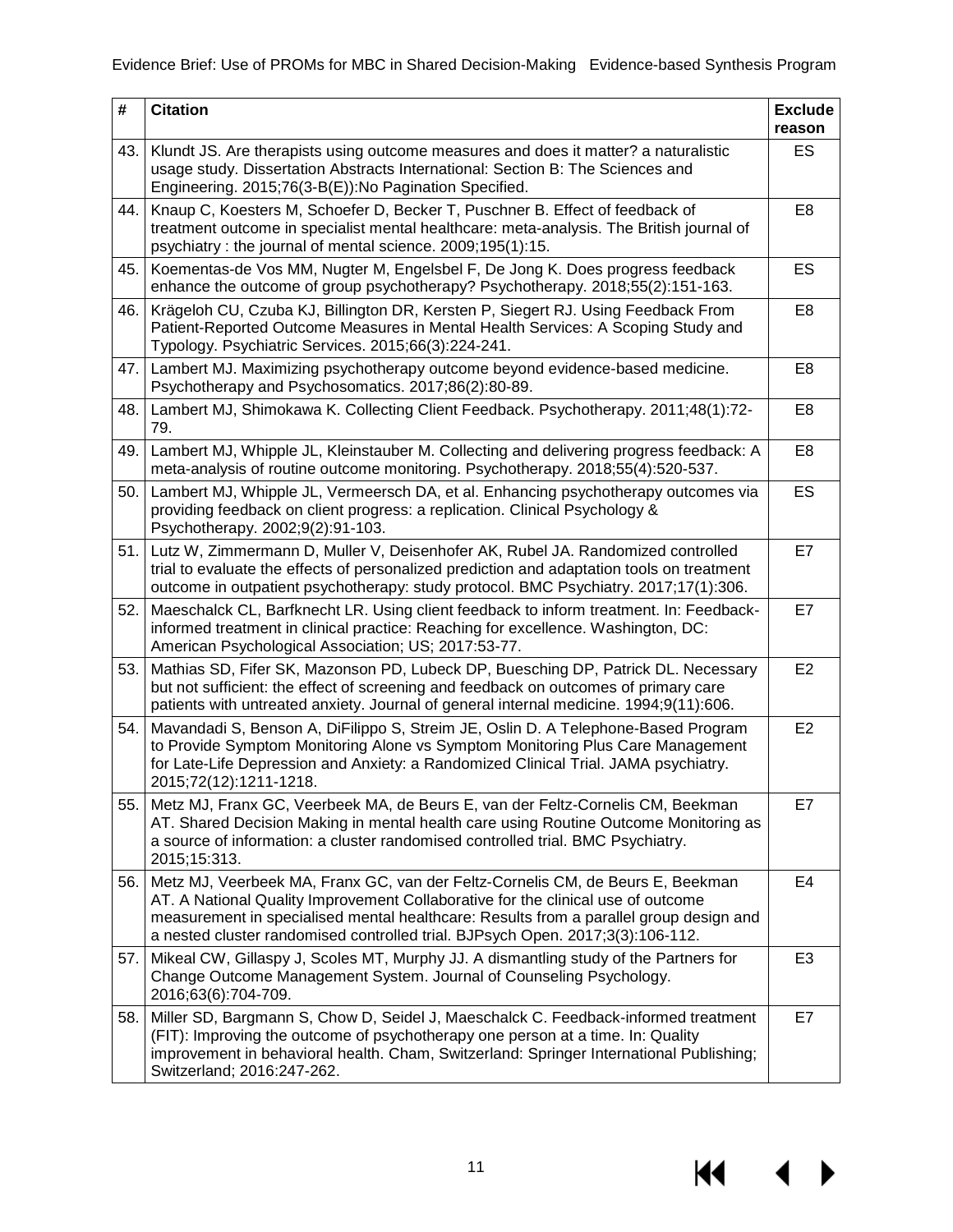| #   | <b>Citation</b>                                                                                                                                                                                                                                                                        | <b>Exclude</b><br>reason |
|-----|----------------------------------------------------------------------------------------------------------------------------------------------------------------------------------------------------------------------------------------------------------------------------------------|--------------------------|
| 59. | Newnham EA, Hooke GR, Page AC. Progress monitoring and feedback in psychiatric<br>care reduces depressive symptoms. Journal of Affective Disorders. 2010;127(1):139-<br>146.                                                                                                           | <b>ES</b>                |
| 60. | Pence BW, Gaynes BN, Williams Q, et al. Assessing the effect of Measurement-Based<br>Care depression treatment on HIV medication adherence and health outcomes: rationale<br>and design of the SLAM DUNC Study. Contemp Clin Trials. 2012;33(4):828-838.                               | E <sub>2</sub>           |
| 61. | Priebe S, McCabe R, Bullenkamp J, et al. The impact of routine outcome measurement<br>on treatment processes in community mental health care: approach and methods of the<br>MECCA study. Epidemiologia e psichiatria sociale. 2002;11(3):198.                                         | E4                       |
| 62. | Rollman BL, Hanusa BH, Lowe HJ, Gilbert T, Kapoor WN, Schulberg HC. A Randomized<br>Trial Using Computerized Decision Support to Improve Treatment of Major Depression in<br>Primary Care. Journal of General Internal Medicine. 2002;17(7):493-503.                                   | E <sub>2</sub>           |
| 63. | Rush AJ. Isn't It About Time to Employ Measurement-Based Care in Practice? American<br>Journal of Psychiatry. 2015;172(10):934-936.                                                                                                                                                    | E7                       |
| 64. | Schiepek G, Eckert H, Aas B, Wallot S, Wallot A. Integrative psychotherapy: A feedback-<br>driven dynamic systems approach. Boston, MA: Hogrefe Publishing; US; 2015.                                                                                                                  | E7                       |
| 65. | Scott K, Lewis CC. Using Measurement-Based Care to Enhance Any Treatment.<br>Cognitive and Behavioral Practice. 2015;22(1):49-59.                                                                                                                                                      | E7                       |
| 66. | Seitz J, Mee-Lee D. Feedback-informed treatment in an addiction treatment agency. In:<br>Feedback-informed treatment in clinical practice: Reaching for excellence. Washington,<br>DC: American Psychological Association; US; 2017:231-248.                                           | E7                       |
| 67. | Shimokawa K, Lambert MJ, Smart DW. Enhancing Treatment Outcome of Patients at<br>Risk of Treatment Failure: Meta-Analytic and Mega-Analytic Review of a Psychotherapy<br>Quality Assurance System. Journal of Consulting and Clinical Psychology.<br>2010;78(3):298-311.               | E8                       |
| 68. | Slade K, Lambert MJ, Harmon SC, Smart DW, Bailey R. Improving psychotherapy<br>outcome: the use of immediate electronic feedback and revised clinical support tools.<br>Clinical Psychology & Psychotherapy. 2008;15(5):287-303.                                                       | ES                       |
| 69. | Stanley-Olson AR. Client feedback and group therapy outcomes for adults with co-<br>occurring mental illness and substance abuse. Dissertation Abstracts International:<br>Section B: The Sciences and Engineering. 2017;79(4-B(E)):No Pagination Specified.                           | ES                       |
|     | Trivedi MH, Rush AJ, Wisniewski SR, et al. Evaluation of Outcomes With Citalopram for<br>70.   Depression Using Measurement-Based Care in STARD: Implications for Clinical<br>Practice. American Journal of Psychiatry. 2006;163(1):28-40.                                             | ES                       |
| 71. | Tryon GS, Birch SE, Verkuilen J. Meta-analyses of the relation of goal consensus and<br>collaboration to psychotherapy outcome. Psychotherapy. 2018;55(4):372-383.                                                                                                                     | E8                       |
| 72. | Waldrop J, McGuinness TM. Measurement-Based Care in Psychiatry. J Psychosoc Nurs<br>Ment Health Serv. 2017;55(11):30-35.                                                                                                                                                               | E8                       |
| 73. | Wampold BE. Routine outcome monitoring: Coming of age-With the usual<br>developmental challenges. Psychotherapy. 2015;52(4):458-462.                                                                                                                                                   | E7                       |
| 74. | Whipple JL, Lambert MJ, Vermeersch DA, Smart DW, Nielsen SL, Hawkins EJ.<br>Improving the Effects of Psychotherapy: The Use of Early Identification of Treatment<br>Failure and Problem-Solving Strategies in Routine Practice. Journal of Counseling<br>Psychology. 2003;50(1):59-68. | E <sub>3</sub>           |
| 75. | Whittingham M, Graham L. The impact of providing group performance feedback on a<br>large mental health system. Psychotherapy. 2018;55(2):203-206.                                                                                                                                     | E <sub>2</sub>           |
| 76. | Wise EA, Streiner D. Routine outcome monitoring and feedback in an intensive<br>outpatient program. Practice Innovations. 2018;3(2):69-83.                                                                                                                                             | E <sub>2</sub>           |

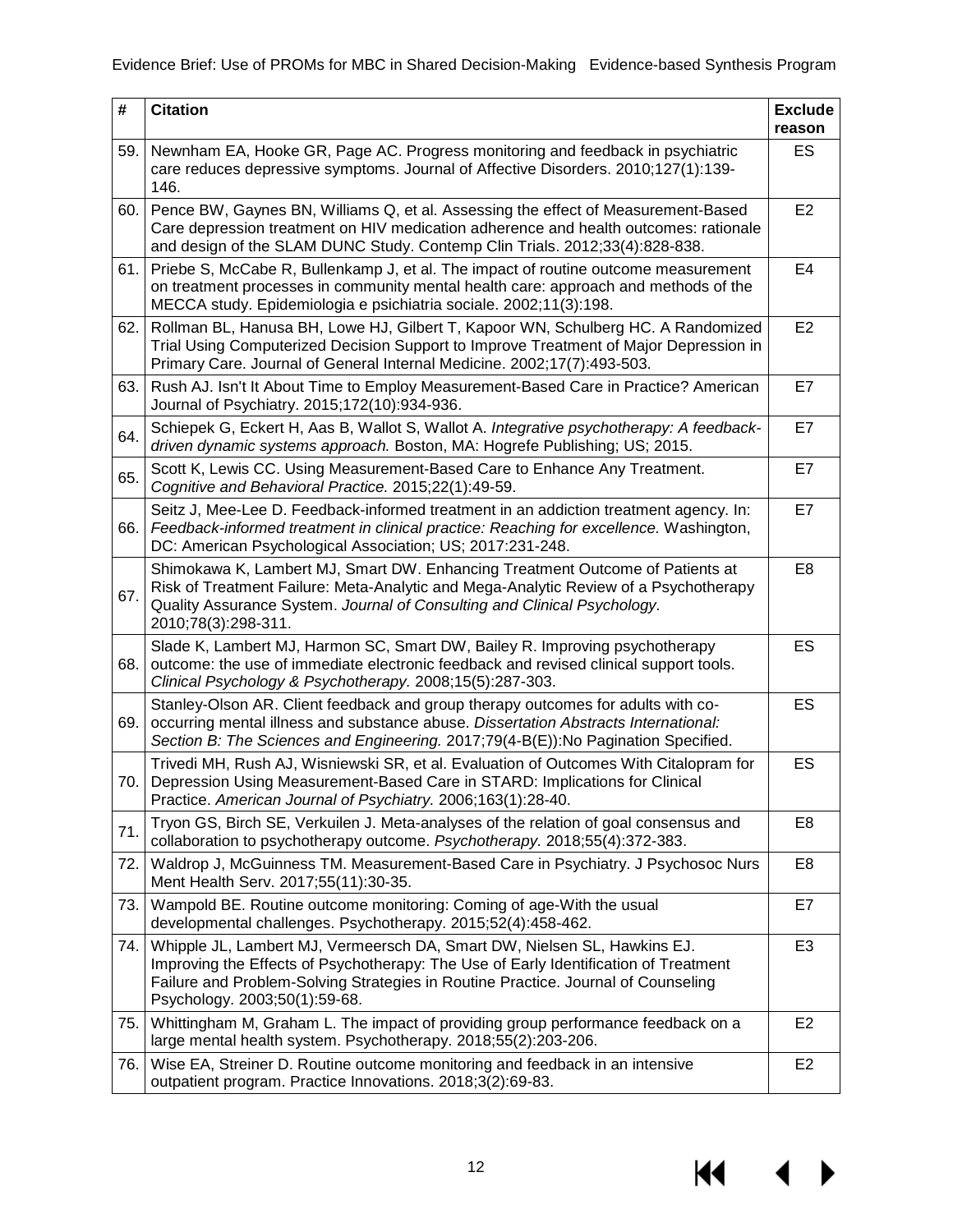| <b>Citation</b>                                                                                                                                                                                                                            | <b>Exclude</b><br>reason |
|--------------------------------------------------------------------------------------------------------------------------------------------------------------------------------------------------------------------------------------------|--------------------------|
| 77. Zagorscak P, Heinrich M, Sommer D, Wagner B, Knaevelsrud C. Benefits of<br>Individualized Feedback in Internet-Based Interventions for Depression: A Randomized<br>Controlled Trial. Psychotherapy & Psychosomatics. 2018;87(1):32-45. | E <sub>2</sub>           |

 $M \cdot 1$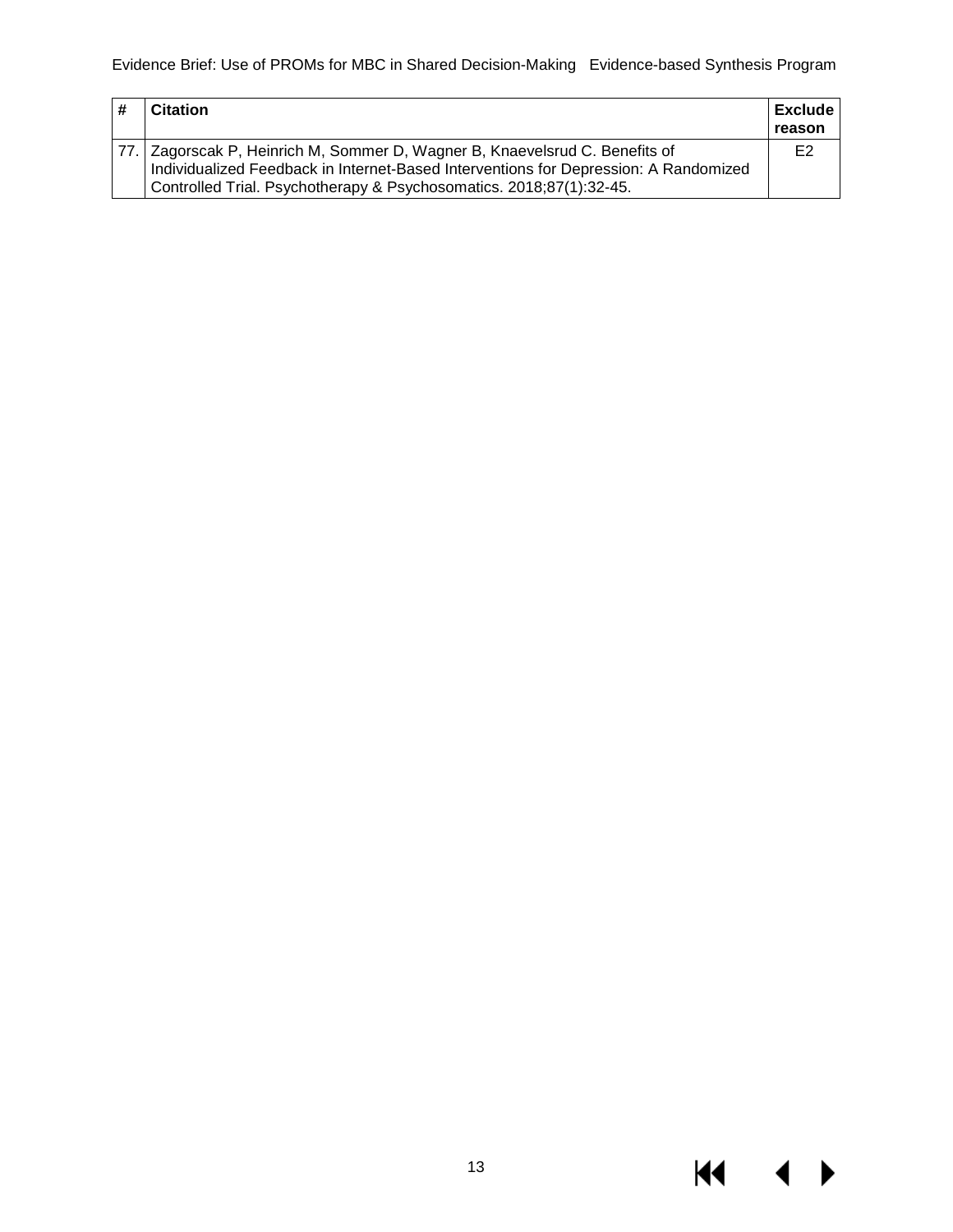## **EVIDENCE TABLES**

### **DATA ABSTRACTION OF INCLUDED PRIMARY STUDIES**

#### **Data Abstraction: Patient, Provider and Treatment Characteristics**

<span id="page-15-2"></span><span id="page-15-1"></span><span id="page-15-0"></span>

| <b>Author</b><br>Year<br><b>Country</b><br>N      | Follow-up                        | <b>Setting</b>                                                                                          | <b>Patient Main Diagnoses</b>                                                                                               | <b>Patient</b><br><b>Characteristics:</b><br>Age (mean)<br>Sex (% male)<br>Race (% white) | <b>Types of Providers</b>                                                                                   | <b>Treatments Provided</b>                                                                                                                   |
|---------------------------------------------------|----------------------------------|---------------------------------------------------------------------------------------------------------|-----------------------------------------------------------------------------------------------------------------------------|-------------------------------------------------------------------------------------------|-------------------------------------------------------------------------------------------------------------|----------------------------------------------------------------------------------------------------------------------------------------------|
| Amble<br>2014<br>Norway<br>$N = 259$              | NR (study<br>ran for 2<br>years) | Psychiatric clinic (2)<br>inpatient, 4<br>outpatient: 1 of<br>which was a<br>substance abuse<br>clinic) | Various affective disorders<br>(47%), anxiety disorders<br>(33%)                                                            | 35.8 yrs<br>31% male<br><b>NR</b>                                                         | 45 licensed therapists                                                                                      | Cognitive-behavioral,<br>psychodynamic, and eclectic<br>orientations                                                                         |
| Anker<br>2009<br>Norway<br>$N = 410$              | 6 months                         | Community family<br>counseling clinic<br>(outpatient)                                                   | Couples therapy: typical<br>relationship problems such<br>as communication<br>difficulties, jealousy, or<br>infidelity, etc | 37.83 yrs<br>50% male<br>100% white                                                       | 10 licensed therapists: 4<br>psychologists, 5 social<br>workers, 1 psychiatric nurse                        | Eclectic orientation, using a<br>variety of approaches:<br>solution focused, narrative,<br>cognitive behavioral,<br>humanistic, and systemic |
| <b>Brattland</b><br>2018<br>Norway<br>$N = 170$   | NR (study<br>ran for 4<br>years) | Hospital-based<br>mental health clinic<br>(outpatient)                                                  | Affective (30.1%), anxiety<br>(30.1%), hyperkinetic<br>(10.2%), personality<br>(8.7%), and other disorders<br>(9.7%         | 34 yrs<br>37% male<br>Race NR                                                             | 20 therapists: 11 clinical<br>psychologists, 6 psychiatrists,<br>3 other                                    | Psychodynamic, humanistic/<br>existential, and cognitive<br>therapy models                                                                   |
| <b>Brodey</b><br>2005<br><b>USA</b><br>$N = 1374$ | 6 wks                            | Managed behavioral<br>health organization                                                               | 40% depression, 15%<br>anxiety                                                                                              | 27% male<br>87.5% white                                                                   | <b>NR</b>                                                                                                   | <b>NR</b>                                                                                                                                    |
| Chamberlin<br>2016<br><b>USA</b><br>$N=92$        | <b>NR</b>                        | Local therapists                                                                                        | <b>NR</b>                                                                                                                   | 42.6 yrs<br>9% male<br>71% white                                                          | 92 therapists (licensed or pre-<br>licensed): counselors,<br>psychologists, social workers,<br>and trainees | <b>NR</b>                                                                                                                                    |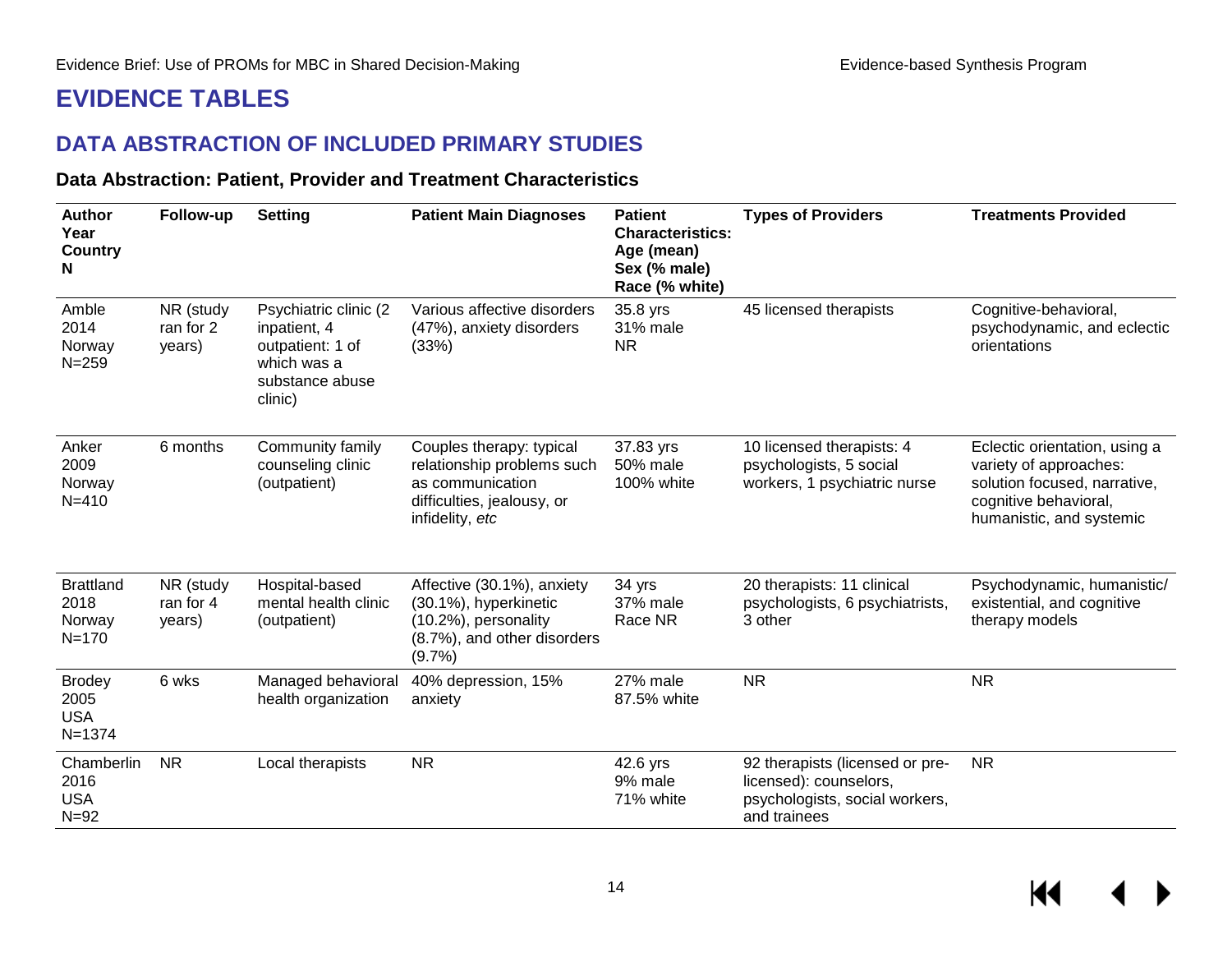| <b>Author</b><br>Year<br><b>Country</b><br>N | Follow-up                                      | <b>Setting</b>                                                   | <b>Patient Main Diagnoses</b>                                                                                                                                                            | <b>Patient</b><br><b>Characteristics:</b><br>Age (mean)<br>Sex (% male)<br>Race (% white) | <b>Types of Providers</b>                                                                                                                                | <b>Treatments Provided</b>                                                                                                                       |
|----------------------------------------------|------------------------------------------------|------------------------------------------------------------------|------------------------------------------------------------------------------------------------------------------------------------------------------------------------------------------|-------------------------------------------------------------------------------------------|----------------------------------------------------------------------------------------------------------------------------------------------------------|--------------------------------------------------------------------------------------------------------------------------------------------------|
| Cheyne<br>2001<br>Scotland<br>$N=42$         | 6 months                                       | Alcohol counselling<br>service                                   | Referred for alcohol<br>counselling                                                                                                                                                      | <b>NR</b>                                                                                 | 7 full-time or volunteer staff                                                                                                                           | CBT and social learning<br>theory                                                                                                                |
| Davidsen<br>2017<br>Denmark<br>$N = 159$     | NR (study<br>ran 10-14<br>months)              | Outpatient<br>psychotherapy<br>center                            | Bulimia nervosa (45.9%),<br>binge eating disorder<br>(18.2%), or eating<br>disorders not otherwise<br>specified (35.8%)                                                                  | 26.9 yrs<br>22% male<br>Race NR                                                           | 15 therapists: 6 licensed social<br>workers, 3 licensed<br>psychologists, 4<br>psychiatrists/physicians in<br>training, 2 licensed<br>physiotherapists   | 20-25 weekly group therapy<br>sessions plus as needed<br>therapy sessions with<br>physician, dietician,<br>physiotherapist, and social<br>worker |
| Davidson<br>2017<br>Scotland<br>$N = 129$    | NR (163<br>days S-Sup<br>vs 155 days<br>MEMOS) | Routine mental<br>health and general<br>medical services         | 63.2% anxiety/stress,<br>62.4% depression, 26.4%<br>eating disorders                                                                                                                     | 42.4 yrs<br>38.4% male<br>85.6% white                                                     | <b>NR</b>                                                                                                                                                | <b>NR</b>                                                                                                                                        |
| De Jong<br>2012<br>Netherlands<br>$N = 544$  | NR (up to 1<br>year)                           | 2 mental healthcare<br>institutions                              | Mood (23%), anxiety<br>(19%), adjustment (22%),<br>personality (8%)                                                                                                                      | 36.8 yrs<br>39% male<br>Race NR                                                           | 57 licensed therapists:<br>psychologists (49%),<br>psychiatric nurses (39%),<br>social workers (7%), or other<br>mental healthcare<br>professionals (5%) | Cognitive behavioral<br>therapy, interpersonal<br>therapy, brief solution<br>focused therapy, and<br>counseling                                  |
| De Jong<br>2014<br>Netherlands<br>$N = 604$  | <b>NR</b>                                      | Mental health care<br>institutions or private<br>practices       | Mood (27%), anxiety<br>(10%), adjustment (18%),<br>personality (39%)                                                                                                                     | 38.2 yrs<br>22% male<br>Race NR                                                           | 110 therapists: psychologists<br>(76%), psychiatrists (15%)                                                                                              | Cognitive behavioral therapy<br>(27%), client-centered<br>therapy (24%), and<br>psychodynamic therapy<br>(14%) were most frequent                |
| Delgadillo<br>2018<br>England<br>$N=2,233$   | NR (up to 1<br>year)                           | 8 National Health<br><b>Service Primary</b><br><b>Care Sites</b> | 35% primary affective<br>disorder (major depression<br>episode or recurrent<br>depression), 14% mixed<br>anxiety and depression<br>disorder, 15% generalized<br>anxiety disorder, and 6% | 40.8 yrs<br>16% male<br>84% white                                                         | 79 therapists                                                                                                                                            | By therapist: 62% delivered<br>high-intensity CBT, 30%<br>delivered low-intensity CBT,<br>and 8% delivered<br>counselling for depression.        |

 $M \rightarrow$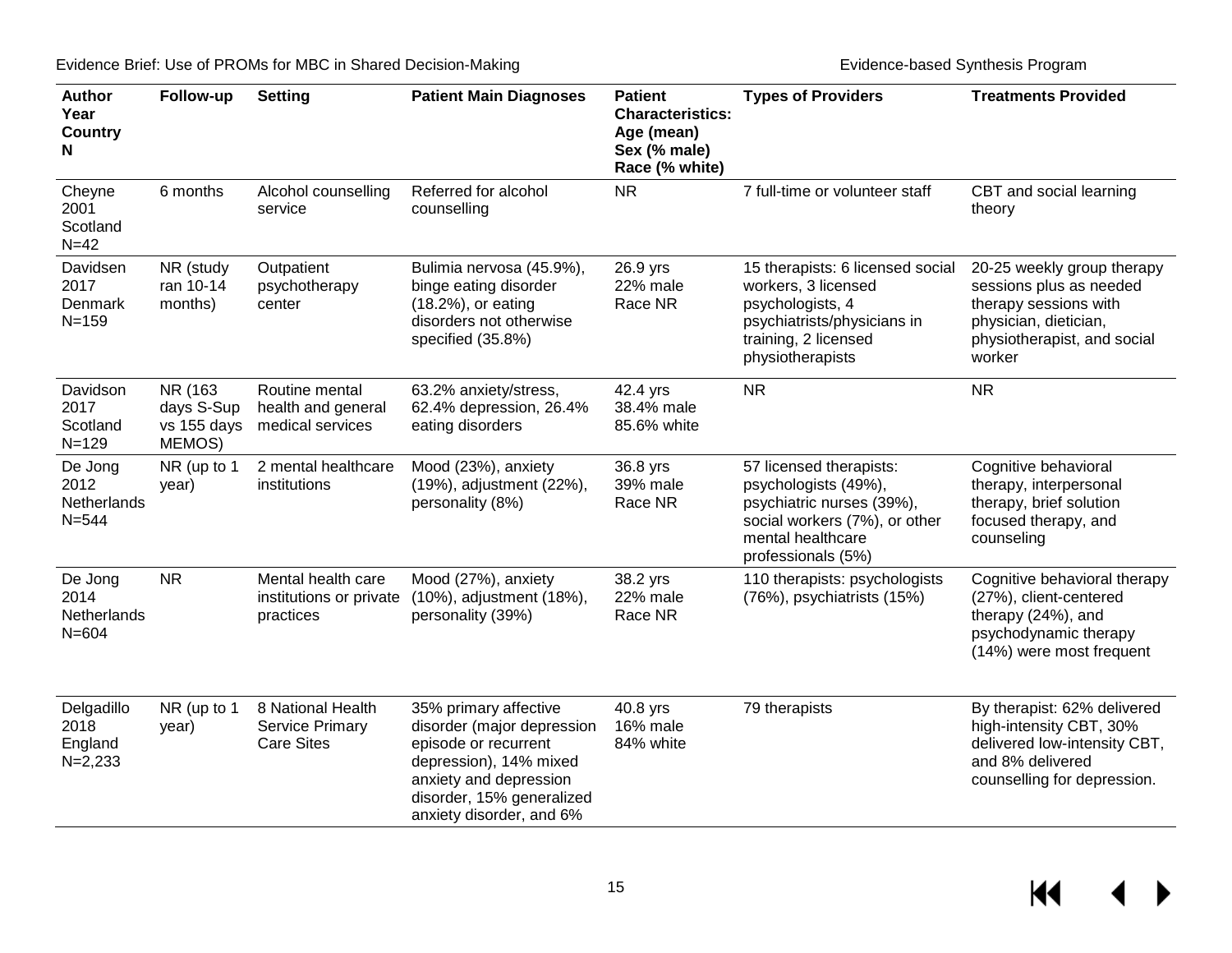| <b>Author</b><br>Year<br><b>Country</b><br>N            | Follow-up                        | <b>Setting</b>                                                            | <b>Patient Main Diagnoses</b>                                                                                                        | <b>Patient</b><br><b>Characteristics:</b><br>Age (mean)<br>Sex (% male)<br>Race (% white) | <b>Types of Providers</b>                                                                                                                                                                   | <b>Treatments Provided</b>                                                                                     |
|---------------------------------------------------------|----------------------------------|---------------------------------------------------------------------------|--------------------------------------------------------------------------------------------------------------------------------------|-------------------------------------------------------------------------------------------|---------------------------------------------------------------------------------------------------------------------------------------------------------------------------------------------|----------------------------------------------------------------------------------------------------------------|
|                                                         |                                  |                                                                           | posttraumatic stress<br>disorder                                                                                                     |                                                                                           |                                                                                                                                                                                             |                                                                                                                |
| Errazuriz<br>2018<br>Chile<br>$N = 547$                 | NR (study<br>ran for 3<br>years) | Outpatient mental<br>health center                                        | 73.5% depressive<br>disorders, 6% bipolar, 1.2% 25% male<br>adjustment, 1.2%<br>dysthymic                                            | 41 yrs<br>NR (95% Latino)                                                                 | 28 therapists with professional<br>degree in psychology                                                                                                                                     | Therapist theoretical<br>orientation: systemic,<br>cognitive, psychodynamic,<br>behavioral, and humanistic     |
| Gibbons<br>2015<br><b>USA</b><br>$N = 100$              | <b>NR</b>                        | Community mental<br>health center                                         | MDD (43%), PTSD (21%),<br>depressive disorder not<br>otherwise specified (10%),<br>adjustment disorder (9%)                          | 39.8 yrs<br>29% male<br>6% white (78%<br>AA)                                              | 18 master's-level clinicians + 2<br>doctoral-level clinicians                                                                                                                               | <b>NR</b>                                                                                                      |
| Guo<br>2015<br>China<br>$N = 120$                       | 24 wks                           | Outpatient<br>department of<br>university-affiliated<br>teaching hospital | Non-psychotic major<br>depression                                                                                                    | 41.1 yrs<br>23% male<br>Race NR                                                           | <b>NR</b>                                                                                                                                                                                   | Paroxetine (20-60mg/day) or<br>mirtazapine (15-45mg/day)                                                       |
| Hansson<br>2013<br>Sweden<br>$N = 374$                  | NR (study<br>ran for 1<br>year)  | 2 general psychiatry<br>outpatient clinics                                | Depression (32%), bipolar<br>disorder (8%), anxiety<br>syndrome (25%),<br>personality disorder (12%)                                 | 39 yrs<br>27% male<br>Race NR                                                             | 56 therapists: psychiatrists,<br>qualified mental hospital<br>nurses and nurses' assistants,<br>clinical psychologists, social<br>workers, physiotherapists, and<br>occupational therapists | <b>NR</b>                                                                                                      |
| Hawkins<br>2004<br><b>USA</b><br>$N = 201$              | <b>NR</b>                        | Outpatient, hospital-<br>based<br>psychotherapy clinic                    | Mood (74%) and anxiety<br>(21%) disorders were most<br>common                                                                        | 30.8 yrs<br>32% male<br>94% white                                                         | 3 licensed psychologists, 2<br>licensed social workers                                                                                                                                      | CBT, interpersonal,<br>humanistic                                                                              |
| Kellybrew-<br>Miller<br>2014<br><b>USA</b><br>$N = 162$ | NR (study<br>ran for 2<br>years) | 2 outpatient<br><b>Community Mental</b><br><b>Health Centers</b>          | Mood (54.9%), anxiety<br>(24.8%), psychotic (0.7%),<br>adjustment (7.8%),<br>substance related (6.5%),<br>and other (5.2%) disorders | 36.58 yrs<br>38.3% male<br>64.8% white                                                    | 9 therapists: 1 PhD, 2 Licensed<br><b>Psychological Examiners-</b><br>Independent, 3 Licensed<br>Professional Counselors, 2<br>social workers, and 1 doctoral<br>intern                     | CBT, and/or client-centered.<br>Therapy was provided alone<br>or in conjunction with<br>medication management. |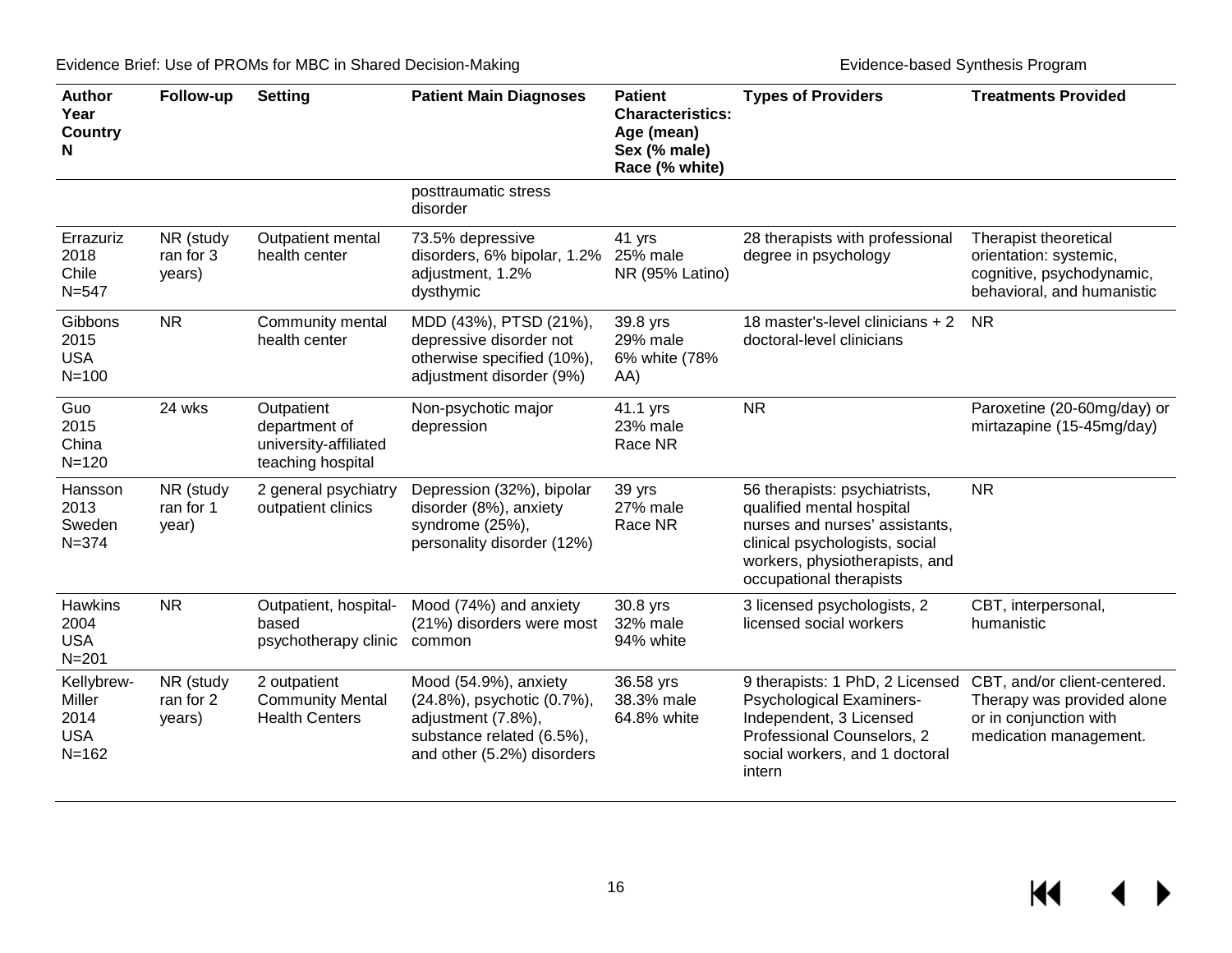| <b>Author</b><br>Year<br><b>Country</b><br>N           | Follow-up                           | <b>Setting</b>                                                                                                   | <b>Patient Main Diagnoses</b>                                                                                   | <b>Patient</b><br><b>Characteristics:</b><br>Age (mean)<br>Sex (% male)<br>Race (% white) | <b>Types of Providers</b>                                                                                                                                                                    | <b>Treatments Provided</b>                                                                                                                  |
|--------------------------------------------------------|-------------------------------------|------------------------------------------------------------------------------------------------------------------|-----------------------------------------------------------------------------------------------------------------|-------------------------------------------------------------------------------------------|----------------------------------------------------------------------------------------------------------------------------------------------------------------------------------------------|---------------------------------------------------------------------------------------------------------------------------------------------|
| Kendrick<br>2017<br>England<br>$N=47$                  | 26 wks                              | 9 general practices                                                                                              | Newly diagnosed<br>depression                                                                                   | 44 yrs<br>38% male<br>98% white                                                           | General practitioners and<br>practice nurses (# NR)                                                                                                                                          | <b>NR</b>                                                                                                                                   |
| Lambert<br>2001<br><b>USA</b><br>$N = 609$             | <b>NR</b>                           | University<br>counseling center                                                                                  | 27% mood disorder, 14%<br>adjustment disorder, 9%<br>anxiety disorder, 5%<br>somatoform disorder                | 22.2 yrs<br>30% male<br>88% white                                                         | 31 counseling center staff: 16<br>PhD-level psychologist, 15<br>doctoral students                                                                                                            | Cognitive behavioral,<br>psychodynamic, humanistic,<br>behavioral                                                                           |
| Lutz<br>2015<br>Germany<br>$N = 349$                   | <b>NR</b>                           | Private practices in<br>German health<br>insurance system                                                        | 39% MDD, 9.2% dysthymic<br>disorder, 20.1% adjustment 35.5% male<br>disorder, 2% eating<br>disorder, 8.6% other | 44.8 yrs                                                                                  | 44 therapists                                                                                                                                                                                | CBT, psychodynamic,<br>psychoanalysis                                                                                                       |
| <b>McClintock</b><br>2017<br><b>USA</b><br>$N=79$      | 5 weeks, 9<br>month study<br>period | Midwestern<br>university                                                                                         | Depression (39% mild,<br>34% moderate depression,<br>and 26% severe)                                            | 19.3 yrs<br>17.7% male<br>81% white                                                       | 6 therapists: doctoral students<br>in clinical psychology                                                                                                                                    | Five 50-min weekly<br>individual treatment<br>sessions: CBT, integrative/<br>eclectic, humanistic                                           |
| Murphy<br>2012<br>Ireland<br>$N = 110$                 | <b>NR</b>                           | Irish university<br>counselling service                                                                          | Anxiety (29.1%),<br>depression (19.1%), "other"<br>(22.7%)                                                      | 24 yrs<br>41.8% male<br>Race NR                                                           | 8 master's-level counsellors<br>(psychology, psychotherapy,<br>social work, family therapy)                                                                                                  | Constructivist, cognitive-<br>behavioral therapy,<br>psychodynamic, and/or<br>integrative approaches                                        |
| Priebe<br>2007<br>6 European<br>Countries<br>$N = 507$ | 1 yr.                               | Multi-disciplinary<br>comprehensive care<br>programs for people<br>with severe and<br>enduring mental<br>illness | Schizophrenia or related<br>disorder                                                                            | 42.2 yrs<br>66.2% male<br>Race NR                                                         | Professional qualification in<br>mental health or minimum of 1<br>yr professional experience in<br>outpatient setting: psychiatric<br>nurse, social worker,<br>psychiatrist, or psychologist | <b>NR</b>                                                                                                                                   |
| Probst<br>2013<br>Germany<br>$N=43$                    |                                     | Psychosomatics<br><b>Hospital Department</b>                                                                     | 76.7% depressive<br>disorders, 58.1%<br>somatoform disorders,<br>20.9% anxiety disorders                        | 45.3 yrs<br>44.2% male<br>Race NR                                                         | 17 therapists: psychologist,<br>physicians, nurses                                                                                                                                           | In-patient individual and<br>group psychotherapy,<br>relaxation and mindfulness<br>training, physical activity<br>therapy, creative therapy |

 $M \rightarrow$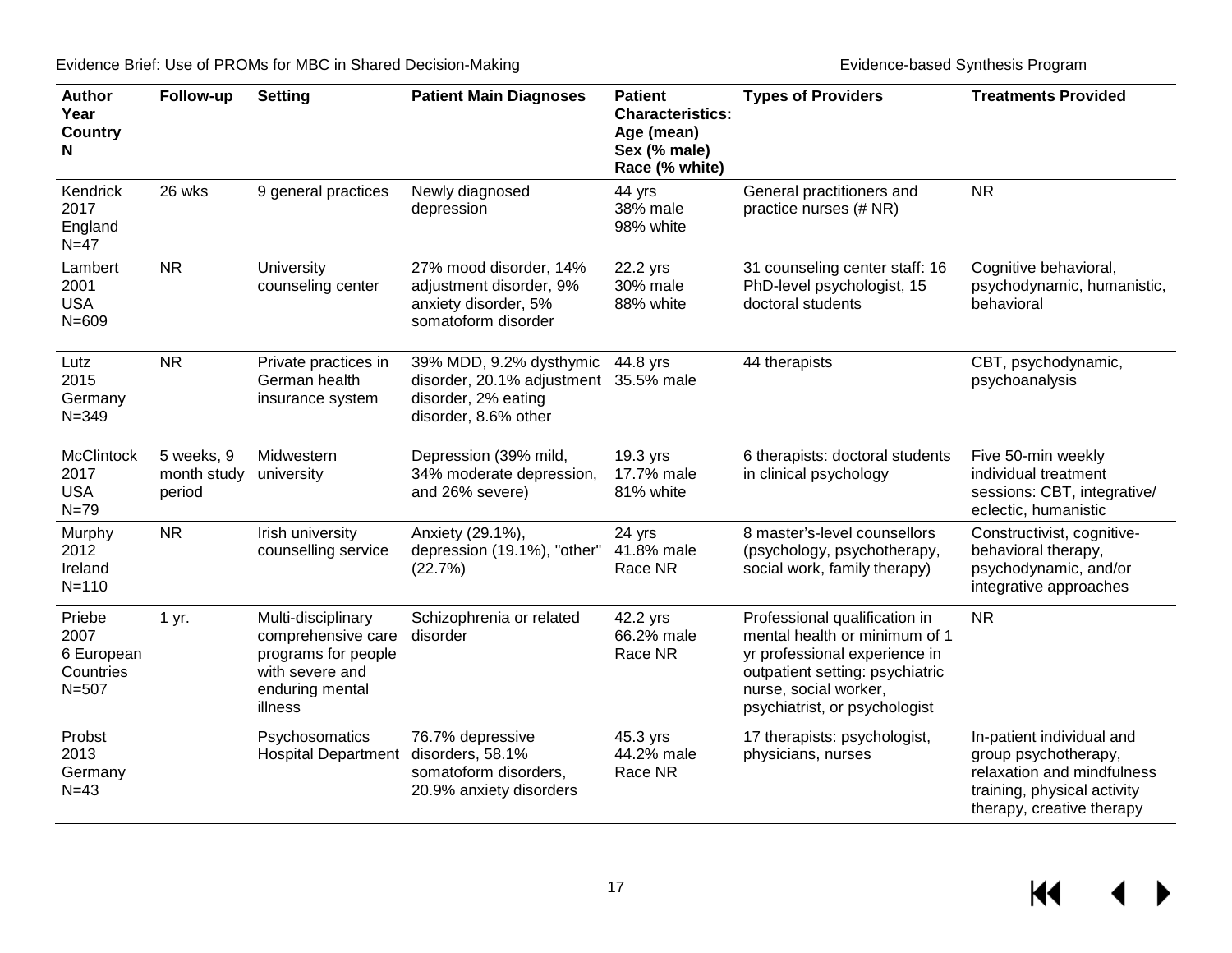| <b>Author</b><br>Year<br><b>Country</b><br>N | Follow-up                                                     | <b>Setting</b>                                                            | <b>Patient Main Diagnoses</b>                                                                                                               | <b>Patient</b><br><b>Characteristics:</b><br>Age (mean)<br>Sex (% male)<br>Race (% white) | <b>Types of Providers</b>                                                                                                                                                            | <b>Treatments Provided</b>                                                                                                                                                                                                                           |
|----------------------------------------------|---------------------------------------------------------------|---------------------------------------------------------------------------|---------------------------------------------------------------------------------------------------------------------------------------------|-------------------------------------------------------------------------------------------|--------------------------------------------------------------------------------------------------------------------------------------------------------------------------------------|------------------------------------------------------------------------------------------------------------------------------------------------------------------------------------------------------------------------------------------------------|
| Probst<br>2014<br>Germany<br>$N = 209$       |                                                               | Psychosomatics<br><b>Hospital Department</b>                              | 64.6% depressive<br>disorders, 58.9%<br>somatoform disorders,<br>26.3% anxiety disorders                                                    | 48.3 yrs<br>40.2% male<br>Race NR                                                         | 17 therapists: psychologist,<br>physicians, nurses                                                                                                                                   | In-patient individual and<br>group psychotherapy,<br>relaxation and mindfulness<br>training, physical activity<br>therapy, creative therapy                                                                                                          |
| Puschner<br>2009<br>Germany<br>$N = 294$     | 8 wk.<br>average<br>LOS                                       | Psychiatric inpatient<br>University hospital                              | Schizophrenia or related<br>disorder (29%), affective<br>disorders (56%), neurotic,<br>stress-related, and<br>somatoform disorders<br>(15%) | 41.2 yrs<br>52.8% male<br>Race NR                                                         | 30 resident physicians, 8<br>special registrars, and 5<br>psychotherapists                                                                                                           | Daily physician contact,<br>other clinician contact,<br>psychoeducation group<br>sessions, social worker<br>contact, occupational<br>therapy, physical exercise,<br>art/music therapy,<br>pharmacological treatment<br>options available as required |
| Reese<br>2009<br><b>USA</b><br>$N = 148$     | NR (study<br>lasted 1<br>academic<br>year $\sim$ 9<br>months) | Private university<br>counseling center or<br>graduate training<br>clinic | New clients, not having<br>received previous services                                                                                       | 26.4 yrs<br>29.8% male<br>79.0% white                                                     | 27 therapists: 5 professional<br>staff and 22 practicum students<br>(enrolled either in a master's<br>counseling, clinical psychology,<br>or marriage and family therapy<br>program) | Individual therapy: marriage<br>and family therapy                                                                                                                                                                                                   |
| Reese<br>2010<br><b>USA</b><br>$N=92$        | NR (study<br>ran for 1 yr.)                                   | Graduate training<br>clinic for marriage<br>and family therapy            | Couples therapy for<br>relationship distress,<br>individual distress affecting<br>the relationship, and<br>relationship enhancement         | 30.2 yrs<br>50% male<br>74% white                                                         | 13 2 <sup>nd</sup> -year graduate student<br>therapists                                                                                                                              | Couples therapy with no<br>particular treatment format<br>or protocol. A variety of<br>approaches used including<br>solution-focused, narrative/<br>postmodern, and strategic<br>therapy.                                                            |
| Rise<br>2016<br>Norway<br>$N=75$             | 1 yr.                                                         | Outpatient unit in<br>mental health<br>hospital                           | <b>NR</b>                                                                                                                                   | 29.9 yrs<br>37.3% male<br>Race NR                                                         | 25 therapists: 16<br>psychologists, 5 psychiatric<br>nurses                                                                                                                          | <b>NR</b>                                                                                                                                                                                                                                            |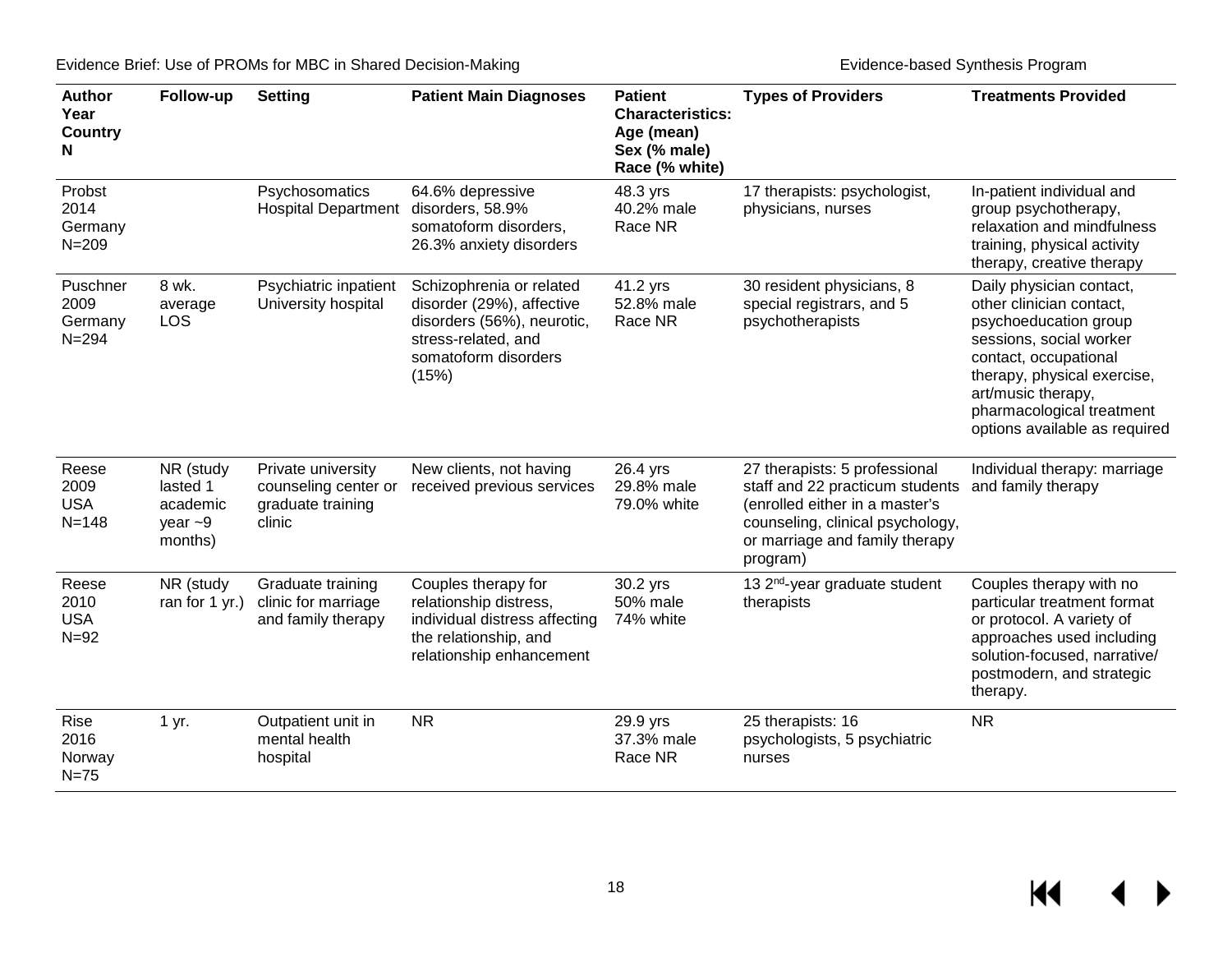| <b>Author</b><br>Year<br><b>Country</b><br>N | Follow-up                            | <b>Setting</b>                                                                  | <b>Patient Main Diagnoses</b>                                                                                                                    | <b>Patient</b><br><b>Characteristics:</b><br>Age (mean)<br>Sex (% male)<br>Race (% white) | <b>Types of Providers</b>                                                                                           | <b>Treatments Provided</b>                                                                         |
|----------------------------------------------|--------------------------------------|---------------------------------------------------------------------------------|--------------------------------------------------------------------------------------------------------------------------------------------------|-------------------------------------------------------------------------------------------|---------------------------------------------------------------------------------------------------------------------|----------------------------------------------------------------------------------------------------|
| Schmidt<br>2006<br>UK<br>$N=61$              | 6 months                             | Specialist eating<br>disorders unit                                             | Bulimia nervosa or eating<br>disorder not otherwise<br>specified                                                                                 | 28.8 yrs<br>Sex NR<br>Race NR                                                             | Experienced in eating<br>disorders and included<br>psychologists, psychiatrists,<br>nurses, occupational therapists | 10 individual weekly<br>sessions of CBT guided self-<br>care and 4 booster/follow-up<br>sessions   |
| Schuman<br>2015<br><b>USA</b><br>$N = 263$   | NR (study<br>ran for 16<br>months)   | Army Substance<br><b>Abuse Outpatient</b><br><b>Treatment Program</b><br>(ASAP) | Active duty soldiers with<br>some type of alcohol or<br>drug related misconduct                                                                  | 27.13 yrs<br>88% male<br>57% white                                                        | 10 therapists: NR                                                                                                   | 5 sessions of group therapy:<br>CBT, interpersonal process,<br>psychodynamic, solution-<br>focused |
| She<br>2018<br>China<br>$N = 310$            | <b>NR</b>                            | University<br>counseling center                                                 | Mainly "interpersonal and<br>family problems, emotional<br>problems like depression<br>and anxiety, self-injury,<br>trauma"                      | 21.4 yrs<br>21.5% male<br>Race NR                                                         | 43 therapists: 6 staff therapists,<br>18 part-time and 19 practicum<br>students                                     | Humanistic, CBT, and<br>psychoanalytic therapies                                                   |
| Simon<br>2012<br><b>USA</b><br>$N = 141$     | <b>NR</b>                            | Hospital-based<br>outpatient<br>psychotherapy clinic                            | Mood (64%), anxiety (30%)<br>disorders most frequent,<br>substance abuse (5%)                                                                    | 36.1 yrs<br>34.86% male<br>92.7% white                                                    | 4 licensed psychologists and 2<br>licensed social workers                                                           | Individual psychotherapy<br>(CBT, interpersonal,<br>humanistic)                                    |
| Simon<br>2013<br><b>USA</b><br>$N = 160$     | NR (mean<br>11 days of<br>treatment) | Inpatient clinic for<br>women with eating<br>disorders                          | Anorexia nervosa, bulimia<br>nervosa, or eating<br>disorders not otherwise<br>specified                                                          | 25.5 yrs<br>0% male<br>92.5% white                                                        | 6 licensed psychologists, 3<br>marriage and family therapists,<br>7 licensed social workers                         | Individual and group<br>psychotherapy, family<br>counseling, nutrition<br>counseling               |
| Slade<br>2006<br>UK<br>$N = 160$             | 7 months                             | Community mental<br>health centers                                              | Schizophrenia (38%),<br>affective disorder (27%),<br>bipolar affective disorder<br>(11%), other psychoses<br>(13%), personality disorder<br>(7%) | 41.2 yrs<br>49% male<br>76% white                                                         | <b>NR</b>                                                                                                           | <b>NR</b>                                                                                          |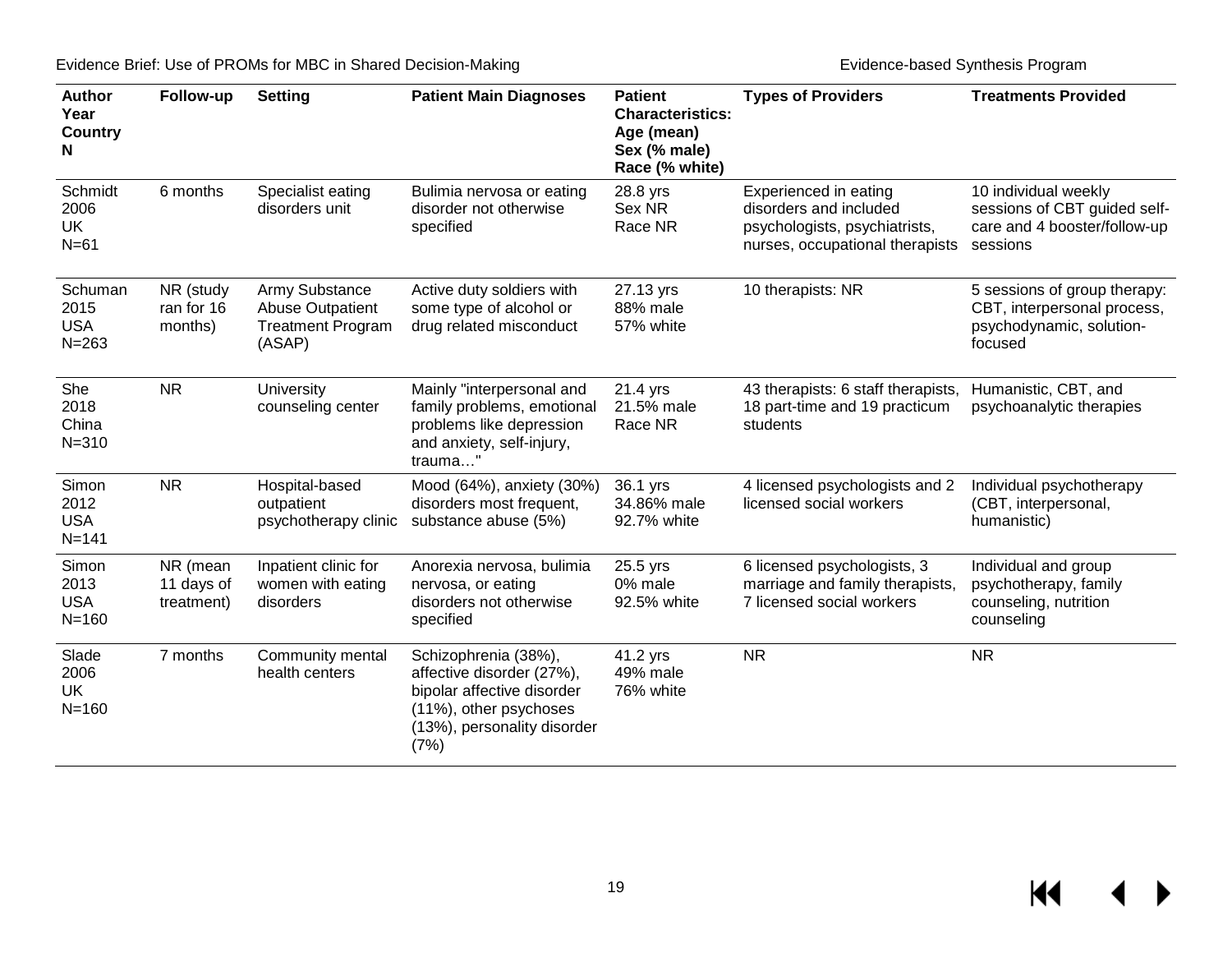| <b>Author</b><br>Year<br>Country<br>N                | Follow-up                                      | <b>Setting</b>                                                                                     | <b>Patient Main Diagnoses</b>                                                                                                                     | <b>Patient</b><br><b>Characteristics:</b><br>Age (mean)<br>Sex (% male)<br>Race (% white) | <b>Types of Providers</b>                                                                                   | <b>Treatments Provided</b>                                                                                                                   |
|------------------------------------------------------|------------------------------------------------|----------------------------------------------------------------------------------------------------|---------------------------------------------------------------------------------------------------------------------------------------------------|-------------------------------------------------------------------------------------------|-------------------------------------------------------------------------------------------------------------|----------------------------------------------------------------------------------------------------------------------------------------------|
| Slone<br>2015<br><b>USA</b><br>$N = 84$              | NR (study<br>lasted 1<br>academic<br>semester) | University<br>counseling center                                                                    | All but 2 participants were<br>new group therapy clients,<br>although 58.3% endorsed<br>attending individual therapy<br>in the past. Diagnoses NR | 21.5 yrs<br>35.7 male<br>84.5% white                                                      | 20 therapists: graduate<br>students, predoctoral interns,<br>and doctoral-level staff<br>psychologists      | Group therapy: integrative<br>(65.0%), interpersonal<br>process therapy (20.0%),<br>and cognitive behavioral<br>therapy (15.0%) orientations |
| Trudeau<br>2000<br><b>USA</b><br>$N = 127$           | 4 months                                       | Rural community<br>health center                                                                   | 67% single episode Axis I<br>disorder (mild depression,<br>generalized anxiety,<br>adjustment disorder)                                           | 33.9 yrs<br>28% male<br>97% white                                                         | 11 therapists: 7 social workers,<br>3 mental health counselors, 1<br>psychiatric nurse                      | <b>NR</b>                                                                                                                                    |
| Van Oenen<br>2016<br><b>Netherlands</b><br>$N = 287$ | 2 yrs                                          | Emergency<br>outpatient crisis<br>clinic for severe<br>psychiatric and<br>psychosocial<br>problems | Adjustment disorder (21%),<br>depression<br>(19%) and psychosis<br>$(15%)$ .                                                                      | 38 yrs<br>47% male                                                                        | 6 psychiatrists, 10 social<br>psychiatric<br>nurses, 2 psychologists, and a<br>family and marital therapist | <b>NR</b>                                                                                                                                    |

#### **Data Abstraction: Intervention Characteristics**

<span id="page-21-0"></span>

| <b>Author</b><br>Year | Comparator        | <b>PROMS Tool</b>                | <b>PROMS Timing/</b><br><b>Frequency</b>                 | <b>Feedback Mechanisms to Therapist</b><br>and Patient                                                                                                                                    | <b>Discussion of Feedback Between</b><br><b>Patient and Therapist</b>                                                                                 |
|-----------------------|-------------------|----------------------------------|----------------------------------------------------------|-------------------------------------------------------------------------------------------------------------------------------------------------------------------------------------------|-------------------------------------------------------------------------------------------------------------------------------------------------------|
| Amble<br>2014         | TAU (no feedback) | OQ-45<br>(Norwegian)<br>version) | OQ-45 immediately<br>before every session                | OQ-Analyst software (provides the<br>therapist and patient with a report<br>showing the session-by-session<br>progress)                                                                   | Therapists instructed to consider the<br>feedback report, show it to the patient<br>every session, and discuss the report when<br>useful or necessary |
| Anker<br>2009         | TAU (no feedback) | <b>PCOMS</b><br>ORS/SRS          | ORS immediately<br>before and SRS<br>after every session | Therapist scores paper test (ORS,<br>SRS) and a web-based program<br>calculates expected treatment<br>response (ETR): therapists and<br>patients had ongoing access to<br>ORS/SRS and ETR | Therapists advised to discuss feedback<br>with couples if one or both individuals of the<br>couple were not on track or were at risk                  |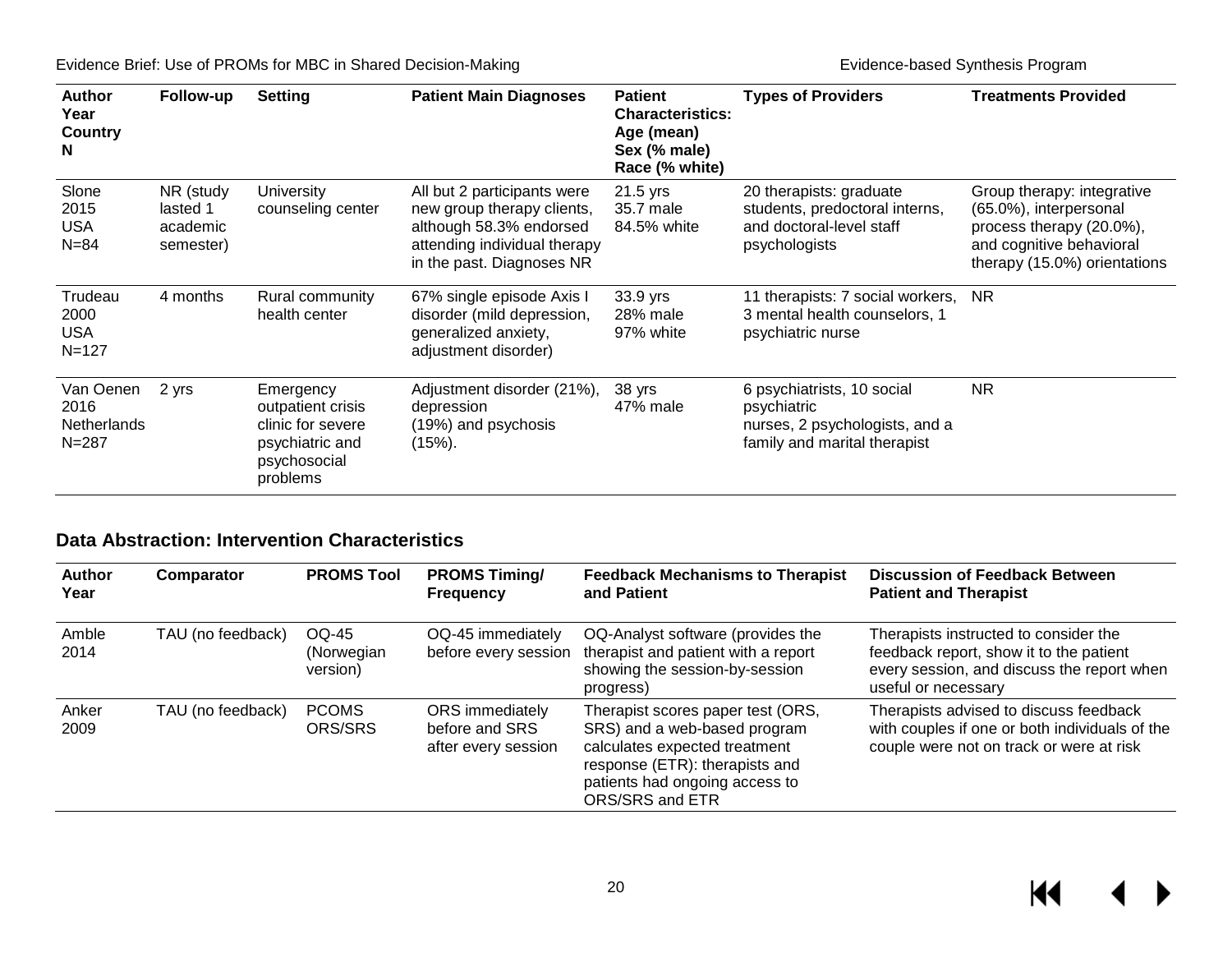| <b>Author</b><br>Year    | Comparator                                                                     | <b>PROMS Tool</b>        | <b>PROMS Timing/</b><br><b>Frequency</b>                                               | <b>Feedback Mechanisms to Therapist</b><br>and Patient                                                                                                                     | <b>Discussion of Feedback Between</b><br><b>Patient and Therapist</b>                                                                                                                                                                                      |
|--------------------------|--------------------------------------------------------------------------------|--------------------------|----------------------------------------------------------------------------------------|----------------------------------------------------------------------------------------------------------------------------------------------------------------------------|------------------------------------------------------------------------------------------------------------------------------------------------------------------------------------------------------------------------------------------------------------|
| <b>Brattland</b><br>2018 | TAU (no feedback)                                                              | <b>PCOMS</b><br>ORS/SRS  | ORS during the<br>beginning and SRS<br>at the end of every<br>session                  | A web-based scoring program (www.fit-<br>outcomes.com) automatically scored<br>responses and delivered to therapist.                                                       | Therapists were trained to share and<br>discuss information gained through the<br>ORS and the SRS with the client.                                                                                                                                         |
| <b>Brodey</b><br>2005    | TAU (no feedback)                                                              | <b>SCL-11</b>            | At baseline and at 6<br>wks                                                            | Clinicians received summary of<br>feedback responses                                                                                                                       | Unclear                                                                                                                                                                                                                                                    |
| Chamberlin<br>2016       | TAU (no feedback)                                                              | <b>PCOMS</b><br>ORS/SRS  | ORS during the<br>beginning and SRS<br>at the end of every<br>session                  | Paper chart that client files out and the<br>therapist scores                                                                                                              | It is unknown specifically what any of the<br>therapists did in any session as a response<br>to the feedback they gathered.                                                                                                                                |
| Cheyne<br>2001           | TAU (no feedback)                                                              | SEIQoL                   | the end of last<br>counselling session                                                 | At start of first and at Patient completed visual disc tool                                                                                                                | Unclear                                                                                                                                                                                                                                                    |
| Davidsen<br>2017         | TAU (no feedback)                                                              | <b>PCOMS</b><br>ORS/SRS  | ORS before and<br>SRS after every<br>session                                           | A web-based scoring program (www.fit-<br>outcomes.com) automatically scored<br>responses and delivered to therapist.                                                       | Therapists encouraged to discuss feedback<br>with patients in session                                                                                                                                                                                      |
| Davidson<br>2017         | Standard<br>supervision<br>(feedback to<br>therapist only on<br>monthly basis) | CORE-10                  | CORE-10 completed<br>every session,<br>feedback to<br>therapists monthly               | Feedback to therapist and supervisor<br>monthly and discussion with supervisor                                                                                             | Unclear                                                                                                                                                                                                                                                    |
| De Jong<br>2012          | TAU (no feedback)                                                              | OQ-45 (Dutch<br>version) | Prior to each of the<br>1st 5 sessions,<br>subsequently every<br>5th session for 1 yr. | The therapist received e-mails that<br>contained a progress report after<br>sessions 1, 3, 5, and subsequently<br>every fifth session. Patients did not<br>receive scores. | <b>NR</b>                                                                                                                                                                                                                                                  |
| De Jong<br>2014          | Feedback to<br>therapist (FbT);<br>TAU (no feedback)                           | OQ-45 (Dutch<br>version) | Before each therapy<br>session, though not<br>more than once a<br>week                 | Therapists and patients could access<br>the feedback either through email or by<br>logging into the therapist/patient portal<br>of the online feedback system.             | Therapists were given full autonomy on<br>discussing the feedback messages with the<br>patient.                                                                                                                                                            |
| Delgadillo<br>2018       | TAU (no feedback)                                                              | PHQ-9 and<br>GAD-7       | <b>NR</b>                                                                              | Electronic clinical record system called<br>Patient Case Management Information<br>System with expected treatment<br>response curves and automated risk<br>signals         | Therapists trained to review outcome<br>feedback graphs with patients at the start of<br>every session, discuss signals with the<br>patient to identify obstacles to<br>improvement, and discuss not-on-track<br>cases with a clinical supervisor, and use |

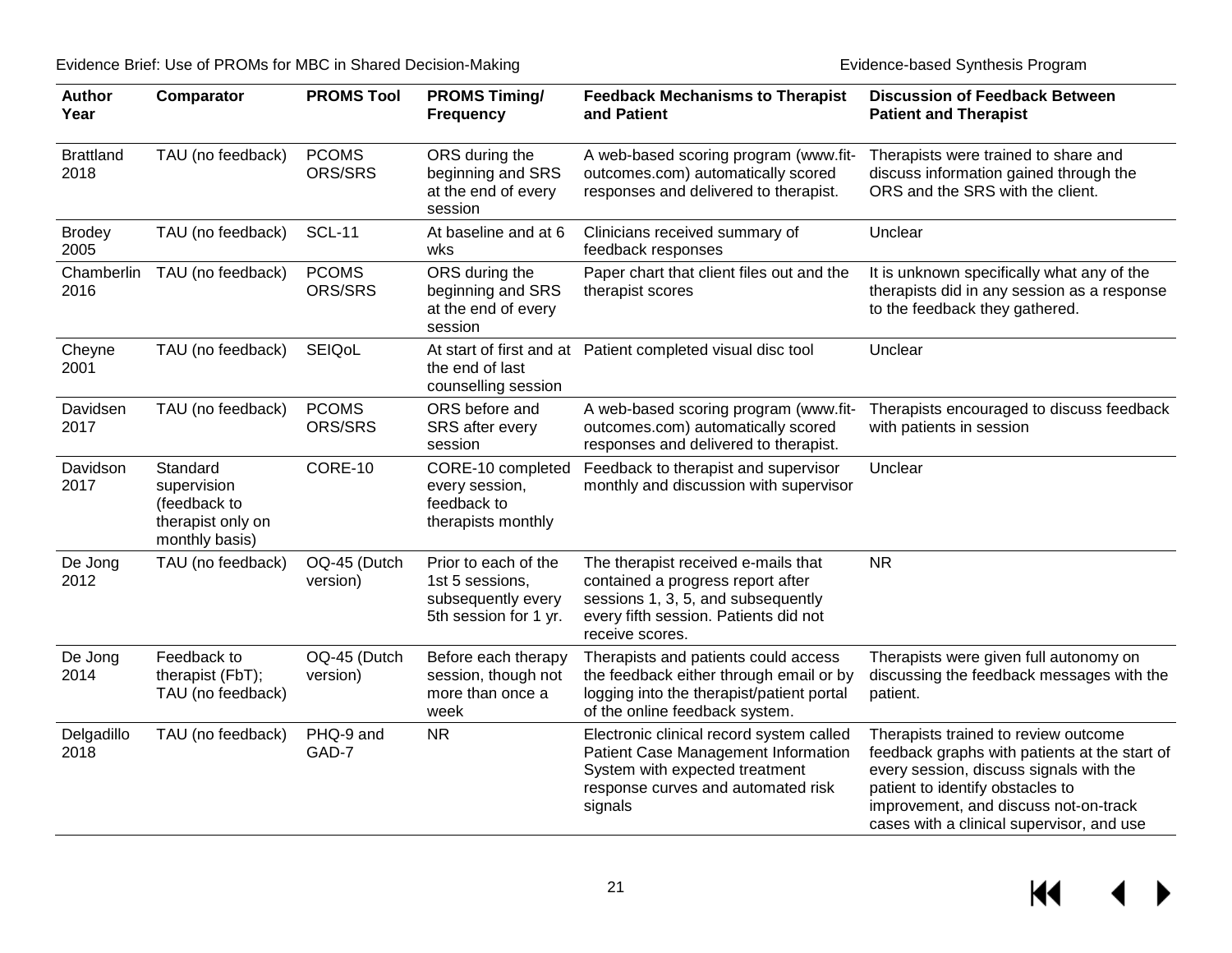| <b>Author</b><br>Year        | Comparator                                                                               | <b>PROMS Tool</b>                        | <b>PROMS Timing/</b><br><b>Frequency</b>                                 | <b>Feedback Mechanisms to Therapist</b><br>and Patient                                                                                                                                           | <b>Discussion of Feedback Between</b><br><b>Patient and Therapist</b>                                                                              |
|------------------------------|------------------------------------------------------------------------------------------|------------------------------------------|--------------------------------------------------------------------------|--------------------------------------------------------------------------------------------------------------------------------------------------------------------------------------------------|----------------------------------------------------------------------------------------------------------------------------------------------------|
|                              |                                                                                          |                                          |                                                                          |                                                                                                                                                                                                  | outcome feedback graphs to assess<br>therapeutic plan                                                                                              |
| Errazuriz<br>2018            | TAU (no feedback),<br>unprocessed OQ<br>feedback, WAI<br>feedback, or<br>OQ+WAI feedback | OQ-30.2<br><b>WAI</b>                    | Weekly before next<br>session                                            | Weekly written processed feedback<br>provided to therapists before next<br>session                                                                                                               | Therapists decide how to use feedback                                                                                                              |
| Gibbons<br>2015              | TAU (no feedback)                                                                        | BASIS-24<br><b>CCFS</b><br><b>CCFQ</b>   | Immediately prior to<br>each session                                     | One-page printed feedback report to<br>clinicians, CCFQ given at next session<br>for patients not on track                                                                                       | Therapists could use reports as desired:<br>66% reviewed BASIS-24 reports with<br>clients, 83.3% reviewed CCFQ reports with<br>clients             |
| Guo<br>2015                  | <b>TAU</b>                                                                               | QIDS-SR                                  | Every 2 weeks                                                            | <b>NR</b>                                                                                                                                                                                        | Unclear                                                                                                                                            |
| Hansson<br>2013              | TAU (no feedback)                                                                        | <b>OQ-45</b>                             | Prior to each<br>treatment session,<br>but not more than<br>once a week. | Feedback to therapist via web<br>application as soon as the<br>questionnaire scanned by the reception<br>staff. Treatment feedback process<br>diagram given to each patient by the<br>therapist. | <b>NR</b>                                                                                                                                          |
| <b>Hawkins</b><br>2004       | Feedback to<br>therapist (FbT);<br>TAU (no feedback)                                     | <b>OQ-45</b>                             | Prior to each<br>treatment session                                       | A graph depicting all prior assessments<br>on the OQ-45 and a brief written<br>message describing a patient's<br>progress were given as feedback to<br>therapists and patients.                  | Therapists required to verbally introduce<br>the feedback information and provide a<br>format for patients to discuss their<br>treatment progress. |
| Kellybrew-<br>Miller<br>2014 | TAU (no feedback)                                                                        | <b>PCOMS</b><br>ORS/SRS                  | ORS before and<br>SRS after every<br>session                             | Paper ORS scored and charted and<br>discussed with the client.                                                                                                                                   | Clinicians had general guidelines provided<br>for discussing ORS results with clients<br>during each session                                       |
| Kendrick<br>2017             | TAU (no feedback)                                                                        | PHQ-9<br><b>PSYCHLOPS</b><br><b>DTAS</b> | At baseline survey<br>and at follow-up<br>appts                          | Patient took paper copies of<br>questionnaires to follow-up appt with<br>GP                                                                                                                      | Feedback of scores left to participating<br>practitioners. Therapists asked to take<br>PROMs into account at consultation                          |
| Lambert<br>2001              | TAU (no feedback)                                                                        | <b>OQ-45</b>                             | Weekly before each<br>session                                            | Feedback given to therapist after OQ<br>administered                                                                                                                                             | Unclear                                                                                                                                            |
| Lutz<br>2015                 | <b>Traditional case</b><br>report model                                                  | <b>BIS</b><br><b>IIP</b>                 | Intermittently after<br>sessions depending                               | Feedback to therapists within a few<br>days of assessment with decision rules<br>about patient's progress                                                                                        | Unclear                                                                                                                                            |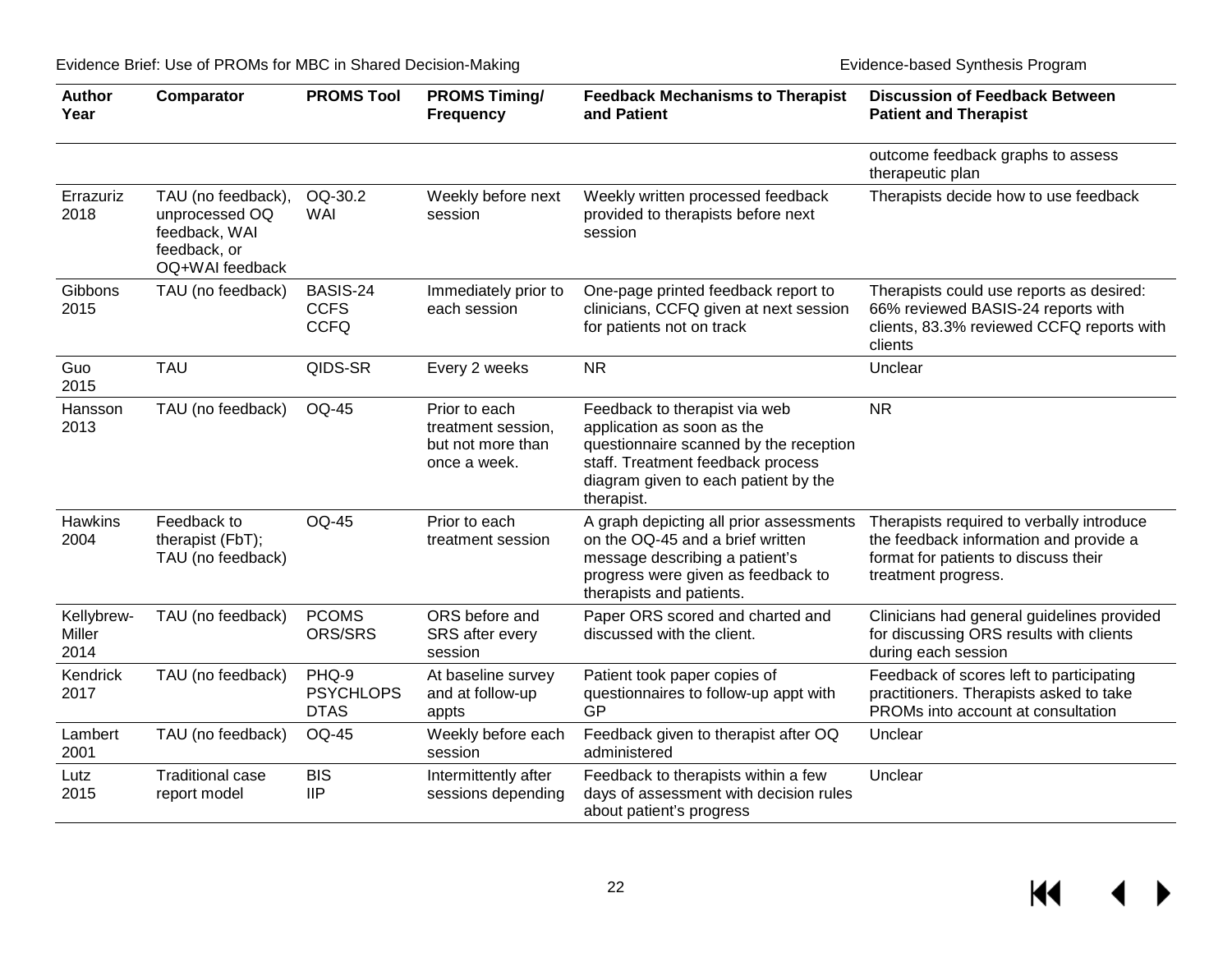| <b>Author</b><br>Year     | Comparator                                   | <b>PROMS Tool</b>                      | <b>PROMS Timing/</b><br><b>Frequency</b>                                       | <b>Feedback Mechanisms to Therapist</b><br>and Patient                                                                                                                               | <b>Discussion of Feedback Between</b><br><b>Patient and Therapist</b>                                                                                                            |
|---------------------------|----------------------------------------------|----------------------------------------|--------------------------------------------------------------------------------|--------------------------------------------------------------------------------------------------------------------------------------------------------------------------------------|----------------------------------------------------------------------------------------------------------------------------------------------------------------------------------|
|                           |                                              |                                        | on treatment<br>approach                                                       |                                                                                                                                                                                      |                                                                                                                                                                                  |
| <b>McClintock</b><br>2017 | TAU (no feedback)                            | CFF (original<br>tool)                 | After each session                                                             | Common factors feedback (CFF)<br>system (ratings were entered into an<br>Excel spreadsheet) that graphed<br>results and provided color-coded<br>feedback to therapists and patients. | Therapists were instructed to review graphs<br>with clients at the beginning of Sessions 2-<br>5. Discussions were designed to be<br>collaborative between client and therapist. |
| Murphy<br>2012            | TAU (no feedback)                            | <b>PCOMS ORS</b>                       | Immediately prior to<br>each session                                           | ASIST software scores ORS and<br>immediately provides feedback to<br>therapist/client                                                                                                | Therapists given freedom as to how they<br>incorporate feedback in session, guidance<br>provided on ORS                                                                          |
| Priebe<br>2007            | TAU (no feedback)                            | <b>DIALOG</b>                          | Every 2 months<br>during treatment<br>session                                  | Computer-mediated response and<br>discussion of 11 domains to<br>therapist/patient                                                                                                   | Patients and clinicians discussed current<br>and previous rating, reasons for change,<br>and support needed                                                                      |
| Probst<br>2013            | TAU (no feedback)                            | <b>OQ-45</b><br><b>ASC</b>             | Weekly                                                                         | OQ-Analyst feedback reports printed<br>and given to therapists                                                                                                                       | Therapists could choose to discuss<br>feedback with patient                                                                                                                      |
| Probst<br>2014            | TAU (no feedback)                            | <b>OQ-45</b><br><b>ASC</b>             | Weekly                                                                         | OQ-Analyst feedback reports printed<br>and given to therapists                                                                                                                       | Therapists could choose to discuss<br>feedback with patient                                                                                                                      |
| Puschner<br>2009          | TAU (no feedback)                            | EB-45 (German<br>version of OQ-<br>45) | At admission, every<br>week of inpatient<br>stay, and at<br>discharge          | Computer-based tool, feedback to<br>patient and clinician given 1 or 2 days<br>after filling in EB-45                                                                                | Feedback discussed between patient and<br>therapist; feedback included change in<br>score, status, and treatment<br>recommendation to discuss                                    |
| Reese<br>2009             | TAU (no feedback)                            | <b>PCOMS</b><br>ORS/SRS                | ORS before and<br>SRS after every<br>session                                   | Therapists scored paper test                                                                                                                                                         | Discretion is given to the therapist to decide<br>how to best integrate the scores within a<br>given session.                                                                    |
| Reese<br>2010             | TAU (no feedback)                            | <b>PCOMS</b><br>ORS/SRS                | ORS at beginning of<br>every session, SRS<br>toward the end of<br>each session | Therapist scored ORS and charted<br>scores and showed progress to<br>patients                                                                                                        | Therapists used data in sessions following<br>guidance manual                                                                                                                    |
| Rise<br>2016              | TAU (no feedback)                            | <b>PCOMS</b><br>ORS/SRS                | Baseline (timing NR)<br>and at 6 and 12<br>months after<br>treatment started   | ORS scored and curve plotted                                                                                                                                                         | Therapists trained to use feedback curve<br>together with patients to evaluate treatment<br>progress                                                                             |
| Schmidt<br>2006           | CBT guided self-<br>care with no<br>feedback | <b>TREAT-EAT</b><br><b>SEED</b>        | 1/2 way through<br>treatment (BASIC<br>ID), every 2 weeks                      | <b>BASIC ID form completed</b><br>collaboratively by patient and therapist,                                                                                                          | Patients and therapists reviewed forms and<br>noted remaining problems and discussed<br>changes and treatment                                                                    |

 $M \rightarrow$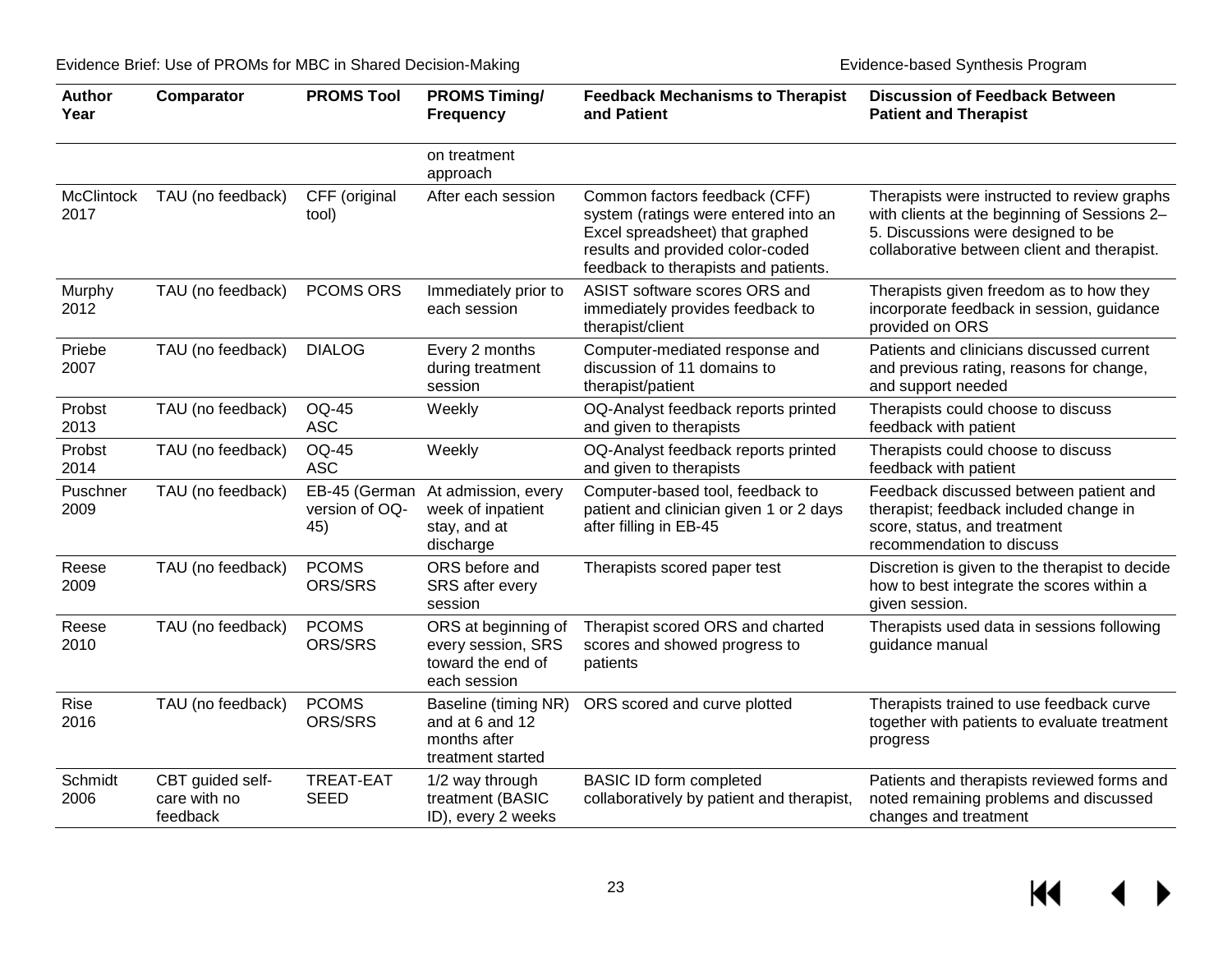| <b>Author</b><br>Year | Comparator                                             | <b>PROMS Tool</b>                          | <b>PROMS Timing/</b><br><b>Frequency</b>                                                              | <b>Feedback Mechanisms to Therapist</b><br>and Patient                                                                                                                                                                                                                        | <b>Discussion of Feedback Between</b><br><b>Patient and Therapist</b>                                                                                                                                                                     |
|-----------------------|--------------------------------------------------------|--------------------------------------------|-------------------------------------------------------------------------------------------------------|-------------------------------------------------------------------------------------------------------------------------------------------------------------------------------------------------------------------------------------------------------------------------------|-------------------------------------------------------------------------------------------------------------------------------------------------------------------------------------------------------------------------------------------|
|                       |                                                        | <b>HADS</b><br><b>BASIC ID</b>             | (SEED, TREAT-<br>EAT, HADS)                                                                           | computerized feedback from TREAT-<br>EAT, SEED, and HADS                                                                                                                                                                                                                      |                                                                                                                                                                                                                                           |
| Schuman<br>2015       | TAU (no feedback)                                      | <b>PCOMS</b><br>ORS/Signal<br>alarm system | ORS beginning of<br>every session                                                                     | A software program was used to collect<br>data and provide feedback. Therapists<br>were given progress graphs at the end<br>of each session                                                                                                                                   | Unclear. Therapists asked not to disclose<br>whether patients were in feedback or TAU                                                                                                                                                     |
| She<br>2018           | TAU (no feedback)                                      | <b>PCOMS</b><br>ORS/SRS                    | Before (ORS) and<br>after (SRS) every<br>session                                                      | Feedback given to therapists after each<br>Therapists encouraged to discuss feedback<br>session by administrators<br>with patients in session                                                                                                                                 |                                                                                                                                                                                                                                           |
| Simon<br>2012         | TAU (no feedback)                                      | OQ-45 and<br><b>ASC</b>                    | Immediately prior to<br>each session, ASC<br>given if OQ-45<br>scored as "not-on-<br>track"           | OQ-Analyst software provided session-<br>b-session progress reports with alerts<br>to clinicians, some of which prompted<br>patient to take ASC and provides CST                                                                                                              | Therapists instructed to present OQ-45<br>progress information to patients during<br>each treatment session                                                                                                                               |
| Simon<br>2013         | TAU (no feedback)                                      | OQ-45 and<br><b>ASC</b>                    | OQ-45 weekly, ASC<br>given prior to next<br>treatment session if<br>OQ-45 scored as<br>"not-on-track" | OQ-Analyst software provided session-<br>b-session progress reports with alerts<br>to clinicians, some of which prompted<br>patient to take ASC and provides CST                                                                                                              | Therapists instructed to discuss feedback<br>with patient when deemed appropriate and<br>use ASC and CST as they saw fit                                                                                                                  |
| Slade<br>2006         | TAU (no feedback)                                      | <b>CANSAS-S</b><br><b>MANSA</b>            | Baseline and follow-<br>up of study                                                                   | Staff and patients completed monthly<br>postal questionnaires and each were<br>provided with their specific feedback                                                                                                                                                          | Written care plans audited at baseline and<br>follow-up                                                                                                                                                                                   |
| Slone<br>2015         | TAU (no feedback)                                      | <b>PCOMS</b><br>ORS/GSRS                   | ORS beginning and<br>GSRS at the end of<br>every session                                              | Clients plotted their total scores on a<br>progress graph during screenings.<br>Research personnel provided a "signal<br>system" to all group coleaders in the<br>feedback condition that categorized<br>their group member's progress<br>according to manualized procedures. | Leaders (therapists) asked group members<br>(patients) to share an update on their<br>progress based on ORS Total scores<br>during a check-in procedure as well as to<br>share any needs they had from the group<br>to help them improve. |
| Trudeau<br>2000       | OQ-45 completed<br>with no feedback<br>given, no OQ-45 | <b>OQ-45</b>                               | At each session                                                                                       | Clinicians provided feedback following<br>each session                                                                                                                                                                                                                        | Unclear                                                                                                                                                                                                                                   |
| van Oenen<br>2016     | TAU (no feedback)                                      | <b>PCOMS</b><br>ORS/SRS                    | ORS immediately<br>prior to each<br>session, SRS at the<br>end of each session                        | Patients immediately received feedback<br>on clipboard and brought to therapist                                                                                                                                                                                               | Feedback discussed by therapist and<br>patient together                                                                                                                                                                                   |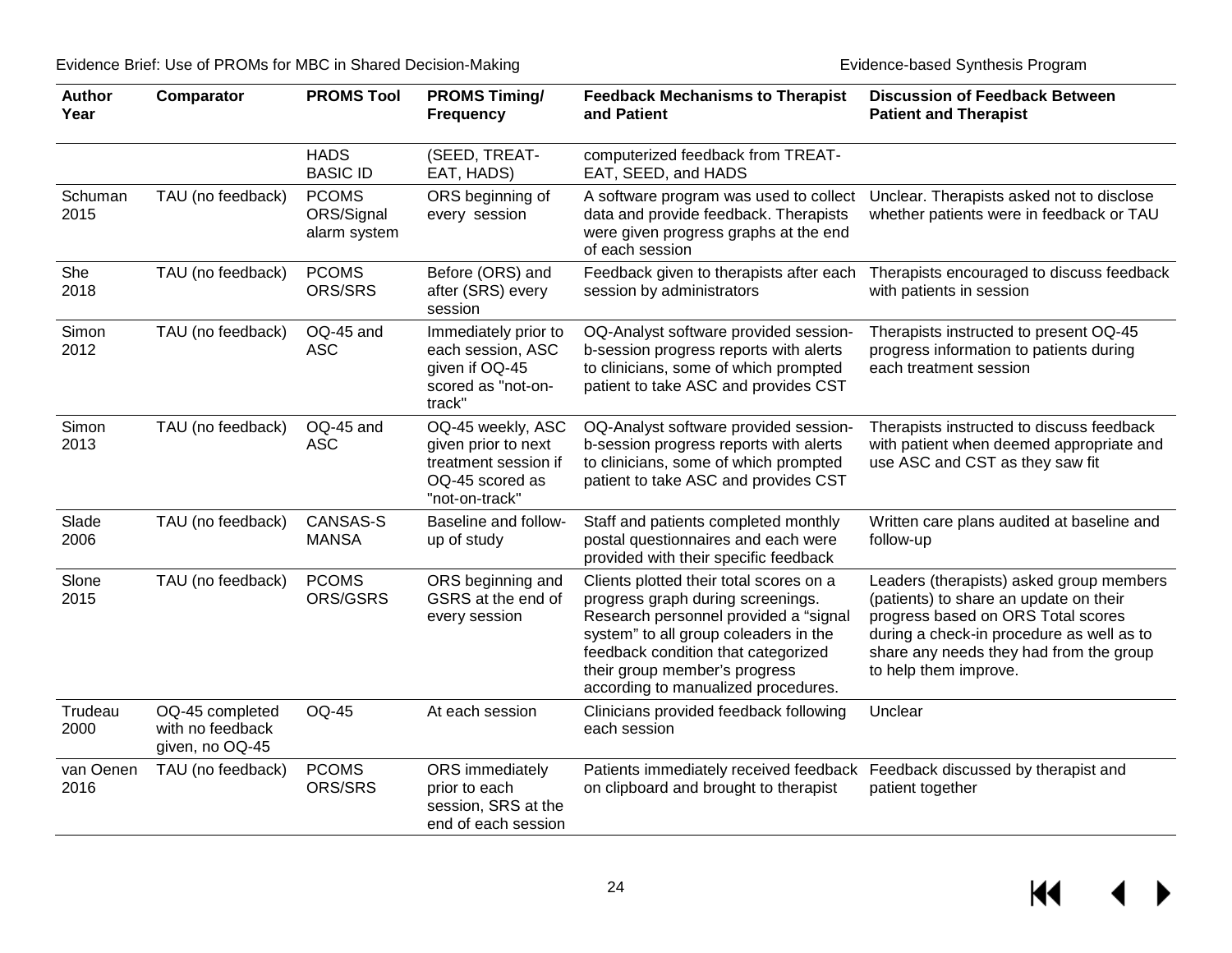#### **Data Abstraction: Outcomes**

<span id="page-26-0"></span>

| <b>Author</b><br>Year    | <b>Clinically relevant Change in</b><br><b>Mental Health Symptom Scores</b>                                                                                                                                                                                                                    | <b>Provider Attitudes</b>                                                                                                                                         | <b>Therapeutic</b><br><b>Alliance</b>                                          | Other outcomes reported                                                                                                                           |
|--------------------------|------------------------------------------------------------------------------------------------------------------------------------------------------------------------------------------------------------------------------------------------------------------------------------------------|-------------------------------------------------------------------------------------------------------------------------------------------------------------------|--------------------------------------------------------------------------------|---------------------------------------------------------------------------------------------------------------------------------------------------|
| Amble<br>2014            | % Recovered (final OQ-45 score<br>in non-clinical range):<br>22.9% Fb vs 13.9% NFb                                                                                                                                                                                                             | <b>NR</b>                                                                                                                                                         | <b>NR</b>                                                                      | Effect size for OQ-45 score, Number of sessions,<br>marriage intact                                                                               |
|                          | % Improved (final OQ-45 score<br>improved by 16 points but still<br>clinical range):<br>18.8% Fb vs 18.3% NFb                                                                                                                                                                                  |                                                                                                                                                                   |                                                                                |                                                                                                                                                   |
| Anker<br>2009            | % responding ("reliable change"<br>Attitude survey on continuous<br>or "clinically significant change"<br>feedback: neutral (4 therapists) to<br>by ORS): (Fb vs NFb): 66.7% vs<br>positive (6 therapists) attitudes about<br>39.1% (P=0.01)<br>continuous assessment at beginning<br>of study |                                                                                                                                                                   | <b>NR</b>                                                                      | Effect size for ORS score, LW marital adjustment<br>test                                                                                          |
| <b>Brattland</b><br>2018 | Improved BASIS-32 score<br>(Reliable Change Index -<br>Improved Difference): 58.2% Fb<br>vs 36.2% TAU                                                                                                                                                                                          | <b>NR</b>                                                                                                                                                         | <b>NR</b>                                                                      | Effect size for BASIS-32, number of sessions,<br>mean pre-post-treatment scores                                                                   |
| <b>Brodey</b><br>2005    | <b>NR</b>                                                                                                                                                                                                                                                                                      | Yes, 47% feedback helped to<br>monitor changes in patient, 58%<br>summary information was useful                                                                  | <b>NR</b>                                                                      | Mean symptom score change                                                                                                                         |
| Chamberlin<br>2016       | % reporting clinically significant<br>change: 46.63% Fb vs 27.72%<br>$(p=0.059)$<br>% reporting reliable change:<br>64.42% Fb vs 40.43% TAU<br>$(p=0.021)$                                                                                                                                     | <b>Evidence Based Practice Attitude</b><br>Scale: no significant differences in<br>attitudes before or after study, 72%<br>of therapists likely to adopt measures | 3rd session alliance<br>not related to final<br>outcome ratings<br>$(p=0.319)$ | None                                                                                                                                              |
| Cheyne<br>2001           | <b>NR</b>                                                                                                                                                                                                                                                                                      | <b>NR</b>                                                                                                                                                         | <b>NR</b>                                                                      | Change in favorable outcome, change in SEIQoL<br>cues                                                                                             |
| Davidsen<br>2017         | <b>NR</b>                                                                                                                                                                                                                                                                                      | Attitude survey after study: "All<br>therapists agreed that it would<br>improve their clinical work"                                                              | <b>NR</b>                                                                      | Rate of attendance, session attendance, eating<br>disorder examination, Sheehan disability scale,<br>WHO-five well-being index, symptom checklist |
| Davidson<br>2017         | Reliable clinical change: 65.7%<br>S-Sup vs 50% MEMOS (OR 0.52,<br>$0.17$ to $1.6$ )                                                                                                                                                                                                           | <b>NR</b>                                                                                                                                                         | <b>NR</b>                                                                      | Change in CORE, CGI, number of sessions, use<br>of CST                                                                                            |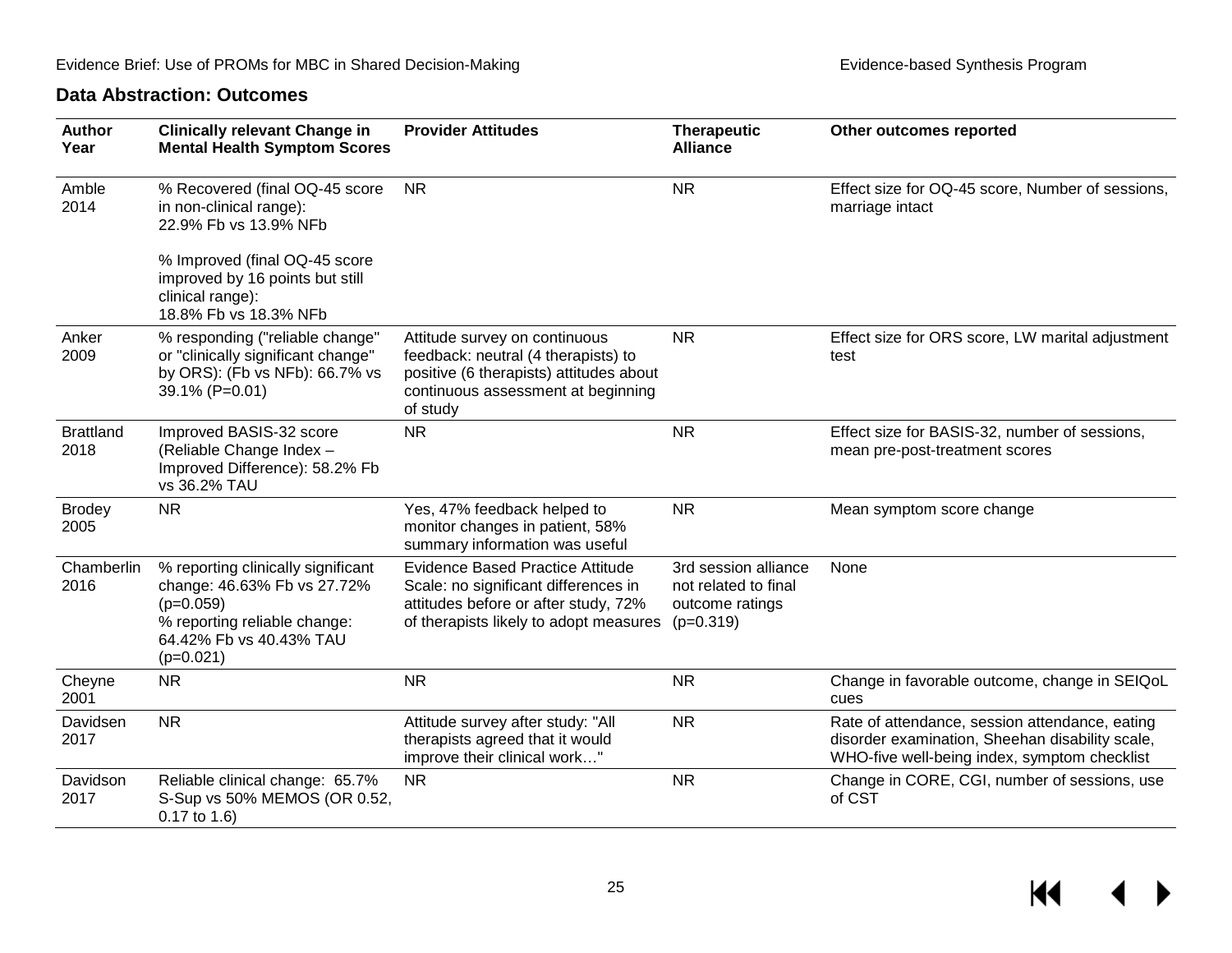| <b>Author</b><br>Year        | <b>Clinically relevant Change in</b><br><b>Provider Attitudes</b><br><b>Mental Health Symptom Scores</b>                                                                                     |                                                                                                       | <b>Therapeutic</b><br><b>Alliance</b> | Other outcomes reported                                                                                                                         |
|------------------------------|----------------------------------------------------------------------------------------------------------------------------------------------------------------------------------------------|-------------------------------------------------------------------------------------------------------|---------------------------------------|-------------------------------------------------------------------------------------------------------------------------------------------------|
| De Jong<br>2012              | <b>NR</b><br>Perceived validity: mean 21.2,<br>commitment to use feedback: mean<br>23.9 (unclear scales)                                                                                     |                                                                                                       | <b>NR</b>                             | Multi-level models on effect of feedback and<br>moderating therapist factors                                                                    |
| De Jong<br>2014              | % Recovered (per OQ-45): 43%<br>FbTP vs 38% FbT vs 37% TAU<br>% Improved (per OQ-45): 13%<br>FbTP vs 8% FbT vs 10% TAU                                                                       | <b>NR</b>                                                                                             |                                       | Effect size for OQ-45 score, number of sessions                                                                                                 |
| Delgadillo<br>2018           | Adjusted odds ratio for reliable<br>improvement: 1.21 (0.85-1.171)<br>Adjusted odds ratio for reliable<br>deterioration: 1.07 (0.86-1.32)                                                    | <b>NR</b>                                                                                             | <b>NR</b>                             | Mean difference in post-treatment PHQ-9, effect<br>size for PHQ-9, effect size for GAD-7, effect size<br>for WSAS, number of treatment sessions |
| Errazuriz<br>2018            | Clinically significant change (per<br>OQ): No sig. differences: 21%<br>TAU, vs 21% OQ only vs 23%<br>WAI only vs 30% OQ+WAI vs<br>20% OQ report                                              | "Most" therapists had positive<br>impression of feedback.                                             | <b>NR</b>                             | Time and potential moderator effects                                                                                                            |
| Gibbons<br>2015              | Clinically significant improvement<br>(Fb vs TAU): 36% vs 13%, chi2(1<br>$= 6.13$ , p= 0.013                                                                                                 | High overall satisfaction with<br>feedback system (mean 5.0 (7-point<br>scale))                       | <b>NR</b>                             | Patient satisfaction                                                                                                                            |
| Guo<br>2015                  | Time to treatment response<br>$(p<0.001)$ or remission ( $p<0.001$ )<br>was faster in the MBC group                                                                                          | <b>NR</b>                                                                                             | <b>NR</b>                             | Number of visits, number of treatment<br>adjustments, change in symptom ratings,<br>adverse events                                              |
| Hansson<br>2013              | <b>NR</b>                                                                                                                                                                                    | <b>NR</b>                                                                                             | <b>NR</b>                             | Mean difference in change for OQ-45 score,<br>Effect size for OQ-45 score, number of sessions                                                   |
| Hawkins<br>2004              | % NOT reporting clinically<br>significant change (per OQ45):<br>23% FbTP vs 10% FbT vs 10%<br><b>TAU</b><br>% NOT reporting reliable change<br>(per OQ45): 33% FbTP vs 30%<br>FbT vs 22% TAU | <b>NR</b>                                                                                             | <b>NR</b>                             | Mean difference in change for OQ-45 score,<br>Effect size for OQ-45 score, number of sessions                                                   |
| Kellybrew-<br>Miller<br>2014 | % reporting clinically significant<br>change in ORS: 33% Fb vs 25%<br>TAU (Chi2= 0.64, p>0.05)<br>% reporting reliable change in                                                             | Attitude toward client feedback:<br>"overall reported use of client<br>feedback measures as positive" | <b>NR</b>                             | SOS-10, number of sessions/attendance<br>frequency, client retention                                                                            |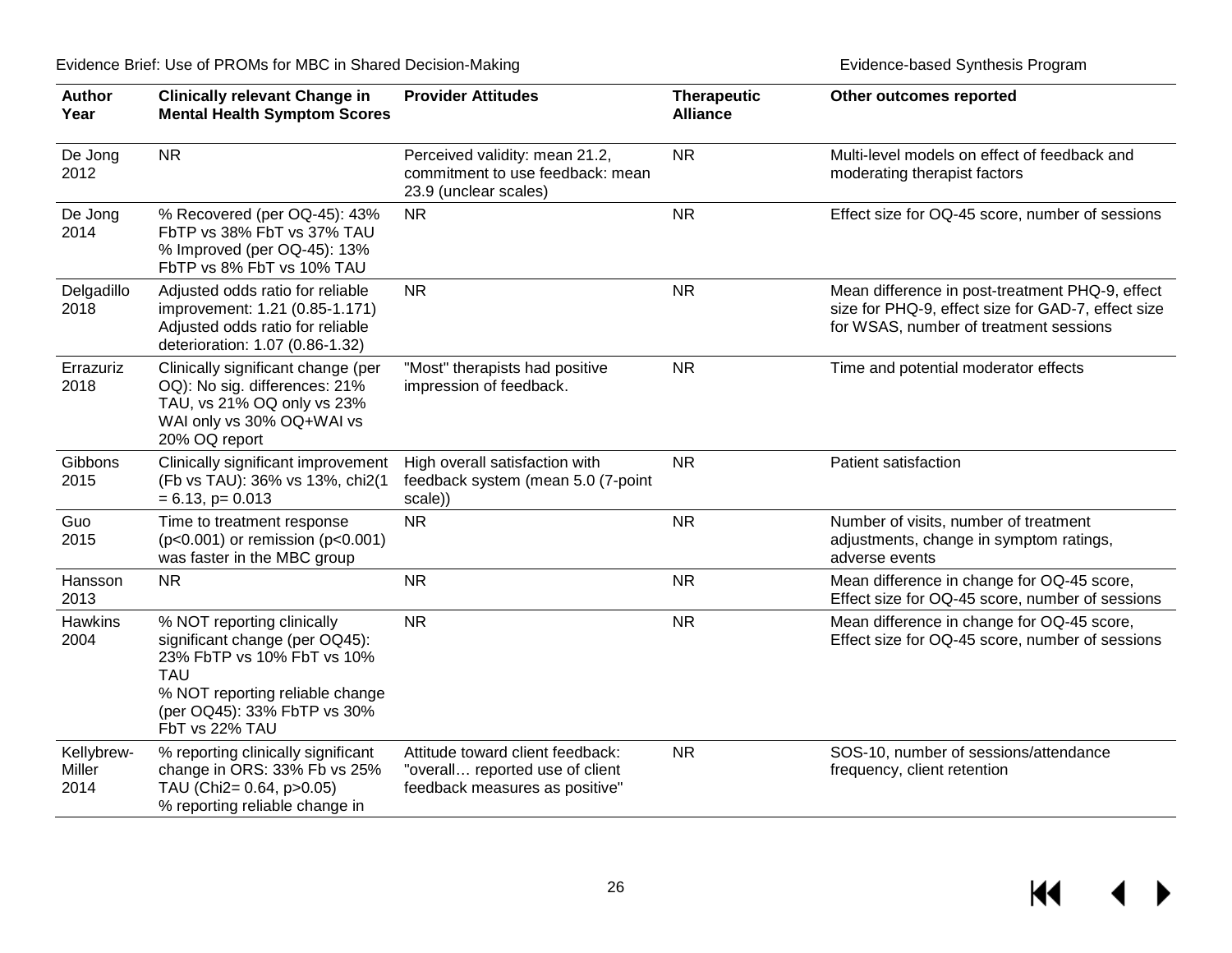| <b>Author</b><br>Year     | <b>Clinically relevant Change in</b><br><b>Mental Health Symptom Scores</b>                                                                              | <b>Provider Attitudes</b>                                                                          | <b>Therapeutic</b><br><b>Alliance</b>                                     | Other outcomes reported                                                                                                                                                                                         |
|---------------------------|----------------------------------------------------------------------------------------------------------------------------------------------------------|----------------------------------------------------------------------------------------------------|---------------------------------------------------------------------------|-----------------------------------------------------------------------------------------------------------------------------------------------------------------------------------------------------------------|
|                           | ORS: 53% Fb vs 38% TAU<br>(Chi2= 2.34, p>0.05)                                                                                                           |                                                                                                    |                                                                           |                                                                                                                                                                                                                 |
| Kendrick<br>2017          | <b>NR</b>                                                                                                                                                | Yes, "Overall considered use of<br>PROMS to be feasible"                                           | <b>NR</b>                                                                 | Mean score depressive symptoms, social<br>functioning, quality of life, ease of use                                                                                                                             |
| Lambert<br>2001           | Reliable or clinically significant<br>change in not-on-track patients<br>(Fb vs TAU): 26% vs 16%,<br>chi2(2,66) = 4.257, p > 0.05                        | Yes, 9/26 reported almost always or<br>frequently finding feedback helpful                         | <b>NR</b>                                                                 | Pre-post OQ change, timing of feedback, number<br>of sessions                                                                                                                                                   |
| Lutz<br>2015              | <b>NR</b>                                                                                                                                                | Yes, 16.3% satisfied/one<br>modification, 30.5% satisfied/several<br>modifications                 | Yes, HAQ                                                                  | Pre-post BSI, IIP change, effect size by patient<br>and therapist attitude, predictors of treatment<br>length                                                                                                   |
| <b>McClintock</b><br>2017 | <b>NR</b>                                                                                                                                                | Therapist satisfaction: mean 4.17<br>$(scale 1-5)$<br>Usefulness of CFF: mean 4.0 (scale<br>$1-5)$ | Working alliance<br>inventory short-form<br>mean 43.6 at first<br>session | Random effects coefficients for BDI-2, SOS-10,<br>WAI-SR, BLRI-E, OEQ                                                                                                                                           |
| Murphy<br>2012            | % responding ("reliable change"<br>by ORS): (Fb vs NFb): 61.0% vs<br>47.1% (P>0.05)                                                                      | <b>NR</b>                                                                                          | <b>NR</b>                                                                 | Mean change pre-post treatment ORS score, %<br>responding by presenting issue                                                                                                                                   |
| Priebe<br>2007            | <b>NR</b>                                                                                                                                                | <b>NR</b>                                                                                          | <b>NR</b>                                                                 | Symptom changes (PANSS), quality of life,<br>unmet needs, satisfaction with treatment                                                                                                                           |
| Probst<br>2013            | Reliably improved (i.e. improved<br>by at least 21 OQ-45 points) (Fb<br>vs TAU): 13% vs 0%, p=NR                                                         | <b>NR</b>                                                                                          | Yes, ASC                                                                  | Multilevel model of OQ-45                                                                                                                                                                                       |
| Probst<br>2014            | <b>NR</b>                                                                                                                                                | <b>NR</b>                                                                                          | Yes, ASC                                                                  | Multilevel model of OQ-45                                                                                                                                                                                       |
| Puschner<br>2009          | <b>NR</b>                                                                                                                                                | <b>NR</b>                                                                                          | <b>NR</b>                                                                 | Hierarchical linear modeling effect of outcome<br>management, client sociodemographic and<br>service receipt inventory (CSSRI), global<br>assessment of functioning (GAF), patient<br>attitudes toward feedback |
| Reese<br>2009             | <b>NR</b><br>*specifically reported reliable<br>change instead of significant<br>change<br>Study 1 Fb vs TAU: 80% vs<br>54.2%, chi2 (1,74)= 5.32, p<0.05 |                                                                                                    | Mean SRS: study 1:<br>35.94, study 2: 37.09                               | Mean ORS score improvement, effect size of<br>ORS score, number of sessions, time to reliable<br>change                                                                                                         |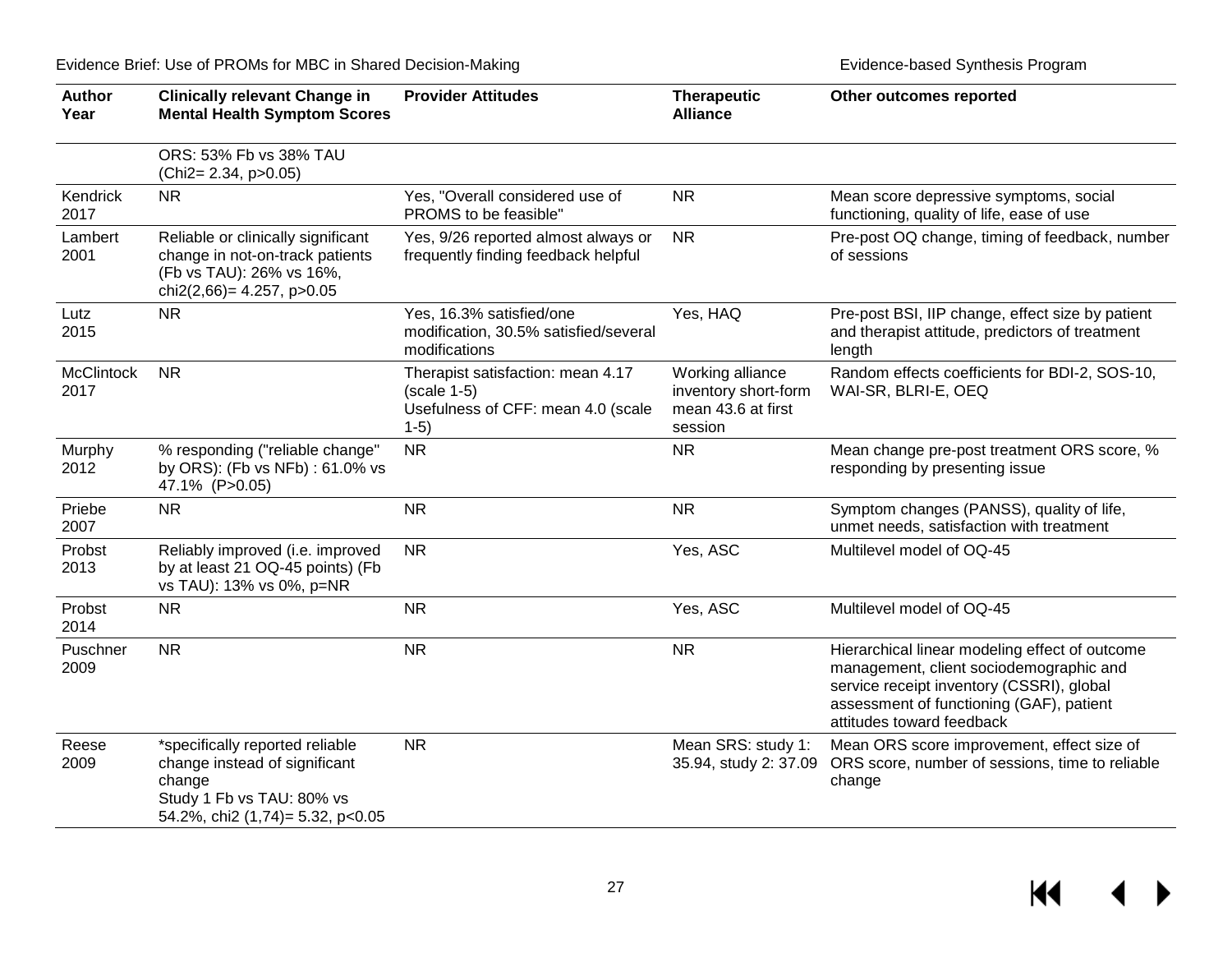| <b>Author</b><br>Year | <b>Clinically relevant Change in</b><br><b>Mental Health Symptom Scores</b>                                          | <b>Provider Attitudes</b>                             | <b>Therapeutic</b><br><b>Alliance</b>                  | Other outcomes reported                                                                                                                           |
|-----------------------|----------------------------------------------------------------------------------------------------------------------|-------------------------------------------------------|--------------------------------------------------------|---------------------------------------------------------------------------------------------------------------------------------------------------|
|                       | Study 2 fb vs TAU: 66.67% vs<br>41.40%, chi2 (1,74)= 4.60,<br>p<0.05                                                 |                                                       |                                                        |                                                                                                                                                   |
| Reese<br>2010         | <b>NR</b>                                                                                                            | <b>NR</b>                                             | <b>NR</b>                                              | Pre-post ORS scores; multilevel models with<br>effects of feedback, therapist, client, etc                                                        |
| <b>Rise</b><br>2016   | <b>NR</b>                                                                                                            | <b>NR</b>                                             | Yes, SRS                                               | Change in BASIS-32, PAM, TAS, SF-12, F, SRS,<br><b>ORS</b>                                                                                        |
| Schmidt<br>2006       | <b>NR</b>                                                                                                            | <b>NR</b>                                             | <b>NR</b>                                              | Pre-post SEED bulimic symptoms, linear mixed<br>model, drop out                                                                                   |
| Schuman<br>2015       | <b>Clinically Significant Change (Fb</b><br>vs TAU): 28.47% vs 15.08%, chi2<br>$(1, 263) = 28.06$ , p<0.001          | <b>NR</b>                                             | <b>NR</b>                                              | Effect size for ORS, number of sessions                                                                                                           |
| She 2018              | Clinically Significant (Fb vs TAU): NR<br>58.42% vs 40.5%, p<0.01                                                    |                                                       | Yes, change in SRS<br>and effect of<br>feedback on SRS | Pre-post ORS scores; multilevel models with<br>effects of feedback, therapist, client, etc                                                        |
| <b>Simon 2012</b>     | % of not-on-track patients<br>meeting clinically significant<br>change on OQ-45: 11% feedback<br>vs 6.1% TAU (P=0.1) | <b>NR</b>                                             | <b>NR</b>                                              | Pre-post treatment scores and effect sizes by<br>therapist                                                                                        |
| <b>Simon 2013</b>     | % responding (met OQ-45<br>clinically significant change<br>criteria): 52.95% feedback vs<br>28.6% TAU (P=0.01)      | <b>NR</b>                                             | <b>NR</b>                                              | Pre-post treatment OQ-45 scores, end of<br>treatment OQ-45 (feedback vs no feedback), BMI                                                         |
| <b>Slade 2006</b>     | <b>NR</b>                                                                                                            | Yes, see Table 5                                      | Yes, HAS-S, HAS-P                                      | Adverse events, unmet needs, quality of life,<br>follow-up BPRS                                                                                   |
| Slone<br>2015         | <b>Clinically Significant Change (Fb</b><br>vs TAU): 41.9% vs 29.3%, chi2<br>$(3, 84) = 7.6$ , $p=0.05$              | <b>NR</b>                                             | <b>NR</b>                                              | Means, standard deviations, and effect sizes for<br>ORS; number of sessions                                                                       |
| Trudeau<br>2000       | <b>NR</b>                                                                                                            | <b>NR</b>                                             | Yes, OQ-AM                                             | Mean improvement in symptom score OQ-45,<br>RAND health survey, Work/School<br>Questionnaire, service utilization, client level of<br>functioning |
| van Oenen<br>2016     | <b>NR</b>                                                                                                            | Therapists attitudes "very positive on NR<br>average" |                                                        | GSI, OQ-45, BSI, ORS                                                                                                                              |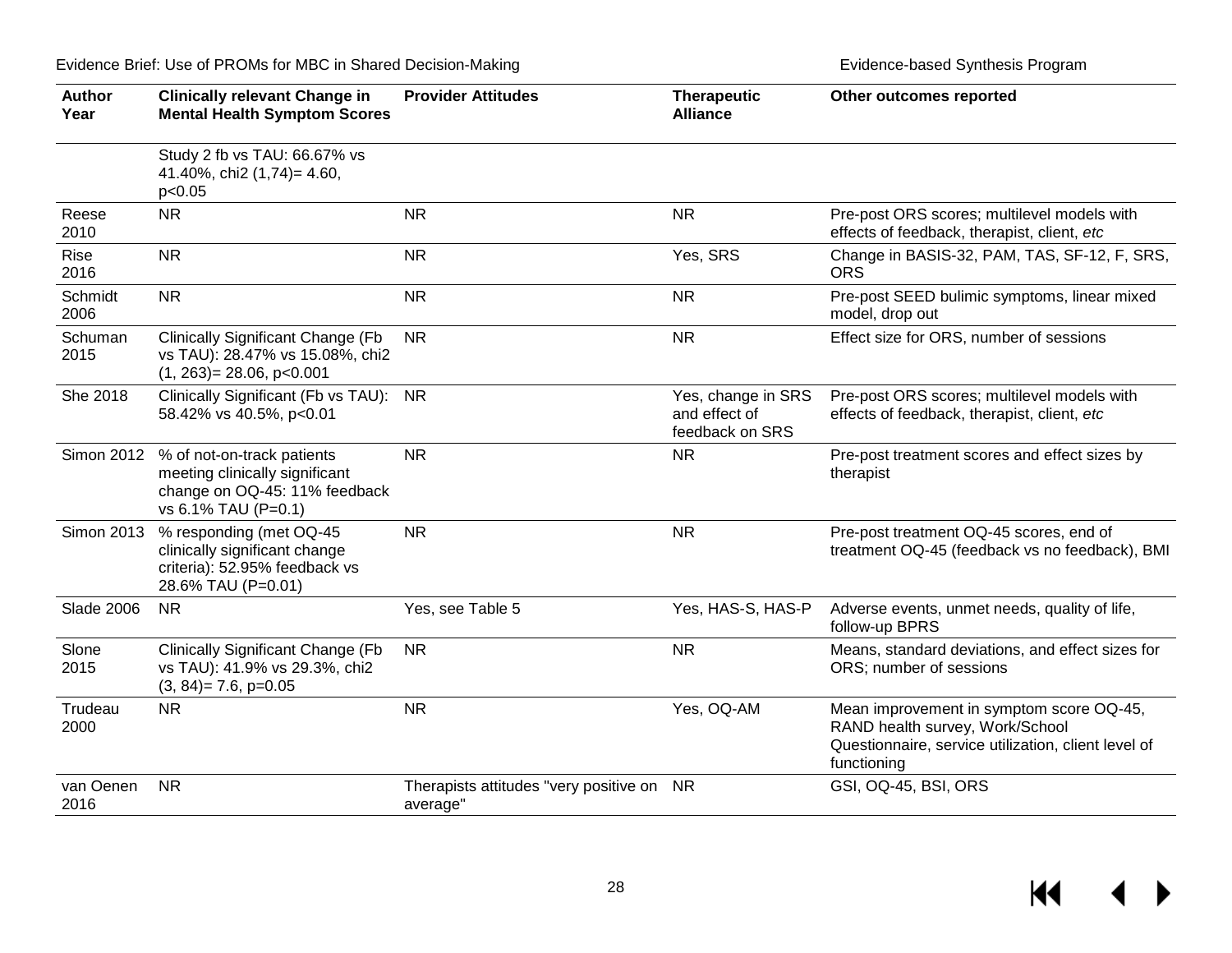#### Evidence Brief: Use of PROMs for MBC in Shared Decision-Making **Exitence 19th Contract Contract Contract Contract Contract Contract Contract Contract Contract Contract Contract Contract Contract Contract Contract Contract**

Abbreviations: AA: Alcoholics Anonymous; ASC: Assessment for Signal Cases; BASIC ID: Behavior, Affect, Sensation, Imagery, Cognition, Interpersonal relationships and Drugs; BASIS: Behavioral and Symptom Identification Scale; BDI-2: Beck Depression Inventory-2; BIS: Barratt Impulsiveness Scale; BLRI-E: Barrett-Lennard Relationship Inventory; BPRS: Brief Psychiatric Rating Scale; BSI: Brief Symptom Inventory; CANSAS-S: Camberwell Assessment of Needs Short Appraisal Schedule; CBT: Cognitive Behavioral Therapy; CCFS: Community Clinician Feedback System; CCFQ: Community Clinician Feedback Questionnaire; CFF: Common factors feedback; CGI: Clinical Global Impression; CORE: Clinical Outcomes for Routine Evalutation; CSQ: Client Satisfaction Questionnaire-8; CSSRI: Client Sociodemographic and Service Receipt Inventory; CST: Clinical Support Tools; DTAS: Distress Thermometer Analog Scale; EB-45: Ergebnisfragebogen-45 (German version of the Outcome Questionnaire); ETR: Expected treatment response; Fb: feedback; FbT: Feedback to therapist; FbTP: feedback to therapist and patient; GAD-7: Generalized Anxiety Disorder-7; GAF: Global Assessment of Functioning; GP: General practitioner; GSI: Global Severity Index; GSRS: Group Session Rating Scale; HADS: Hospital Anxiety and Depression Scale; HAS-P: Helping Alliance Scale-patient version; HAS-S: Helping Alliance Scale-staff version; HAQ: Penn Helping Alliance Questionnaire; IIP: Inventory of Interpersonal Problems; LOS: Length of stay; LW: Locke-Wallace Marital Adjustment Test; MDD: Major depressive disorder; MANSA: Manchester Short Assessment of Quality of Life; MEMOS: Measuring and Monitoring Clinical Outcomes in Supervision; NFb: no feedback; NR: Not reported; OEQ: Outcome Expectations Questionnaire; OQ: Outcome Questionnaire; OQ-AM: Outcomes Questionnaire Alliance and Motivation Questionnaire; ORS: Outcome Rating Scale; PANSS: Positive and Negative Syndrome Scale; PAM: Patient Activation Measure; PCOMS: Partners for Change Outcome Management System; PHQ-9: Patient Health Questionnaire-9; PSYCHLOPS: Psychological Outcome Profiles; PTSD: Posttraumatic stress disorder; QIDS-SR: The Self-Rated Quick Inventory of Depressive Symptomatology; SCL-11: Symptom Checklist-11; SEED: Short Evaluation of Eating Disorders; SEIQoL: Schedule for the Evaluation of Individual Quality of Life; SF-12: The Short Form Health Survey; SOS-10: Schwartz Outcome Scale-10; SRS: Session Rating Scale; S-Sup: Information only given to the therapist; TAS: Treatment Alliance Scale; TAU: Treatment as usual; WAI: Working Alliance Inventory; WHO: World Health Organization; WSAS: Work and Social Adjustment Scale;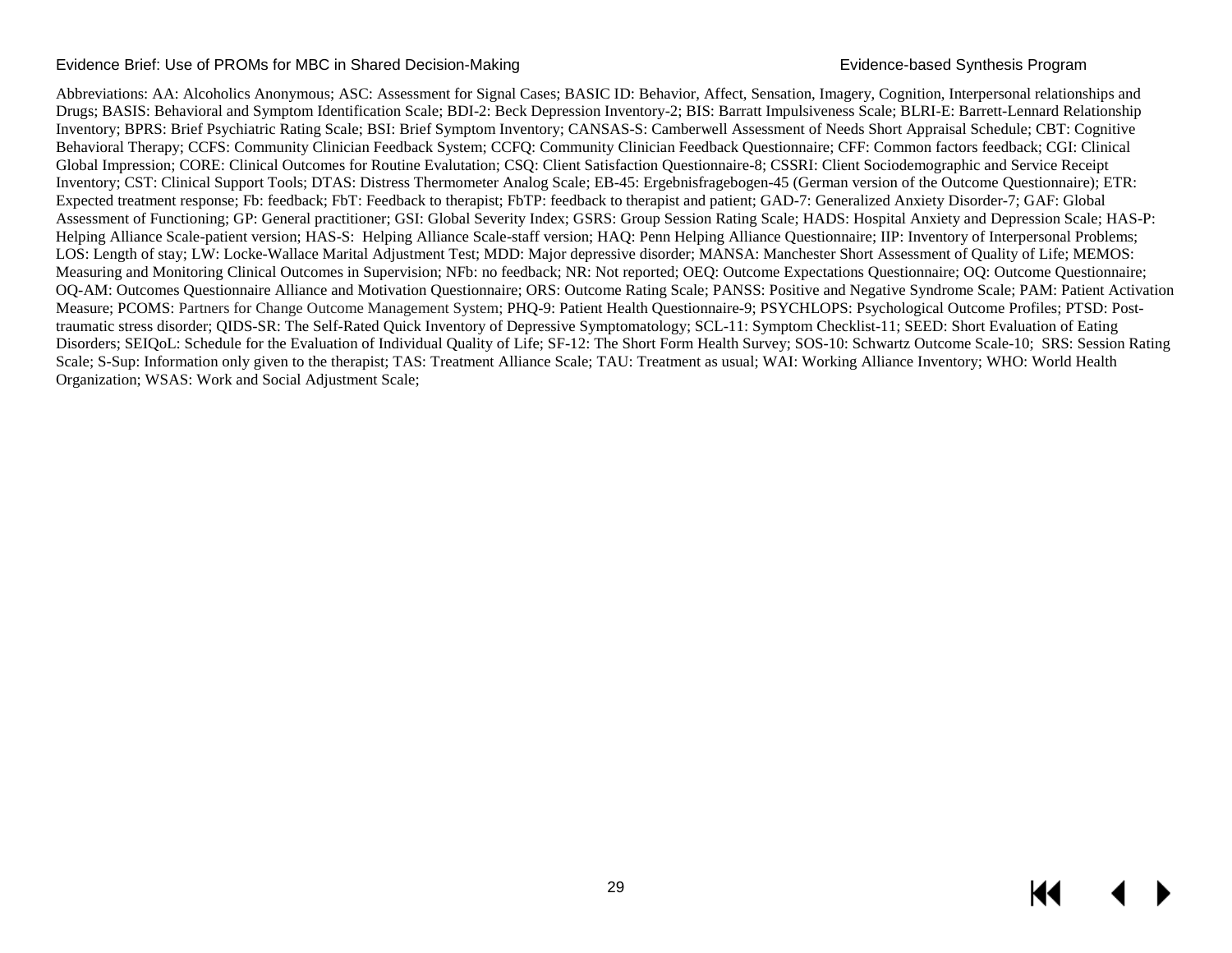### **QUALITY ASSESSMENT OF INCLUDED PRIMARY STUDIES**

<span id="page-31-0"></span>

| <b>Author</b><br>Year    | <b>Adequate randomization?</b>                                             | <b>Balanced baseline characteristics?</b><br>Any control for confounding variables?                                                                   |                                                                                                              | Fidelity/<br>adherence<br>reported? |
|--------------------------|----------------------------------------------------------------------------|-------------------------------------------------------------------------------------------------------------------------------------------------------|--------------------------------------------------------------------------------------------------------------|-------------------------------------|
| Amble<br>2014            | Unclear                                                                    | Unclear                                                                                                                                               | <b>No</b>                                                                                                    | No                                  |
| Anker<br>2009            | Unclear - forms shuffled then<br>coin flip                                 | Yes - reported no differences in baseline ORS<br>scores, age, years as couple                                                                         | Yes - multivariate model to predict ORS score                                                                | No                                  |
| <b>Brattland</b><br>2018 | Yes - off-site web-based<br>randomization program                          | Yes - reported no differences in demographics,<br>baseline ORS scores, or ICD-10 diagnoses                                                            | Yes - multilevel model with effects of<br>moderating variables                                               | Yes                                 |
| <b>Brodey</b><br>2005    | Unclear                                                                    | Unclear - reported differences in age and<br>relationship to insured, but mentioned no other<br>differences in "subject characteristics"              | Yes - adjusted for age and relationship to<br>insured                                                        | No                                  |
| Chamberlin<br>2016       | Unclear                                                                    | Unclear- no demographic information was<br>captured                                                                                                   | No                                                                                                           | No                                  |
| Cheyne<br>2001           | Yes - outside randomization<br>scheme                                      | Yes - reported no differences on age, sex,<br>postcode, drinking status, health status,<br>personal and social functioning, employment,<br>and others | <b>No</b>                                                                                                    | No                                  |
| Davidsen<br>2017         | Yes - centrally located unit,<br>computer-generated<br>sequence            | Unclear - table 1 shows similar values, but no<br>statistical testing done                                                                            | No                                                                                                           | Yes                                 |
| Davidson<br>2017         | Unclear                                                                    | No - baseline differences in living arrangement,<br>main problem, use of psychotropic medication,<br>and risk of self-harm                            | Yes - models adjusted for baseline<br>differences                                                            | No                                  |
| De Jong<br>2012          | Unclear                                                                    | Yes - reported no differences except in marital<br>status                                                                                             | Yes - controlled for moderating therapist<br>factors (only for rate of change outcome)                       | No                                  |
| De Jong<br>2014          | Yes - online system<br>randomized patients                                 | No - differences in baseline OQ-45 score                                                                                                              | Yes - multilevel model including feedback<br>effects, therapy lengths, and whether patients<br>were on track | Yes                                 |
| Delgadillo<br>2018       | Yes - independent<br>randomization using<br>computer-generated<br>sequence | Unclear - no statement of whether there were<br>statistical significant differences, but look similar<br>(Table 1)                                    | Yes - multilevel modeling including baseline<br>severity, number of sessions                                 | No                                  |
| Errazuriz<br>2018        | Unclear                                                                    | Yes - no differences in age, gender, income,<br>education or severity                                                                                 | Yes - reported on effects of potential patient,<br>therapist, and process moderators and the                 | No                                  |

KI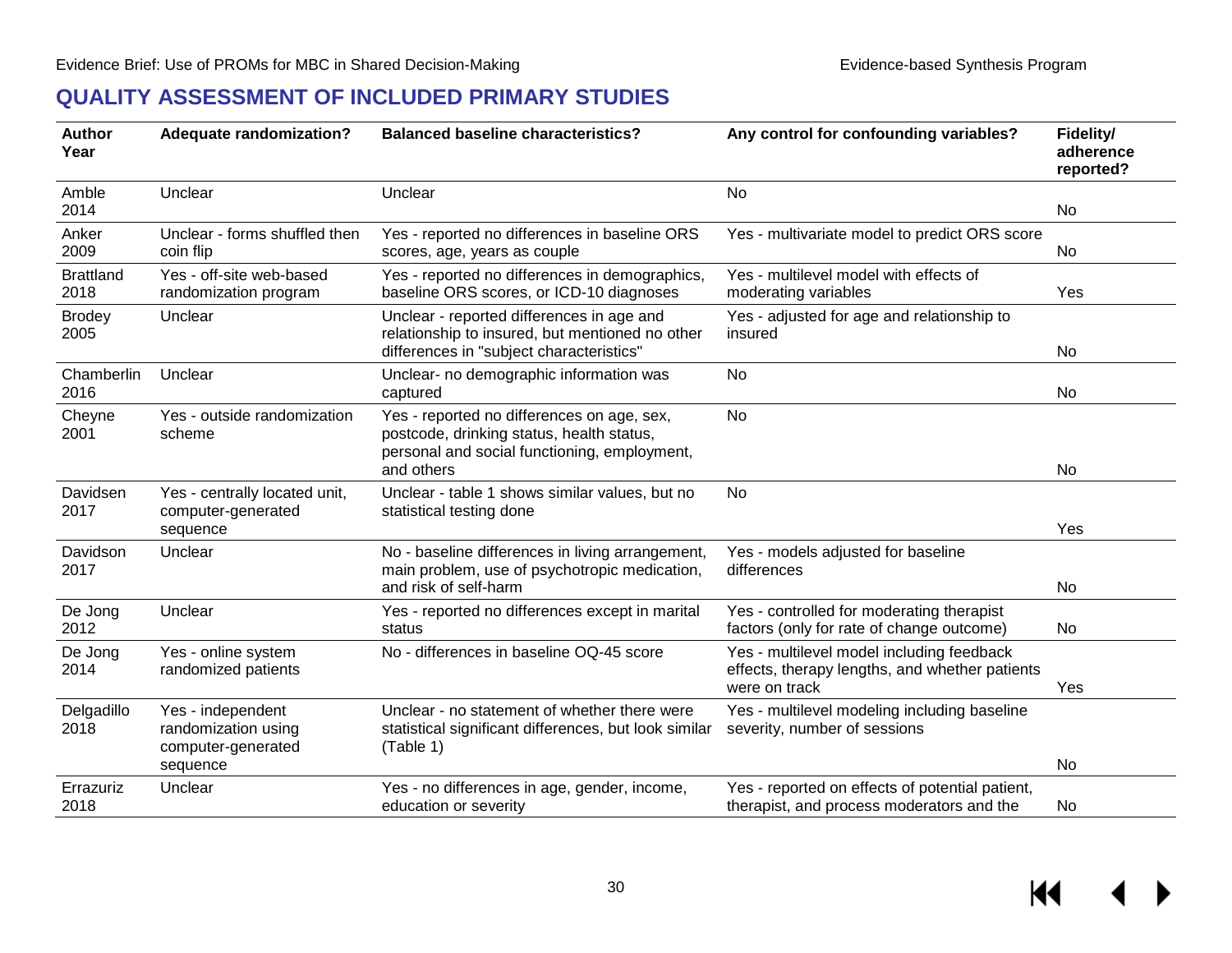| <b>Author</b><br>Year        | <b>Adequate randomization?</b>                              | <b>Balanced baseline characteristics?</b>                                                       | Any control for confounding variables?                                              | Fidelity/<br>adherence<br>reported? |
|------------------------------|-------------------------------------------------------------|-------------------------------------------------------------------------------------------------|-------------------------------------------------------------------------------------|-------------------------------------|
|                              |                                                             |                                                                                                 | interactions between them (supplemental<br>materials)                               |                                     |
| Gibbons<br>2015              | Yes - randomization using<br>computer-generated<br>sequence | Unclear - differences between experimental and<br>control groups not reported                   | Yes - controlled for gender, age, racial group                                      | Yes                                 |
| Guo<br>2015                  | Yes - table of random<br>numbers                            | No - differences in marital status and age                                                      | Yes - controlled for marital status, age,<br>concomitant medications                | Yes                                 |
| Hansson<br>2013              | Unclear                                                     | Yes - reported no significant differences at<br>baseline                                        | No                                                                                  | No                                  |
| <b>Hawkins</b><br>2004       | Unclear                                                     | Yes - reported no significant differences at<br>baseline                                        | Yes - ANCOVA for effect of feedback                                                 | No                                  |
| Kellybrew-<br>Miller<br>2014 | Unclear - Excel spreadsheet                                 | No - differences in race and medication                                                         | Yes - repeated measures ANOVA for effect of<br>feedback                             | Yes                                 |
| Kendrick<br>2017             | Yes - computer-generated<br>sequence                        | No - differences in marital status, and<br>depression, social functioning and anxiety<br>scores | Yes - adjusted for baseline differences and<br>clustering                           | No                                  |
| Lambert<br>2001              | Unclear                                                     | Yes - reported no significant differences on<br>demographic variables or baseline OQ score      | Yes - ANCOVA for effect of feedback, report<br>on-track vs not-on-track patients    | Yes                                 |
| Lutz<br>2015                 | Unclear                                                     | Yes - reported no differences in demographic<br>variables or outcomes                           | Yes - multilevel modeling for effect of<br>feedback                                 | No                                  |
| <b>McClintock</b><br>2017    | Yes - table of random<br>numbers                            | Yes - reported no significant differences on<br>demographic variables                           | Yes - multilevel modeling for effect of<br>feedback                                 | Yes                                 |
| Murphy<br>2012               | Yes - online random number<br>generator                     | Yes - reported no significant differences in age,<br>ORS score, presenting issues, gender       | <b>No</b>                                                                           | No                                  |
| Priebe<br>2007               | Yes - computer-generated<br>sequence                        | Yes - reported no significant differences at<br>baseline                                        | Yes - mixed effects model controlling for<br>length of follow up, center, keyworker | No                                  |
| Probst<br>2013               | Unclear                                                     | Yes - reported no significant differences at<br>baseline                                        | Yes - multilevel modeling                                                           | No                                  |
| Probst<br>2014               | Unclear                                                     | Yes - reported no significant differences at<br>baseline                                        | Yes - multilevel modeling                                                           | <b>No</b>                           |
| Puschner<br>2009             | Unclear                                                     | Unclear - table of characteristics but did not<br>report on any differences                     | <b>No</b>                                                                           | Yes                                 |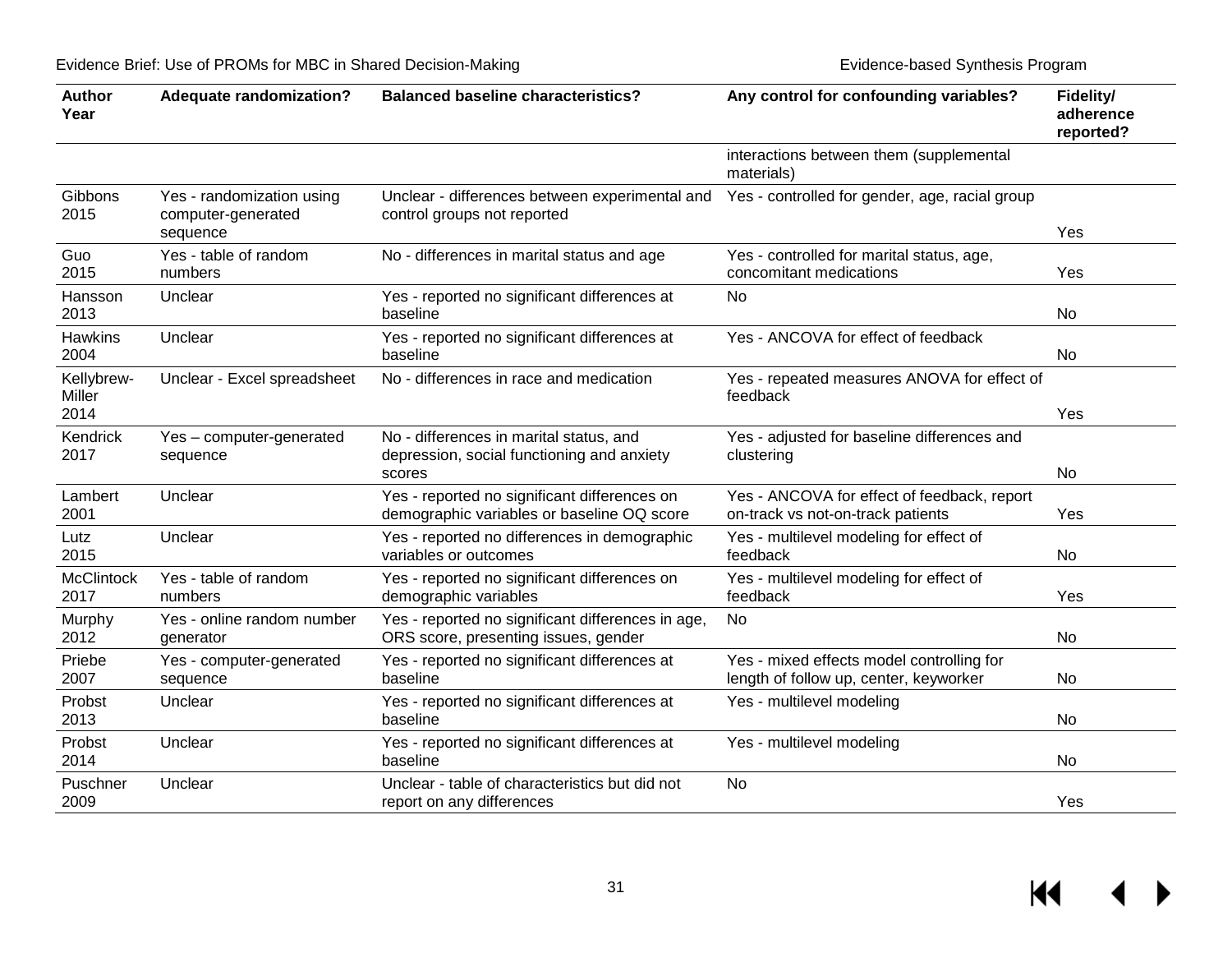| <b>Author</b><br>Year | <b>Adequate randomization?</b>             | <b>Balanced baseline characteristics?</b>                                              | Any control for confounding variables?                           | Fidelity/<br>adherence<br>reported? |
|-----------------------|--------------------------------------------|----------------------------------------------------------------------------------------|------------------------------------------------------------------|-------------------------------------|
| Reese<br>2009         | Unclear                                    | Unclear - Report no differences in baseline ORS Yes - adjustment for therapist<br>only |                                                                  | <b>No</b>                           |
| Reese<br>2010         | Unclear                                    | Yes - multilevel modeling<br>Unclear                                                   |                                                                  | No                                  |
| Rise<br>2016          | Yes - computer-generated<br>sequence       | Unclear - table of characteristics but did not<br>report on any differences            | Yes - ANCOVA adjusted for baseline values                        | No                                  |
| Schmidt<br>2006       | Yes - random numbers table                 | No - differences in BMI and depression                                                 | Yes - linear mixed models adjusted for<br>baseline values        | No                                  |
| Schuman<br>2015       | Unclear                                    | Yes - reported no differences in baseline ORS,<br>gender, race, marital status         | Yes - ANCOVA controlling for pretreatment<br>function            | No                                  |
| She<br>2018           | Unclear                                    | Unclear                                                                                | Yes - multilevel modeling                                        | No.                                 |
| Simon<br>2012         | Unclear                                    | Unclear                                                                                | Yes - ANCOVA with pretreatment scores                            | No                                  |
| Simon<br>2013         | Unclear                                    | Yes - reported no significant differences at<br>baseline                               | Yes - ANCOVA with pretreatment scores                            | No                                  |
| Slade<br>2006         | Yes - computer-generated<br>sequence       | Yes - reported no significant differences at<br>baseline                               | Yes - ANCOVA with pretreatment scores                            | No                                  |
| Slone<br>2015         | Unclear                                    | Unclear - reported no differences in baseline<br>ORS only                              | Yes - multilevel modeling                                        | No                                  |
| Trudeau<br>2000       | No - case number used for<br>randomization | No - significant differences on mental health<br>score                                 | Yes - adjusted for baseline mental health<br>score               | No                                  |
| van Oenen<br>2016     | Yes - computer-generated<br>sequence       | Yes - reported no significant differences at<br>baseline                               | Yes - MANCOVA with number of sessions<br>and multilevel modeling | Yes                                 |

ANCOVA: analysis of covariance; ANOVA: analysis of variance; BMI: body mass index; CORE-OM: Clinical outcomes for Routine Evaluation-Outcome Measures; ICD-10: [International Statistical Classification of Diseases and Related Health Problems-](https://en.wikipedia.org/wiki/International_Statistical_Classification_of_Diseases_and_Related_Health_Problems)10; MANCOVA: multivariate analysis of covariance; OQ: Outcome Questionnaire; STIC: Systemic Therapy Inventory of Change Feedback.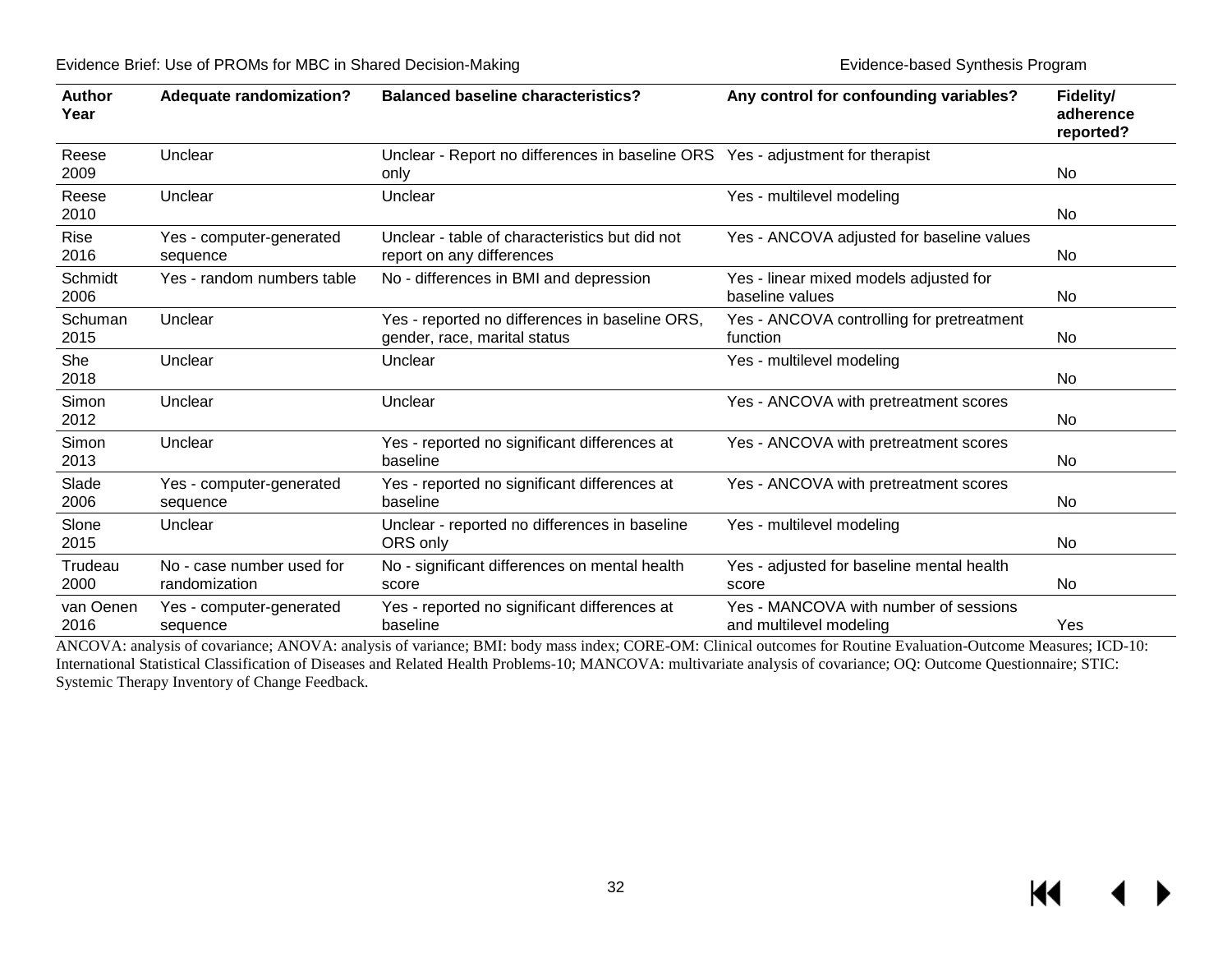## **ONGOING STUDIES**

<span id="page-34-0"></span>

| PI<br><b>Institution</b>                                                                   | <b>Study Title</b><br><b>Study Identifier</b>                                                                                                                                                                                                                        | <b>Population</b>                                                                                               | <b>Interventions</b>                                                                                                                       | <b>Outcomes</b>                                                                                                                                                                                                                                                                                                                                                   | <b>Estimated</b><br>completion |
|--------------------------------------------------------------------------------------------|----------------------------------------------------------------------------------------------------------------------------------------------------------------------------------------------------------------------------------------------------------------------|-----------------------------------------------------------------------------------------------------------------|--------------------------------------------------------------------------------------------------------------------------------------------|-------------------------------------------------------------------------------------------------------------------------------------------------------------------------------------------------------------------------------------------------------------------------------------------------------------------------------------------------------------------|--------------------------------|
| William Pinsof, Ph.D.<br>The Family Institute at<br>Northwestern University                | Assessing Psychotherapy<br>Outcome in Treatment as<br><b>Usual Versus Treatment as</b><br>Usual With the STIC<br>Feedback System<br>NCT02023736                                                                                                                      | Clients seeking<br>psychotherapy<br>treatment at 4<br>Chicago-area<br>clinics.                                  | <b>Systemic Therapy</b><br>Inventory of Change<br>Feedback                                                                                 | Change in mental health symptoms at<br>termination including some or all of the<br>following: Beck Depression Inventory II, Beck<br>Anxiety Inventory, Outcome Questionnaire<br>45, Short-form 36 Health Survey, Revised<br>Dyadic Adjustment Scale, Family<br>Assessment Device, Strengths-Difficulties<br>Questionnaire.                                        | August 2017                    |
| Ori Ganor and Lior<br><b>Biran</b><br>Shalvata Mental Health<br>Center                     | A Randomized Trial of<br>Routine Computerized<br><b>Outcome and Process</b><br><b>Clinical Measures</b><br>Monitoring in Mental Health<br><b>Outpatient Services:</b><br>Preparing for the Planned<br><b>Public Mental Health Reform</b><br>in Israel<br>NCT02095457 | Patients<br>undergoing<br>intake to the<br>Shalvata Mental<br><b>Health Center</b><br>clinic                    | Implementation of a<br><b>Routine Outcome</b><br><b>Monitoring System</b><br>with frequent<br>monitoring and<br>feedback vs No<br>feedback | Overall clinical well-being as measured by<br>the CORE-OM rating scale, hospitalization<br>rates                                                                                                                                                                                                                                                                  | <b>July 2017</b>               |
| Dr. J.A.C.J.<br><b>Bastiaansen</b><br><b>University Medical</b><br><b>Center Groningen</b> | Self-monitoring and<br>personalized feedback as a<br>tool to boost depression<br>treatment<br><b>NTR5707</b>                                                                                                                                                         | Patients<br>receiving<br>depression<br>treatment                                                                | <b>Experience sampling</b><br>feedback via<br>smartphone                                                                                   | Change in depression symptom severity as<br>measured by the self-report Inventory of<br>Depressive Symptomatology across<br>Change in psychosocial functioning by<br>means of the Outcome Questionnaire and<br>the extent to which individuals regain self-<br>esteem and take control over their own lives<br>by means of the Dutch Empowerment<br>questionnaire | <b>July 2018</b>               |
| Drs. A.M. Bovendeerd<br>University of<br>Groningen, Dimence                                | Routine Process Monitoring,<br>systematic patient feedback<br>in the primary and<br>specialized mental<br>healthcare<br><b>NTR5466</b>                                                                                                                               | Patients<br>receiving<br>psychological<br>treatment in the<br>primary or<br>specialized<br>mental<br>healthcare | <b>Routine Process</b><br>Monitoring +<br>Treatment as usual                                                                               | Outcome Questionnaire 45, Dutch Mental<br>Health Continuum - Short Form, dropout,<br>patient-satisfaction, treatment duration,<br>treatment costs                                                                                                                                                                                                                 | <b>July 2019</b>               |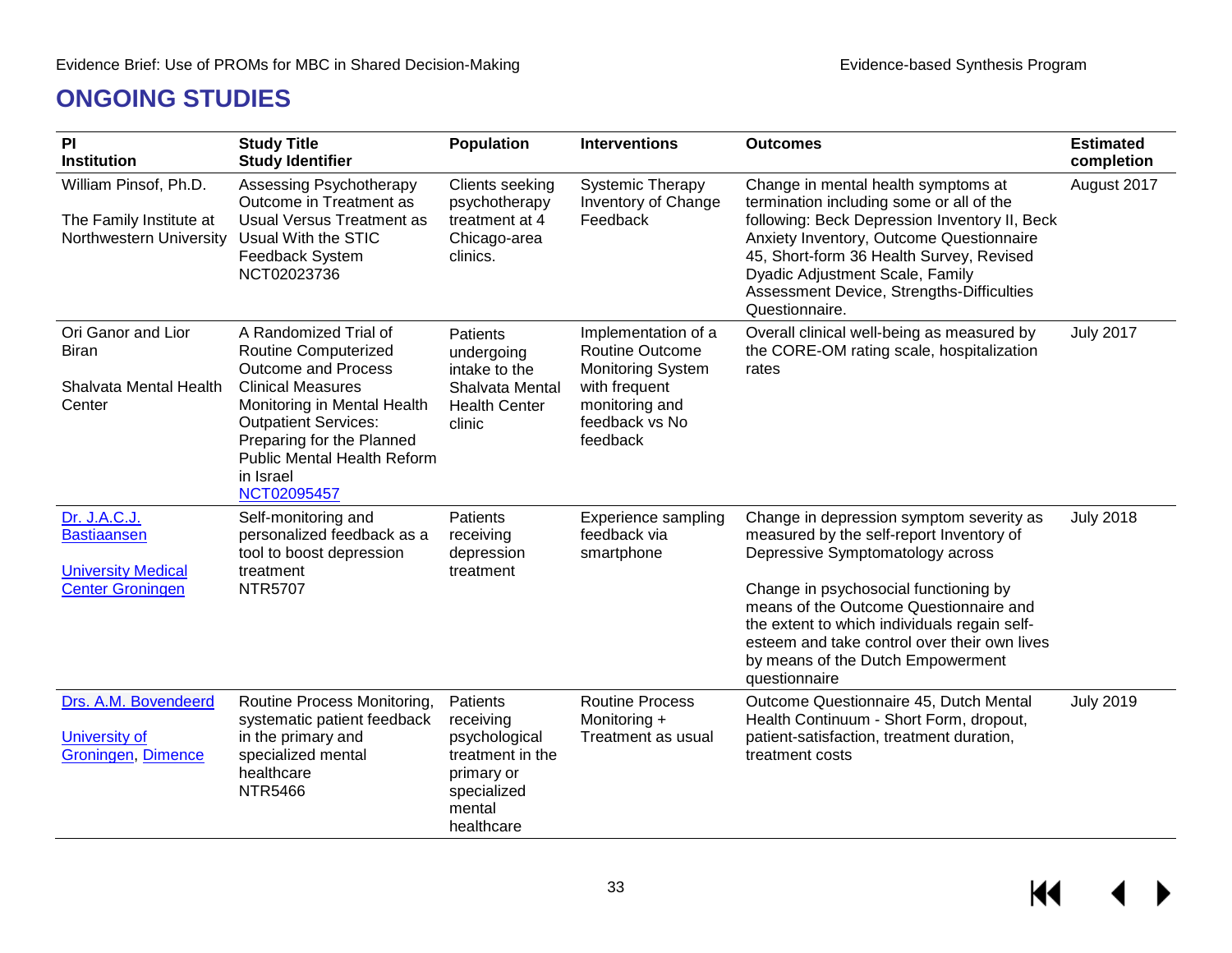<span id="page-35-0"></span>

| Margot Metz                                                          | Shared Decision Making in<br>Mental Health Care Using                                                           | Dutch<br>specialized | <b>Shared Decision</b><br>Making with Routine | Decisional conflict, patient adherence to<br>treatment, clinical outcome, quality of life | June 2016 |
|----------------------------------------------------------------------|-----------------------------------------------------------------------------------------------------------------|----------------------|-----------------------------------------------|-------------------------------------------------------------------------------------------|-----------|
| Trimbos-institute and<br>GGz Breburg, Postbus,<br>The<br>Netherlands | Routine Outcome Monitoring mental health<br>as a Source of Information:<br>A Cluster Randomized Trial<br>TC5262 | care teams           | Outcome<br>Measurement                        |                                                                                           |           |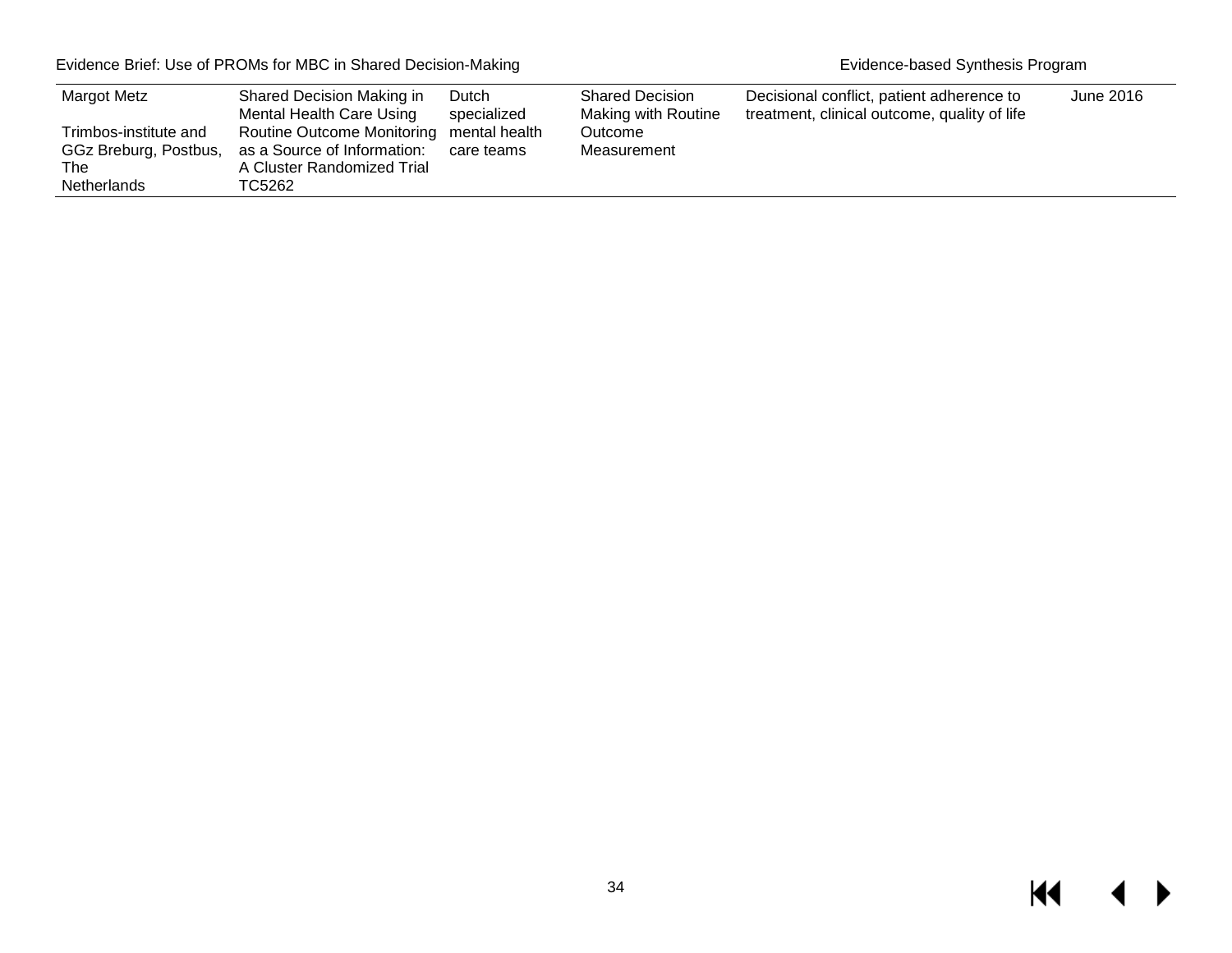# **PEER REVIEW**

| <b>Comment</b> | <b>Reviewer</b>       | <b>Comment</b>                                                                                                                                                                                                                                                                                                                                                                                                                                                                                                                                                                                                                                                                                                                                                                                                                                                                                                          | <b>Author Response</b>                                                                                                                                                                                                                                                                                                                                                                                                                                                                                                                                                                                                                                                                                                                                                                                                                                                                                                                                                                                                                                                                                                                            |
|----------------|-----------------------|-------------------------------------------------------------------------------------------------------------------------------------------------------------------------------------------------------------------------------------------------------------------------------------------------------------------------------------------------------------------------------------------------------------------------------------------------------------------------------------------------------------------------------------------------------------------------------------------------------------------------------------------------------------------------------------------------------------------------------------------------------------------------------------------------------------------------------------------------------------------------------------------------------------------------|---------------------------------------------------------------------------------------------------------------------------------------------------------------------------------------------------------------------------------------------------------------------------------------------------------------------------------------------------------------------------------------------------------------------------------------------------------------------------------------------------------------------------------------------------------------------------------------------------------------------------------------------------------------------------------------------------------------------------------------------------------------------------------------------------------------------------------------------------------------------------------------------------------------------------------------------------------------------------------------------------------------------------------------------------------------------------------------------------------------------------------------------------|
| #              | #                     |                                                                                                                                                                                                                                                                                                                                                                                                                                                                                                                                                                                                                                                                                                                                                                                                                                                                                                                         |                                                                                                                                                                                                                                                                                                                                                                                                                                                                                                                                                                                                                                                                                                                                                                                                                                                                                                                                                                                                                                                                                                                                                   |
|                |                       | Are the objectives, scope, and methods for this review clearly described?                                                                                                                                                                                                                                                                                                                                                                                                                                                                                                                                                                                                                                                                                                                                                                                                                                               |                                                                                                                                                                                                                                                                                                                                                                                                                                                                                                                                                                                                                                                                                                                                                                                                                                                                                                                                                                                                                                                                                                                                                   |
|                |                       | Yes                                                                                                                                                                                                                                                                                                                                                                                                                                                                                                                                                                                                                                                                                                                                                                                                                                                                                                                     | None                                                                                                                                                                                                                                                                                                                                                                                                                                                                                                                                                                                                                                                                                                                                                                                                                                                                                                                                                                                                                                                                                                                                              |
| $\overline{2}$ | $\overline{2}$        | Yes                                                                                                                                                                                                                                                                                                                                                                                                                                                                                                                                                                                                                                                                                                                                                                                                                                                                                                                     | None                                                                                                                                                                                                                                                                                                                                                                                                                                                                                                                                                                                                                                                                                                                                                                                                                                                                                                                                                                                                                                                                                                                                              |
| 3              | 3                     | No - the objectives didn't seem to match with the key findings to me                                                                                                                                                                                                                                                                                                                                                                                                                                                                                                                                                                                                                                                                                                                                                                                                                                                    | As per this and your comment below, we have revised the key<br>message to better align with the objectives.                                                                                                                                                                                                                                                                                                                                                                                                                                                                                                                                                                                                                                                                                                                                                                                                                                                                                                                                                                                                                                       |
| 4              | 4                     |                                                                                                                                                                                                                                                                                                                                                                                                                                                                                                                                                                                                                                                                                                                                                                                                                                                                                                                         |                                                                                                                                                                                                                                                                                                                                                                                                                                                                                                                                                                                                                                                                                                                                                                                                                                                                                                                                                                                                                                                                                                                                                   |
|                |                       | Is there any indication of bias in our synthesis of the evidence?                                                                                                                                                                                                                                                                                                                                                                                                                                                                                                                                                                                                                                                                                                                                                                                                                                                       |                                                                                                                                                                                                                                                                                                                                                                                                                                                                                                                                                                                                                                                                                                                                                                                                                                                                                                                                                                                                                                                                                                                                                   |
| 5              |                       | Yes - See below                                                                                                                                                                                                                                                                                                                                                                                                                                                                                                                                                                                                                                                                                                                                                                                                                                                                                                         | Addressed below.                                                                                                                                                                                                                                                                                                                                                                                                                                                                                                                                                                                                                                                                                                                                                                                                                                                                                                                                                                                                                                                                                                                                  |
| $\,6$          | $\overline{2}$        | <b>No</b>                                                                                                                                                                                                                                                                                                                                                                                                                                                                                                                                                                                                                                                                                                                                                                                                                                                                                                               | None                                                                                                                                                                                                                                                                                                                                                                                                                                                                                                                                                                                                                                                                                                                                                                                                                                                                                                                                                                                                                                                                                                                                              |
| $\overline{7}$ | 3                     | <b>No</b>                                                                                                                                                                                                                                                                                                                                                                                                                                                                                                                                                                                                                                                                                                                                                                                                                                                                                                               | None                                                                                                                                                                                                                                                                                                                                                                                                                                                                                                                                                                                                                                                                                                                                                                                                                                                                                                                                                                                                                                                                                                                                              |
| 8              | $\boldsymbol{\Delta}$ |                                                                                                                                                                                                                                                                                                                                                                                                                                                                                                                                                                                                                                                                                                                                                                                                                                                                                                                         |                                                                                                                                                                                                                                                                                                                                                                                                                                                                                                                                                                                                                                                                                                                                                                                                                                                                                                                                                                                                                                                                                                                                                   |
|                |                       | Are there any published or unpublished studies that we may have overlooked?                                                                                                                                                                                                                                                                                                                                                                                                                                                                                                                                                                                                                                                                                                                                                                                                                                             |                                                                                                                                                                                                                                                                                                                                                                                                                                                                                                                                                                                                                                                                                                                                                                                                                                                                                                                                                                                                                                                                                                                                                   |
| 9              |                       | Yes - See below                                                                                                                                                                                                                                                                                                                                                                                                                                                                                                                                                                                                                                                                                                                                                                                                                                                                                                         |                                                                                                                                                                                                                                                                                                                                                                                                                                                                                                                                                                                                                                                                                                                                                                                                                                                                                                                                                                                                                                                                                                                                                   |
| 10             | $\overline{2}$        | Yes - The care management and collaborative care literature for<br>depression, anxiety, and bipolar disorder might be worth considering<br>for example, studies of the Improving Mood-Promoting Access to<br>Collaborative Treatment (IMPACT) such as<br>doi:10.1001/jama.288.22.2836, or studies of Prevention of Suicide in<br>Primary Care Elderly: Collaborative Trial (PROSPECT), such as<br>doi:10.1001/jama.291.9.1081. These models are bundled<br>interventions that include repeated use of PROMs, usually collected<br>by nurse managers. Some of these models use algorithms to<br>determine frequency of assessment with PROMs and/or to assist<br>with prescribing and/or the need for modifications to the care plan.<br>"Care management" and "collaborative care" might have been<br>helpful search terms for identification of these models, which may not<br>overtly be identified as including MBC. | As the operational partners who nominated this review were<br>interested specifically in the practice of using MBC in the<br>context of shared decision-making, we deliberately did not<br>search for or consider studies such as IMPACT or<br>PROSPECT that used MBC in the context of broader bundled<br>intervention models, which included MBC as one of many<br>"extras", such as case managers, patient education, etc. Such<br>studies that compare the bundled intervention models to usual<br>care do not allow evaluation of the individual contribution of<br>the MBC component outside of the bundled model. But, you<br>raise a great question that may come up for other readers and<br>so we added context to the Introduction about how MBC can<br>be used in care management and collaborative models,<br>distinguish how that use of MBC differs from the specific use<br>of MBC which is the focus of this report, and added<br>clarification to the Methods about why studies of MBC as part<br>of collaborative care/care managements models do not<br>necessarily inform evaluation of the specific MBC use of<br>interest. |
| 11             | 3                     | Yes - I don't know if it is relevant to the review or not but we just<br>published a paper on MBC attitudes. it does speak to some of the<br>challenges of implementation.                                                                                                                                                                                                                                                                                                                                                                                                                                                                                                                                                                                                                                                                                                                                              | Thank you. We have added all of these to the review for<br>context, except for Marshall 2006, which is an outdated<br>review.                                                                                                                                                                                                                                                                                                                                                                                                                                                                                                                                                                                                                                                                                                                                                                                                                                                                                                                                                                                                                     |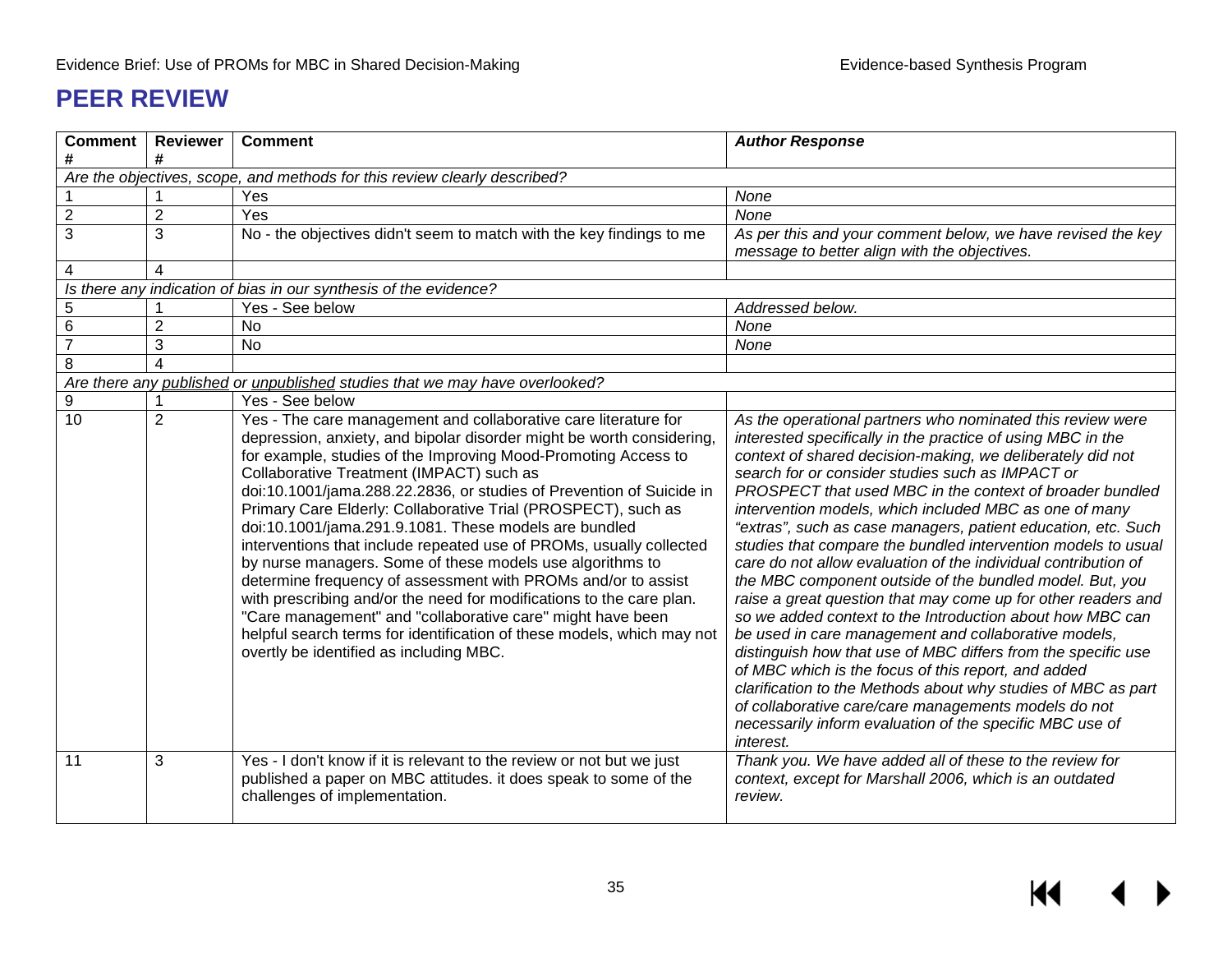|    |   | Provider Attitudes and Experience With Measurement-Based Mental<br>Health Care in the VA Implementation Project                                                                                                                                        |                                                                                                                               |
|----|---|--------------------------------------------------------------------------------------------------------------------------------------------------------------------------------------------------------------------------------------------------------|-------------------------------------------------------------------------------------------------------------------------------|
|    |   | David W. Oslin, M.D., Rani Hoff, Ph.D., Joseph Mignogna, Ph.D.,<br>Sandra G. Resnick, Ph.D. Psychiatric Services Ahead of Print 30 Oct<br>2018                                                                                                         |                                                                                                                               |
|    |   | I didn't check if these were used or needed<br>Callaly T, Hyland M, Coombs T, et al.: Routine outcome<br>measurement in public mental health: results of a clinician survey.<br>Aust Health Rev 2006; 30:164-173Crossref, Google Scholar               |                                                                                                                               |
|    |   | Marshall S, Haywood K, Fitzpatrick R: Impact of patient-reported<br>outcome measures on routine practice: a structured review. J Eval<br>Clinical Pract 2006; 12:559-568Crossref, Medline, Google Scholar                                              |                                                                                                                               |
|    |   | Boswell JF, Kraus DR, Miller SD, et al.: Implementing routine<br>outcome monitoring in clinical practice: benefits, challenges, and<br>solutions. Psychother Res 2015; 25:6-19Crossref, Medline, Google<br>Scholar                                     |                                                                                                                               |
|    |   | Hatfield D, McCullough L, Frantz SH, et al.: Do we know when our<br>clients get worse? An investigation of therapists' ability to detect<br>negative client change. Clin Psychol Psychother 2010; 17:25-<br>32Medline, Google Scholar                  |                                                                                                                               |
|    |   | Dowrick C, Leydon GM, McBride A, et al.: Patients' and doctors'<br>views on depression severity questionnaires incentivised in UK<br>quality and outcomes framework: qualitative study. BMJ 2009;<br>338:b663Crossref, Medline, Google Scholar         |                                                                                                                               |
|    |   | Goldstein LA, Connolly Gibbons MB, Thompson SM, et al.: Outcome<br>assessment via handheld computer in community mental health:<br>consumer satisfaction and reliability. J Behav Health Serv Res 2011;<br>38:414-423Crossref, Medline, Google Scholar |                                                                                                                               |
| 12 | 4 |                                                                                                                                                                                                                                                        |                                                                                                                               |
|    |   | Additional suggestions or comments can be provided below. If applicable, please indicate the page and line numbers from the draft report.                                                                                                              |                                                                                                                               |
| 13 |   | The Key Questions posed by this review are relevant. However,                                                                                                                                                                                          | MBC is a complex, multicomponent, multidisciplinary, care                                                                     |
|    |   | there are a number of major problems with this review that call into                                                                                                                                                                                   | delivery process and there are many nuances to discussion of                                                                  |
|    |   | question the validity of the findings.                                                                                                                                                                                                                 | its context and evidence. This reviewer has raised great points                                                               |
|    |   | First, the third MBC step specified by the VA is ACT defined as                                                                                                                                                                                        | about some key complexities that require further clarification.<br>Below we describe how these issues can be interpreted more |
|    |   | "Together, providers and Veterans use outcome measures to                                                                                                                                                                                              | as unintentional ambiguities rather than major problems that                                                                  |

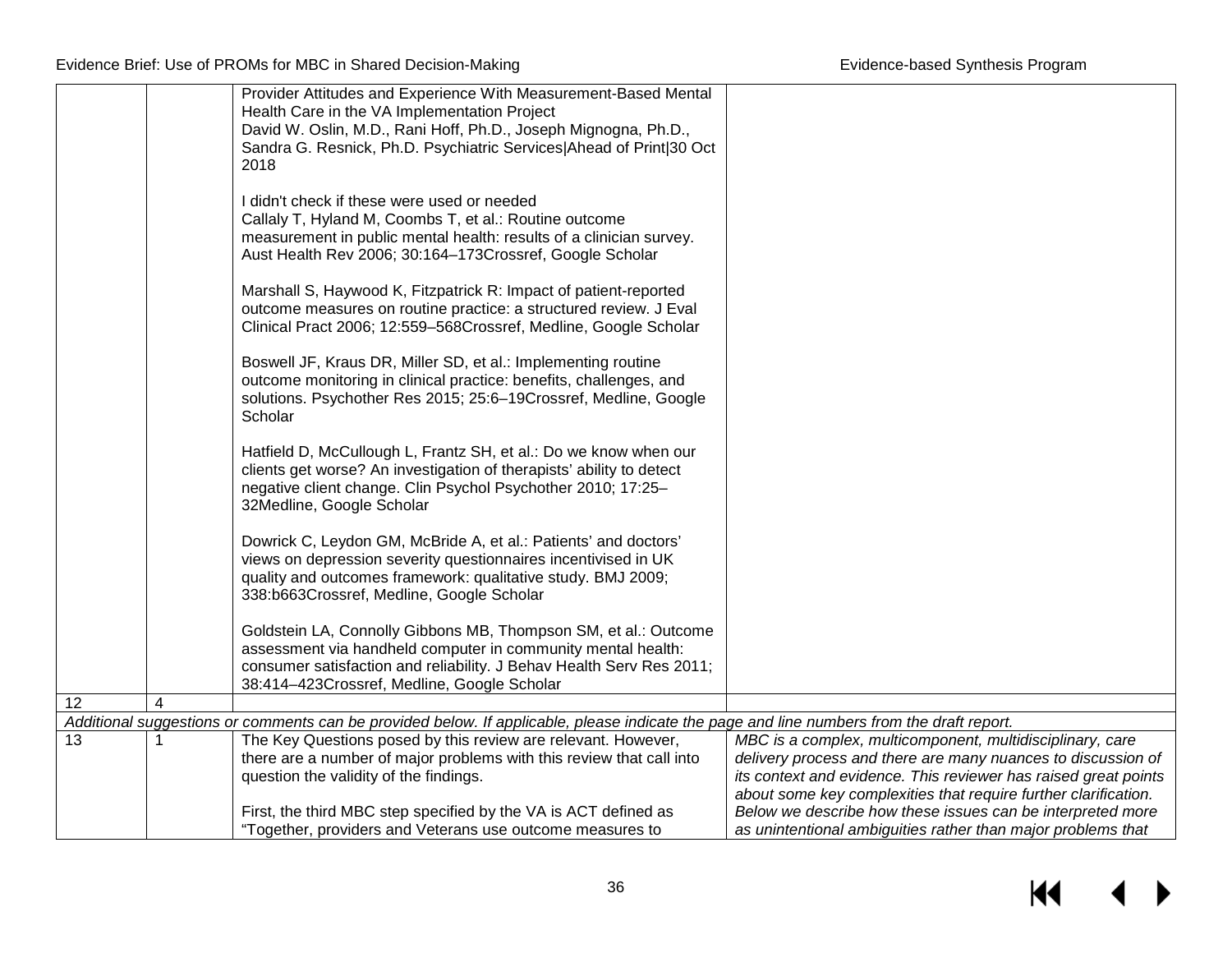|    |             | develop treatment plans, assess progress over time, and inform<br>shared decisions about changes to the treatment plan over time."<br>The latter part of this sentence about shared decision making is<br>visionary, but it is not really a part of the consensus definition of<br>MBC. Moreover, formal shared decision making is rarely used in<br>mental health treatment settings, inside or outside the VA. Thus,<br>condemning the MBC trials for not including shared decision making<br>as part of the intervention is way off the mark in my opinion. The<br>accepted definition of MBC does not include shared decision, and<br>therefore the fact that none of the trials included a shared decision<br>making component is not surprising. It is visionary that the VA is<br>promoting shared decision making, but it is not a weakness of the<br>literature that shared decision making was not explicitly included in<br>the MBC interventions tested. I suggest greatly deemphasizing this<br>from the review. | call into question the validity of the findings and how we've<br>clarified these ambiguities in the report.<br>We are not aware of any single accepted consensus definition<br>of MBC – even the term measurement based care isn't<br>standard as 'process feedback' and 'outcome measurement' is<br>also used. But, to better clarify that this report focuses on the<br>specific approach of using MBC in the context of SDM, we've<br>changed the title of the review to "Use of Patient Reported<br>Outcome Measures for Measurement Based Care in Mental<br>Health Shared-Decision Making" and changed language about<br>the evidence from MBC studies that don't use SDM as having<br>limited relevance to "the approach of using MBC in SDM",<br>rather than having limited relevance to the VA in general. We<br>agree it is not a weakness of the literature in general that it<br>doesn't use MBC in SDM, the issue is its relevance to the<br>approach of using MBC in SDM. While MBC in SDM may not<br>be consistent with the existing research, SDM is an important<br>element in the VA model of MBC as it is part of their overall<br>patient-centered approach to mental health care in general.<br>The identification of this specific knowledge gap for MBC in |
|----|-------------|-------------------------------------------------------------------------------------------------------------------------------------------------------------------------------------------------------------------------------------------------------------------------------------------------------------------------------------------------------------------------------------------------------------------------------------------------------------------------------------------------------------------------------------------------------------------------------------------------------------------------------------------------------------------------------------------------------------------------------------------------------------------------------------------------------------------------------------------------------------------------------------------------------------------------------------------------------------------------------------------------------------------------------|----------------------------------------------------------------------------------------------------------------------------------------------------------------------------------------------------------------------------------------------------------------------------------------------------------------------------------------------------------------------------------------------------------------------------------------------------------------------------------------------------------------------------------------------------------------------------------------------------------------------------------------------------------------------------------------------------------------------------------------------------------------------------------------------------------------------------------------------------------------------------------------------------------------------------------------------------------------------------------------------------------------------------------------------------------------------------------------------------------------------------------------------------------------------------------------------------------------------------------------------------------------------------------|
|    |             |                                                                                                                                                                                                                                                                                                                                                                                                                                                                                                                                                                                                                                                                                                                                                                                                                                                                                                                                                                                                                               | SDM is important to acknowledge as it can inform assessment<br>of a need for future research.                                                                                                                                                                                                                                                                                                                                                                                                                                                                                                                                                                                                                                                                                                                                                                                                                                                                                                                                                                                                                                                                                                                                                                                    |
| 14 | $\mathbf 1$ | Second, a number of important RCTs were inexplicably/incorrectly<br>excluded from the main findings (see below).                                                                                                                                                                                                                                                                                                                                                                                                                                                                                                                                                                                                                                                                                                                                                                                                                                                                                                              | As detailed below, although we added more detail about the<br>Guo 2015 RCT, no other RCTs were incorrectly excluded from<br>the main findings.                                                                                                                                                                                                                                                                                                                                                                                                                                                                                                                                                                                                                                                                                                                                                                                                                                                                                                                                                                                                                                                                                                                                   |
| 15 | 1           | Third, the authors conclude that the literature does not support the<br>VA's MBC program because few studies used the VA recommended<br>measures (PHQ-9, GAD-7, PCL-5 and BAM). While it is true that not<br>many studies used those instruments, this does not make these<br>studies irrelevant to the VA MBC program. MBC is about the<br>principle of monitoring patient reported symptoms and feeding them<br>back to their clinicians. While MBC discussions often devolve into<br>arguments about which instrument is best, the principle itself is still<br>sound. As long as the instruments are psychometrically reliable and<br>valid (which the PHQ-9, GAD-7, PCL-5, and BAM are), then they<br>should work as intended in a MBC system. Moreover, the PHQ-9,<br>GAD-7 and PCL-5 have all been used as MBC components of larger<br>interventions (e.g., collaborative care) and have contributed to the<br>positive findings of those trials.                                                                      | The point we were trying to make is that the available<br>evidence on using other measures more generally for MBC<br>has unclear applicability to the specific practice of using 1 of<br>the 4 VA-recommended measures in the context of shared<br>decision making. We agree that does not mean the available<br>evidence on using other measures more generally for MBC is<br>then completely irrelevant overall. To better clarify this<br>distinction, we have refined our more general statement about<br>"limited applicability to the VA setting" to "unclear applicability<br>to the specific practice of using any of the 4 VA-recommended<br>tools for MBC in the context of shared decision making." We<br>agree that there is a strong rationale for these 4 instruments<br>working for MBC - psychometrically reliable and valid and<br>used as part of collaborative care $-$ but are noting that the<br>most direct evidence of this would come from a study that<br>evaluated any of them as used in the specific approach of                                                                                                                                                                                                                                     |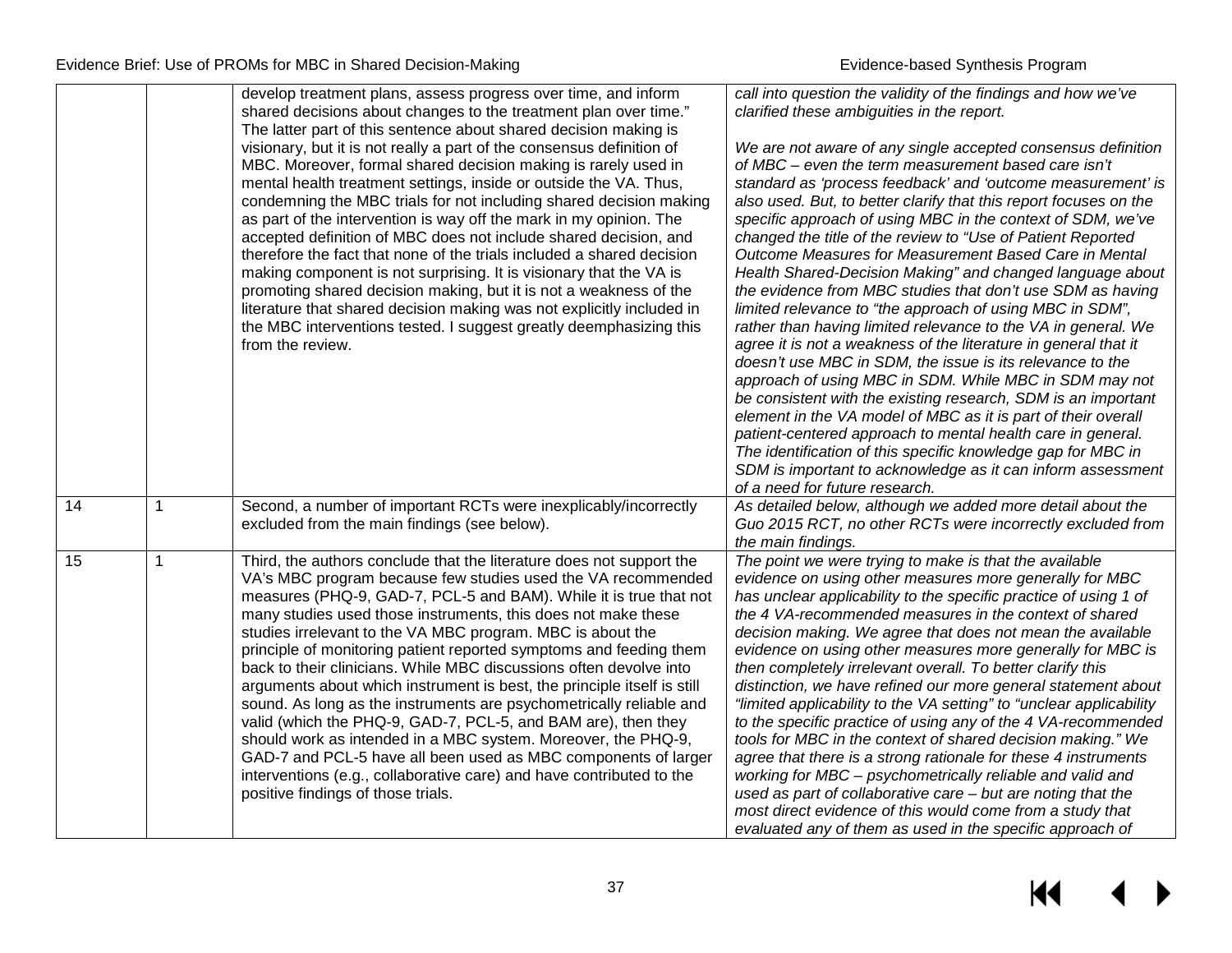|    |             |                                                                                                                                                                                                                                                                                                                                                                                                                                                                                                                                                                                                                                                                                                                                                                             | interest – for MBC in SDM. We have added this context to the                                                                                                                                                                                                                                                                                                                                                                                                                                                                                                                                                                                                                                                                                                                                                                                                                                                                                                                                                                     |
|----|-------------|-----------------------------------------------------------------------------------------------------------------------------------------------------------------------------------------------------------------------------------------------------------------------------------------------------------------------------------------------------------------------------------------------------------------------------------------------------------------------------------------------------------------------------------------------------------------------------------------------------------------------------------------------------------------------------------------------------------------------------------------------------------------------------|----------------------------------------------------------------------------------------------------------------------------------------------------------------------------------------------------------------------------------------------------------------------------------------------------------------------------------------------------------------------------------------------------------------------------------------------------------------------------------------------------------------------------------------------------------------------------------------------------------------------------------------------------------------------------------------------------------------------------------------------------------------------------------------------------------------------------------------------------------------------------------------------------------------------------------------------------------------------------------------------------------------------------------|
|    |             |                                                                                                                                                                                                                                                                                                                                                                                                                                                                                                                                                                                                                                                                                                                                                                             | Discussion.                                                                                                                                                                                                                                                                                                                                                                                                                                                                                                                                                                                                                                                                                                                                                                                                                                                                                                                                                                                                                      |
| 16 |             | Page 1, 2nd paragraph: The authors conclude that the biggest<br>weakness with the MBC literature is that research has not tested<br>mechanisms of action because few studies monitored fidelity. Both<br>statements are true, but I do not see how mechanisms and fidelity<br>are related to one another. The weaknesses should simply be stated<br>as 1) lack of measurement of the hypothesized mechanism of action<br>(e.g., detection of non-response and change in treatment plan) and<br>2) lack of information about MBC protocol fidelity.                                                                                                                                                                                                                          | Changed as suggested.                                                                                                                                                                                                                                                                                                                                                                                                                                                                                                                                                                                                                                                                                                                                                                                                                                                                                                                                                                                                            |
| 17 |             | Page 2, 3rd paragraph: The review states there are no studies on<br>outpatient eating disorders or patients in severe psychiatric crisis.<br>First, lack of studies focused eating disorders is hardly a major<br>weakness for the VA MBC program, because the prevalence of<br>eating disorders is low in VA. Second, MBC is not appropriate for<br>patients in acute crisis, so this is not a gap in the literature. The<br>review is correct that there are no studies of monitoring<br>schizophrenia symptoms and the importance of this gap should be<br>emphasized more. Likewise, there are not studies of monitoring<br>bipolar symptoms and this should be highlighted as an important gap<br>in the literature. The VA treats large numbers of Veterans with SMI. | This statement, "MBC has also shown some promise in<br>couples' therapy and in inpatient treatment of eating disorders,<br>but not for outpatient treatment of eating disorders, the specific<br>symptoms of schizophrenia, or for patients in severe<br>psychiatric crisis seeking emergency help.", does not state<br>that there are no studies in these populations. It states that<br>there are studies, but they did not find benefits in those<br>populations. But, we agree that these populations are not the<br>highest priority populations in the VA. We added bipolar<br>disorder to the list of important SMI's for which we found no<br>studies.                                                                                                                                                                                                                                                                                                                                                                   |
| 18 | $\mathbf 1$ | Page 6, 3rd paragraph: The review states that the MBC literature has<br>been difficult to interpret because of the heterogeneity of the studies.<br>I could not disagree more. The fact the MBC has been found to be<br>effective for different diagnosis, different settings, and different<br>populations is a strength of the literature because it demonstrates<br>that it is effective under a wide range of contexts. The literature<br>would not be stronger if the same study was replicated for the same<br>disorder, setting and population over and over again.                                                                                                                                                                                                  | We revised this paragraph to clarify that our point is that<br>"identification of key components have been difficult to identify<br>among mixed findings because of multiple potential sources of<br>heterogeneity and confounding". If MBC had been universally<br>found to be effective across a diversity of conditions we would<br>agree with this reviewer. However, it wasn't. Our point was<br>that among the 13 studies that reported rates of patients with a<br>clinically meaningful response, only 54% of studies found<br>MBC to statistically significantly improve outcomes. However,<br>determining what specific features - MBC approach, patient<br>population, setting, etc. - led to the improvements was not<br>possible due to the heterogeneity across studies on all these<br>variables. Our point is not that the heterogeneity weakened<br>the literature in general, it is that the heterogeneity makes it<br>difficult to identify the most effective conditions in the context<br>of mixed effects. |
| 19 | $\mathbf 1$ | Page 6, 3rd paragraph: The fact that diagnoses in the trials have not<br>been reliably verified by structure clinical interview does not make                                                                                                                                                                                                                                                                                                                                                                                                                                                                                                                                                                                                                               | Although we agree that there is no national mandate in VA to<br>use structured clinical interviews, it is also likely not entirely                                                                                                                                                                                                                                                                                                                                                                                                                                                                                                                                                                                                                                                                                                                                                                                                                                                                                               |
|    |             | the literature less relevant for the VA because the VA does not<br>diagnosis Veterans using structure clinical interviews. So not using                                                                                                                                                                                                                                                                                                                                                                                                                                                                                                                                                                                                                                     | uncommon. But, as our point was more about inadequate<br>details about illness characteristics, i.e., subtype, severity,                                                                                                                                                                                                                                                                                                                                                                                                                                                                                                                                                                                                                                                                                                                                                                                                                                                                                                         |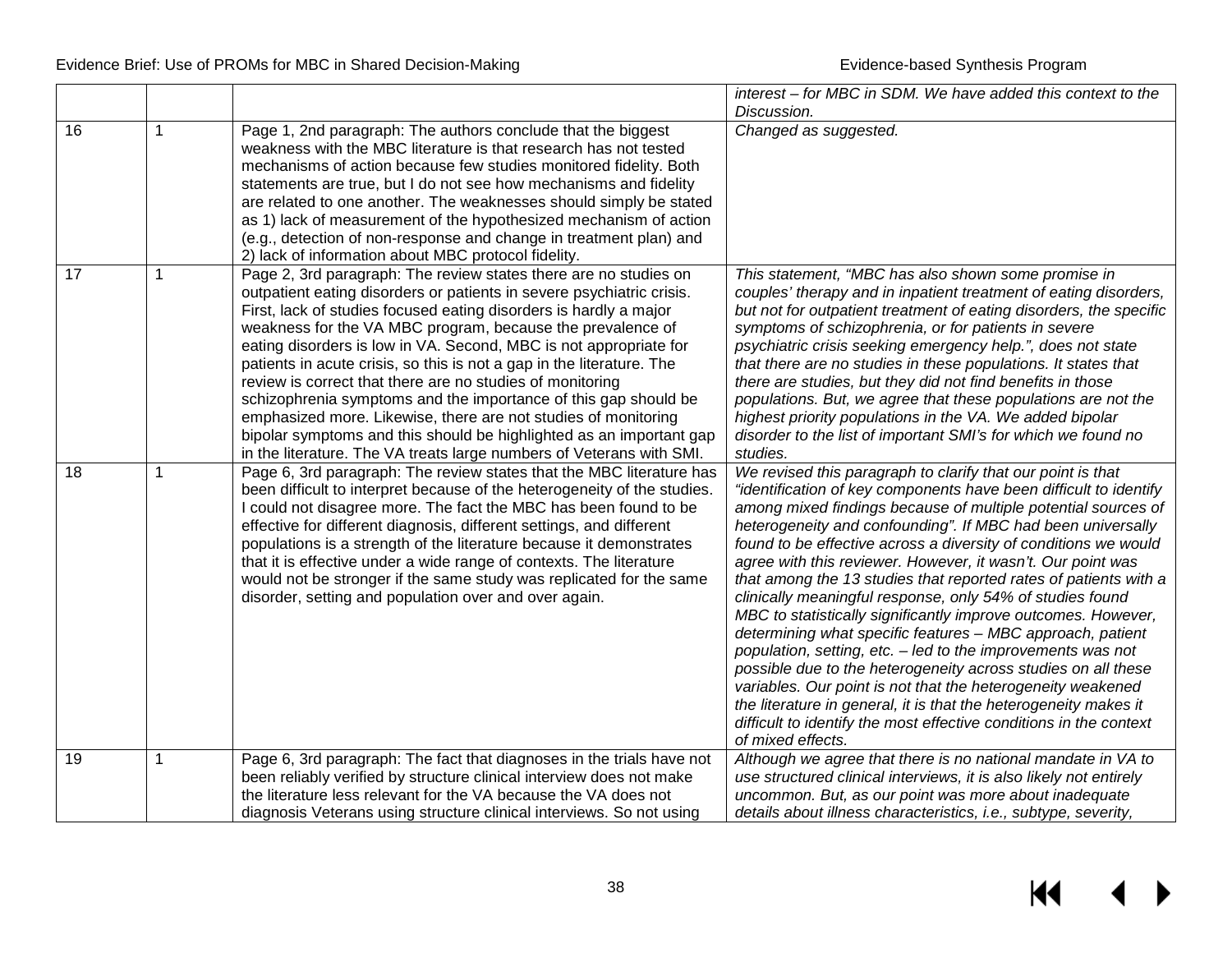|    |   | structured clinical interviews actually improves the literature's         | duration, etc., we removed the structured clinical interview                                                        |
|----|---|---------------------------------------------------------------------------|---------------------------------------------------------------------------------------------------------------------|
|    |   | generalizability to the VA.                                               | piece.                                                                                                              |
| 20 | 1 | Page 6, 3rd paragraph (and elsewhere): This issue of "demand              | We agree we could better explain our concern here and how it                                                        |
|    |   | characteristics" was not explained well and it was not clear how it       | might bias findings. Our concern is the latter – not using an                                                       |
|    |   | might bias findings. It seems as if the authors are concerned about       | independent instrument to corroborate progress in the                                                               |
|    |   | social desirability bias. If so, completing rating scales prior to seeing | feedback group that was based on the feedback instrument                                                            |
|    |   | the clinician probably decreases the likelihood that the patient will     | alone. As blinding the patients and therapists to whether or not                                                    |
|    |   | say they are feeling better to please the clinician compared to telling   | they are in the feedback group in MBC studies is not feasible,                                                      |
|    |   | the clinician how they are feeling in person. If the reviewers are        | there already exists an inherently increased risk of more                                                           |
|    |   | concerned about not using an independent instrument to evaluate           | favorable outcomes in the feedback due to expectations alone                                                        |
|    |   | differences in outcomes across groups, I agree that is major concern      | and the potential for more attention in general. Then, in                                                           |
|    |   | that should be raised. However, I would call this something like          | addition to knowing you're in a group where you know use of a                                                       |
|    |   | "habituation" bias.                                                       | specific instrument is hoped to improve your treatment, when                                                        |
|    |   |                                                                           | you are then fed back your scores on that instrument and if                                                         |
|    |   |                                                                           | you are not improving as you perceive is expected, you may                                                          |
|    |   |                                                                           | then be extra motivated to improve, which may further favor                                                         |
|    |   |                                                                           | the feedback group. Therefore, we were suggesting that to                                                           |
|    |   |                                                                           | better rule out this possibility and corroborate progress,<br>another independent outcome measure should be used as |
|    |   |                                                                           | assessed by a blinded outcome assessor and the results of                                                           |
|    |   |                                                                           | which are not discussed by the therapist or client. We have                                                         |
|    |   |                                                                           | added this more detailed context to the report. We had used                                                         |
|    |   |                                                                           | the term 'demand characteristics' based on its use in the van                                                       |
|    |   |                                                                           | Oenen 2016 RCT, which raised this issue that "providing"                                                            |
|    |   |                                                                           | outcome information to patients may result in 'demand                                                               |
|    |   |                                                                           | characteristics' (patients responding to incidental hints about                                                     |
|    |   |                                                                           | the therapists' expectations) that favor the feedback                                                               |
|    |   |                                                                           | condition". But, rather than use any term, we've now removed                                                        |
|    |   |                                                                           | all mention of demand characteristics and focused on whether                                                        |
|    |   |                                                                           | or not independent and/or blinded outcome assessment was                                                            |
|    |   |                                                                           | used.                                                                                                               |
| 21 | 1 | Page 7: The eligibility criteria state that any comparator could have     | We thank the reviewer for highlighting this seeming                                                                 |
|    |   | been used in the trial design for the study to be included in the         | inconsistency. As the objective of this review is to evaluate the                                                   |
|    |   | review. However, according to List of Excluded Studies, 7 studies         | effectiveness of MBC in the context of shared decision, the                                                         |
|    |   | were excluded because of an ineligible comparator. One of these           | ideal comparator would be shared decision making without                                                            |
|    |   | studies was an incredibly important MBC study. It was a complicated       | MBC. The next best comparator would be usual care, without                                                          |
|    |   | study that I suggest the reviewers read more carefully. There were        | MBC or shared decision making. In the Inclusion criteria, by                                                        |
|    |   | multiple comparators, but the study clearly compared feedback to no       | "any" comparator, we meant any that didn't involve any MBC                                                          |
|    |   | feedback. The study is important because it is large (n=981),             | component. We have updated the inclusion criteria                                                                   |
|    |   | reported statistically significant differences between feedback and no    | accordingly. The 7 studies in the excluded study list excluded                                                      |
|    |   | feedback and examined the mechanism of action. Specifically, they         | for the reason of ineligible comparator - including the large                                                       |
|    |   | found that MBC only improved outcomes for patients that were not          | study of 981 patients that the reviewer points out (Whipple                                                         |

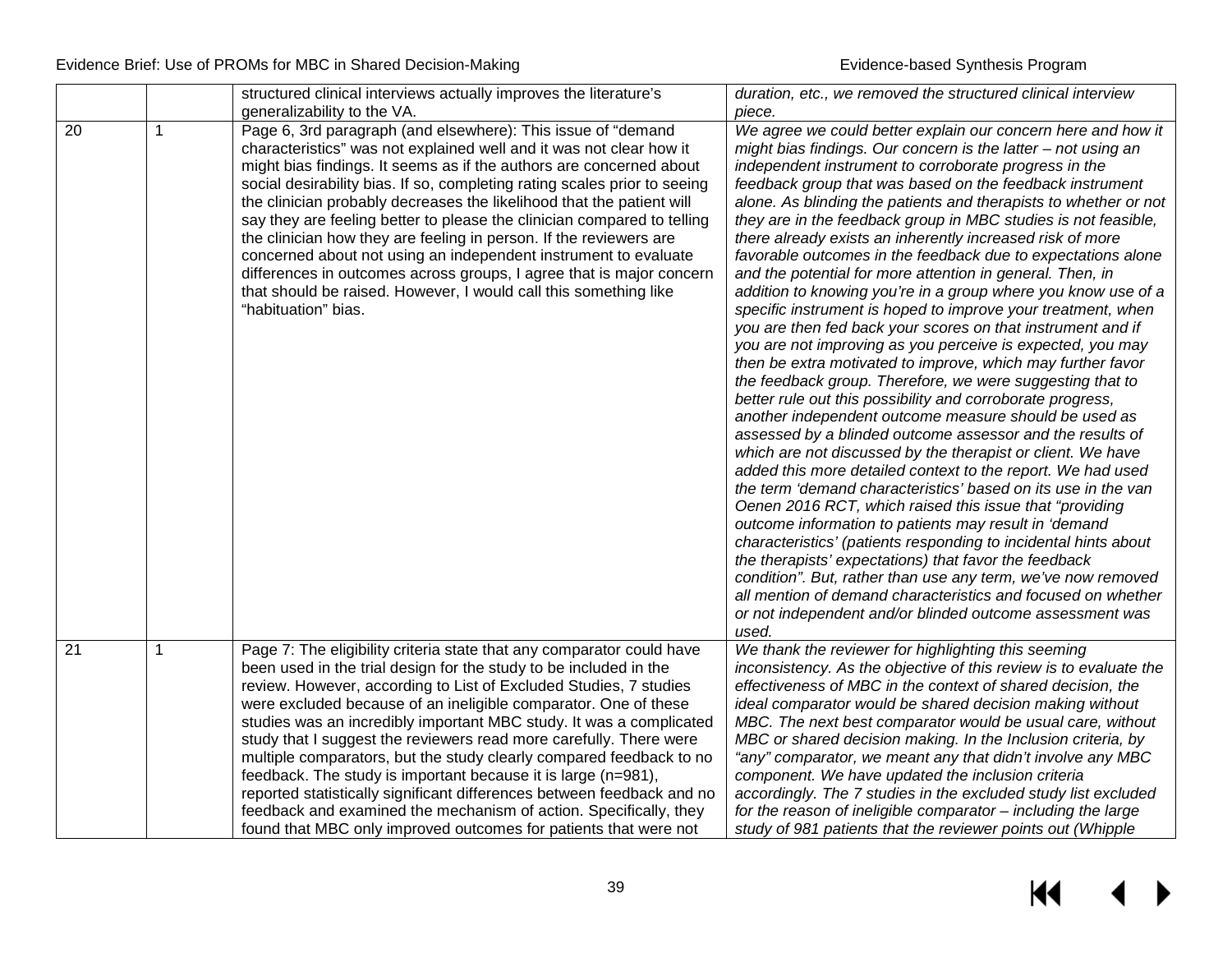|    |   | responding to treatment initially and did not for those who did<br>respond initially. This suggests that feedback was leading to a<br>treatment change.                                                                                                                                                                                                                                                                             | 2003) were excluded because they did not have a comparison<br>to a no-MBC group. In all groups in Whipple 2003, patient-<br>reported outcome data was collected from patients, which we<br>did not consider to be "usual care", and then the comparison<br>was between collect outcomes to more intense practices of<br>feedback to clinician, with or without additional aid of a clinical<br>support tool (clinical support tool cuing clinicians to problem<br>solving strategies including assessing therapeutic alliance,<br>readiness to change, social support resources, and other<br>treatment options). The focus of the study is on the use of<br>feedback in the context of the clinical support tool and doesn't<br>tell us about MBC in the context of shared decision making.<br>Typically, studies are ineligible for many reasons. While<br>"ineligible comparator" may not have been the most salient<br>reason to highlight, ultimately this study does not inform the<br>practice of using MBC in shared decision making. |
|----|---|-------------------------------------------------------------------------------------------------------------------------------------------------------------------------------------------------------------------------------------------------------------------------------------------------------------------------------------------------------------------------------------------------------------------------------------|-----------------------------------------------------------------------------------------------------------------------------------------------------------------------------------------------------------------------------------------------------------------------------------------------------------------------------------------------------------------------------------------------------------------------------------------------------------------------------------------------------------------------------------------------------------------------------------------------------------------------------------------------------------------------------------------------------------------------------------------------------------------------------------------------------------------------------------------------------------------------------------------------------------------------------------------------------------------------------------------------------------------------------------------------|
| 22 | 1 | Page 7: Not clear why the Guo et al. article was excluded. It is not<br>listed in the List of Excluded Studies table. This study used rigorous<br>methods and should be included in the results.                                                                                                                                                                                                                                    | The Guo et. al. article was included and its findings are<br>discussed both in the Results and the Discussion. We agree<br>that it used rigorous methods and we have discussed it as the<br>best example of a design that adequately isolates MBC's<br>effects. But we noted that it likely has limited applicability to<br>VA because it did not appear that MBC ratings were shared<br>with the patients and the patients did not appear to have the<br>opportunity to contribute to treatment decisions because of the<br>strict treatment algorithm used                                                                                                                                                                                                                                                                                                                                                                                                                                                                                  |
| 23 | 1 | Page 7: I would exclude small underpowered trials. Reporting non-<br>significant differences between groups in an underpowered trial<br>contributes virtually no useful information. It would be helpful if the<br>reviewers calculated the sample size need to detect a small effect<br>size and excluded those trials with low power? At least 7 trials in<br>Table 1 appear to be underpowered.                                  | We agree that evidence of non-significant differences between<br>groups from underpowered trial has limited usefulness. We<br>added "inadequate power to detect differences in clinically<br>important response outcomes" as another weakness in the<br>Methodological quality section. But, rather than exclude these<br>small trials, we de-emphasize their findings and instead<br>emphasize findings from the better quality studies.                                                                                                                                                                                                                                                                                                                                                                                                                                                                                                                                                                                                     |
| 24 | 1 | Page 7: The Fihn et al. article was reportedly excluded because the<br>population was ineligible (E1). The patients were Veterans seeking<br>care in the VA! Thus, this study should not have been excluded for<br>reason E1. However, I agree this trial should be excluded. The<br>feedback of patient reported outcomes was too infrequent and<br>outcomes were too temporally distant to the encounter to be<br>considered MBC. | No change needed. We properly excluded the Fihn 2004<br>article for the reason of ineligible population because it was<br>not focused on using MBC in mental health. Instead it<br>evaluated a mixed primary care population of Veterans with<br>ischemic heart disease, diabetes, chronic obstructive<br>pulmonary disease, depression, alcohol use, and<br>hypertension.                                                                                                                                                                                                                                                                                                                                                                                                                                                                                                                                                                                                                                                                    |
| 25 | 1 | Page 8, paragraph 1: The non-diagnostic search terms seem strange<br>to me. Why "psychotherapy"? Also, I recommend searching for                                                                                                                                                                                                                                                                                                    | We replicated the peer-reviewed search strategy from the<br>2016 Kendrick review, which is where the non-diagnostic<br>search terms such as "psychotherapy" came from. As we are                                                                                                                                                                                                                                                                                                                                                                                                                                                                                                                                                                                                                                                                                                                                                                                                                                                              |

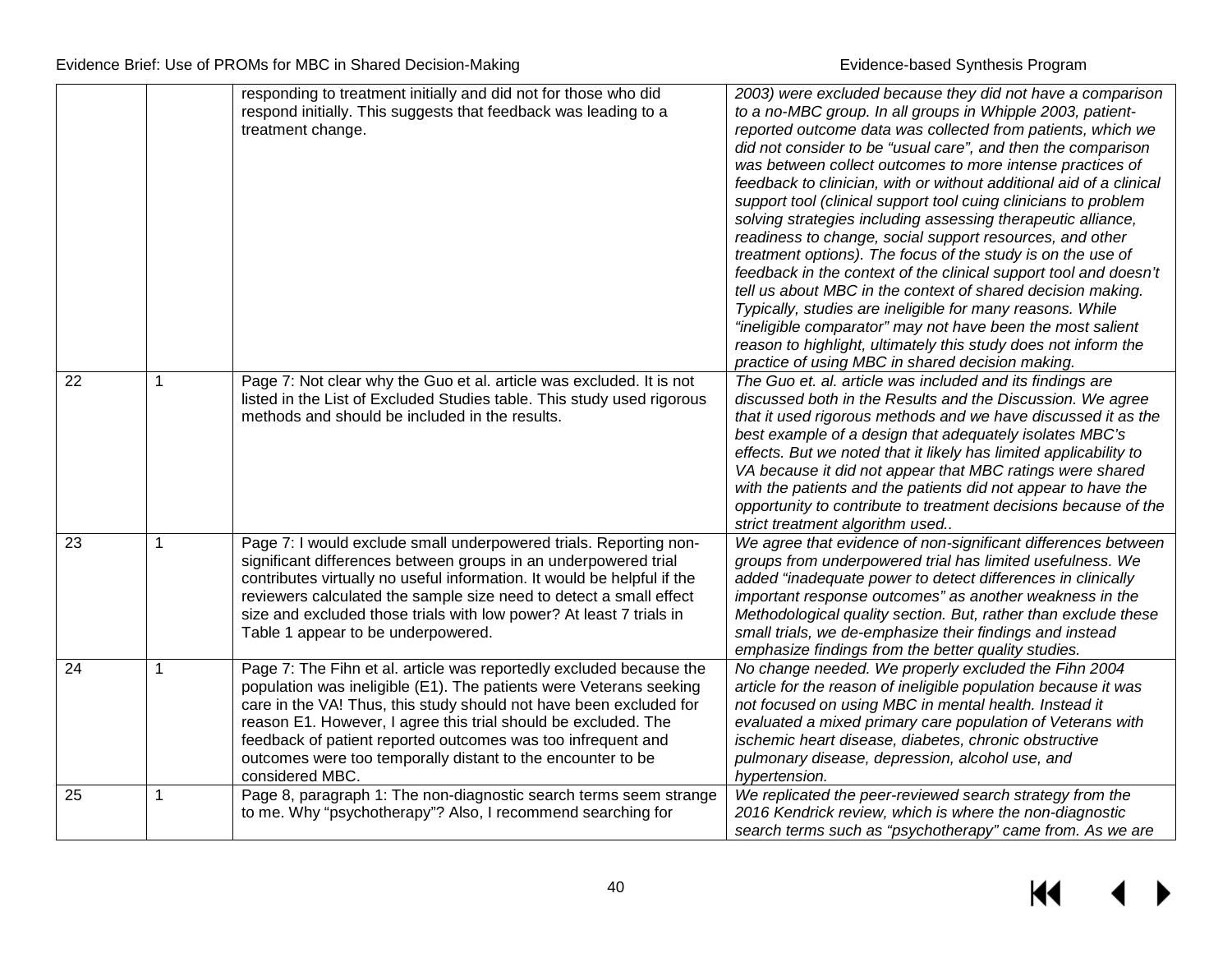|                 |   | "measurement based care" and "symptom monitoring". The<br>reviewers missed several highly relevant papers.<br>Mavandadi S, Benson A, DiFilippo S, Streim J, Oslin D. A<br>Telephone-Based Program to Provide Symptom Monitoring Alone vs<br>Symptom Monitoring Plus Care Management for Late-Life<br>Depression and Anxiety A Randomized Clinical Trial, JAMA,<br>72(12):1211-1218, 2015. This large RCT included 1018 patients and<br>monitored symptoms with the PHQ-9 and GAD-7. The comparator<br>was a more intensive intervention (collaborative care) that included<br>MBC as a component so MBC was found to be inferior but still<br>effective.                                                                                                                        | interested in using feedback approaches in psychotherapy,<br>combining those terms has high relevance. Per this reviewer's<br>suggestion, on 11/16/18, we updated our search with<br>"measurement based care" and "symptom monitoring" terms<br>and did not find any additional studies we had missed. As<br>documented throughout this disposition table, we did not miss<br>any of the papers this reviewer has offered as being highly<br>relevant. All are either already included, such as Brodey 2005<br>- which is a study of feedback to only clinicians and does not<br>inform MBC in shared decision-making - or using MBC as part<br>of more intense collaborative care/ care management/<br>integrated care delivery models that do not allow isolation of<br>the independent effects of MBC. |
|-----------------|---|---------------------------------------------------------------------------------------------------------------------------------------------------------------------------------------------------------------------------------------------------------------------------------------------------------------------------------------------------------------------------------------------------------------------------------------------------------------------------------------------------------------------------------------------------------------------------------------------------------------------------------------------------------------------------------------------------------------------------------------------------------------------------------|-----------------------------------------------------------------------------------------------------------------------------------------------------------------------------------------------------------------------------------------------------------------------------------------------------------------------------------------------------------------------------------------------------------------------------------------------------------------------------------------------------------------------------------------------------------------------------------------------------------------------------------------------------------------------------------------------------------------------------------------------------------------------------------------------------------|
|                 |   | Brodey BB, Cuffel B, McCulloch J, Tani S, Maruish M, Brodey I,<br>Unutzer J. The acceptability and effectiveness of patient-reported<br>assessments and feedback in a managed behavioral healthcare<br>setting. The American journal of managed care. 2005;11:774-780.<br>This large RCT included 1387 patients and outcomes were<br>significantly better in the MBC group compared to usual care.                                                                                                                                                                                                                                                                                                                                                                              |                                                                                                                                                                                                                                                                                                                                                                                                                                                                                                                                                                                                                                                                                                                                                                                                           |
| 26              | 1 | Page 8, paragraph 4: I did not see any quantitatively synthesized<br>outcome data.                                                                                                                                                                                                                                                                                                                                                                                                                                                                                                                                                                                                                                                                                              | In Key Question 3 we pooled data on 2 similar RCT's (Anker<br>2009, Reese 2010) of MBC in couples therapy and listed the<br>OR as an ESP-calculated OR (page 21).                                                                                                                                                                                                                                                                                                                                                                                                                                                                                                                                                                                                                                         |
| $\overline{27}$ | 1 | Page 9: I could not tell the difference between the R0 and R1<br>definitions. This needs a more detailed definition.                                                                                                                                                                                                                                                                                                                                                                                                                                                                                                                                                                                                                                                            | We refined R0 to: "Explicitly describes all 3 components of the<br>VA-specific MBC approach with shared decision-making<br>(collect, share, and act with shared decision-making)"; the R1<br>category refers to approaches where collection and either<br>sharing or action are explicitly described; the R2 category<br>refers to approaches where only collection is described.                                                                                                                                                                                                                                                                                                                                                                                                                         |
| $\overline{28}$ | 1 | Page 10, 2nd paragraph: I strongly suggest deleting this sentence<br>(and most of the paragraph) for the reasons stated above. "The MBC<br>approaches used in the available RCTs have limited applicability to<br>VA primarily because no studies explicitly required providers and<br>participants to together to use outcomes measures to inform<br>decisions". This is not required in the consensus definition of MBC<br>and VA has made little progress in incorporating shared-decision<br>making into routine care. Also, just because it is not explicitly stated<br>in the Guo article that the outcomes measures were not shared with<br>the patient, I think it is a mistake to assume they were not if the<br>clinician felt there needed to be a treatment change. | We changed " limited applicability to the VA" to "limited<br>applicability to the specific practice of using MBC in the<br>context of shared decision-making". Regardless of the status<br>of the use of MBC in shared decision-making in the VA, this is<br>the specific focus of this report. As noted above, to better<br>clarify the focus, we have changed to title to MBC in shared<br>decision making.<br>We cannot assume one way or another whether measures<br>were shared with the patient. But, we did recategorize Guo as<br>an R1 study with at least a standardized procedure for the Act<br>piece of MBC.                                                                                                                                                                                 |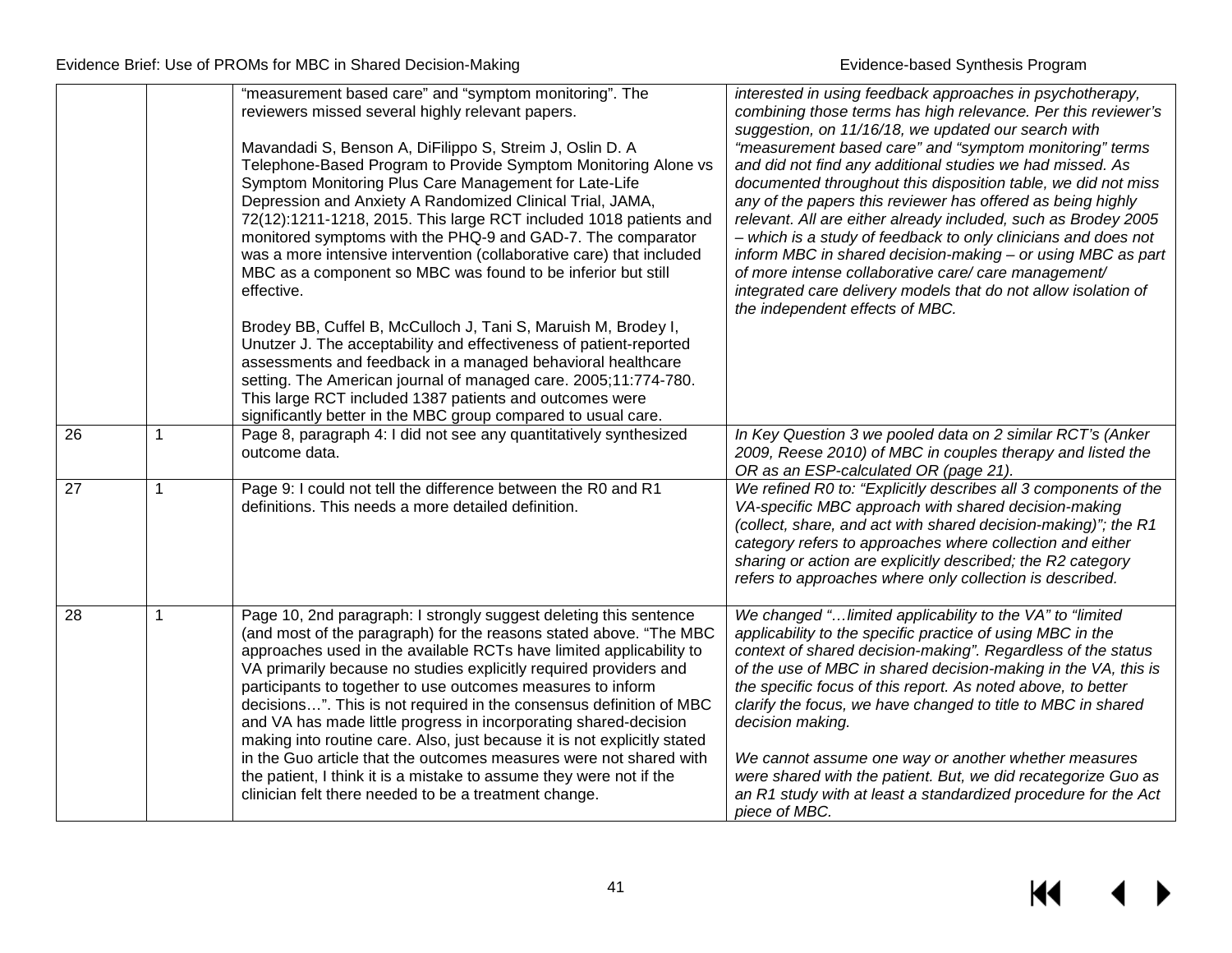| 29 |   | Page 10, 3rd paragraph: I would delete the paragraph containing the<br>quote "to engage the client in a dialogue about how therapy could be<br>improved" for the same reason (shared decision making is not a core<br>component of MBC).                                                                                                                                                                                                                                                                                                                                                                                                                                          | We deleted this paragraph because the point we were making<br>was actually about the risk of performance bias due to lack of<br>documentation about actual use of MBC or the quality of its<br>implementation, which did not belong in the "Applicability"<br>section and was already covered in the "Methodological<br>Quality" section.                                                                                                                                                                                                                                                                                                                                                                                                                                                                                                                                                                                               |
|----|---|-----------------------------------------------------------------------------------------------------------------------------------------------------------------------------------------------------------------------------------------------------------------------------------------------------------------------------------------------------------------------------------------------------------------------------------------------------------------------------------------------------------------------------------------------------------------------------------------------------------------------------------------------------------------------------------|-----------------------------------------------------------------------------------------------------------------------------------------------------------------------------------------------------------------------------------------------------------------------------------------------------------------------------------------------------------------------------------------------------------------------------------------------------------------------------------------------------------------------------------------------------------------------------------------------------------------------------------------------------------------------------------------------------------------------------------------------------------------------------------------------------------------------------------------------------------------------------------------------------------------------------------------|
| 30 |   | Page 11, 1st paragraph: I disagree with some of the interpretations<br>about methodological weakness including: 1) lack of reliable<br>diagnosis (see comments above", 2) demand characteristics (see<br>comments above), 3) differences in patient characteristics between<br>study arms, and 4) lack of information about treatment type. The last<br>supplemental table suggests that most studies had balanced<br>baseline characteristics between groups and most used multivariate<br>methods to control for differences in patient characteristics. Likewise,<br>the second to last supplemental table clearly describes the types of<br>treatments delivered to patients. | As reported in our supplemental tables, we agree with this<br>reviewer that most studies adequately controlled for<br>confounding on basic demographic characteristics, through<br>adequate randomization methods and/or use of multivariate<br>methods, and that general treatment type was reported. Our<br>point in this paragraph is that important information is lacking<br>on between-groups balance in diagnosis method, illness<br>severity, comorbidities and treatment intensity (i.e., frequency,<br>duration). We changed the text there clarify that our concerns<br>are about the lack of information on treatment intensity (not<br>type) and on patient illness severity and comorbidities (not<br>necessarily diagnostic methods). And, as discussed<br>elsewhere, we have removed the 'demand characteristics'<br>term, to instead focus on the concern of lack of use of an<br>independent outcome assessment tool. |
| 31 | 1 | Page 11, 3rd paragraph: I strongly disagree that the heterogeneity of<br>the studies weakens the MBC literature. I consider it a strength that<br>MBC is found to be effective despite the diversity of the disorders,<br>treatments, clinics and patients.                                                                                                                                                                                                                                                                                                                                                                                                                       | We would agree with this reviewer's point if MBC had been<br>universally found to be effective across a diversity of<br>conditions. However, it wasn't. Our point was that among the<br>13 studies that reported rates of patients with a clinically<br>meaningful response, only 54% of studies found MBC to<br>statistically significantly improve outcomes. However,<br>determining what specific features - MBC approach, patient<br>population, setting, etc. - led to the improvements was not<br>possible due to the heterogeneity across studies. Our point is<br>not that the heterogeneity weakened the literature in general, it<br>is that the heterogeneity makes it difficult to identify the most<br>effective conditions in the context of mixed effects.                                                                                                                                                               |
| 32 |   | Page 12, 1st paragraph: I strongly recommend deleting most of this<br>sentence "Weaknesses included not adequately minimizing other<br>sources of potential bias including variation in specific types or dose<br>of psychotherapy, medical treatment, or treatment outside the<br>clinic" In effectiveness or pragmatic trials it is desirable to not over<br>control the treatment because this reduces the external validity of the<br>results. Eliminating this type of variation is only appropriate for an<br>efficacy/explanatory trial. In addition, it seems wrong to criticize the<br>Brattland trial for having high fidelity to the MBC protocol. High                | First, we agree about the value of not over controlling<br>treatment in general in pragmatic trials. The weakness we are<br>pointing out here is that because no information was provided<br>about treatment intensity (i.e., frequency, duration), we can't<br>rule out that differences between groups are due to important<br>variation in treatment intensity. We have added clarification<br>that we meant variation between groups.<br>Second, we were not criticizing the Brattland trial for having<br>high fidelity to the protocol. In fact, we noted the high fidelity                                                                                                                                                                                                                                                                                                                                                       |

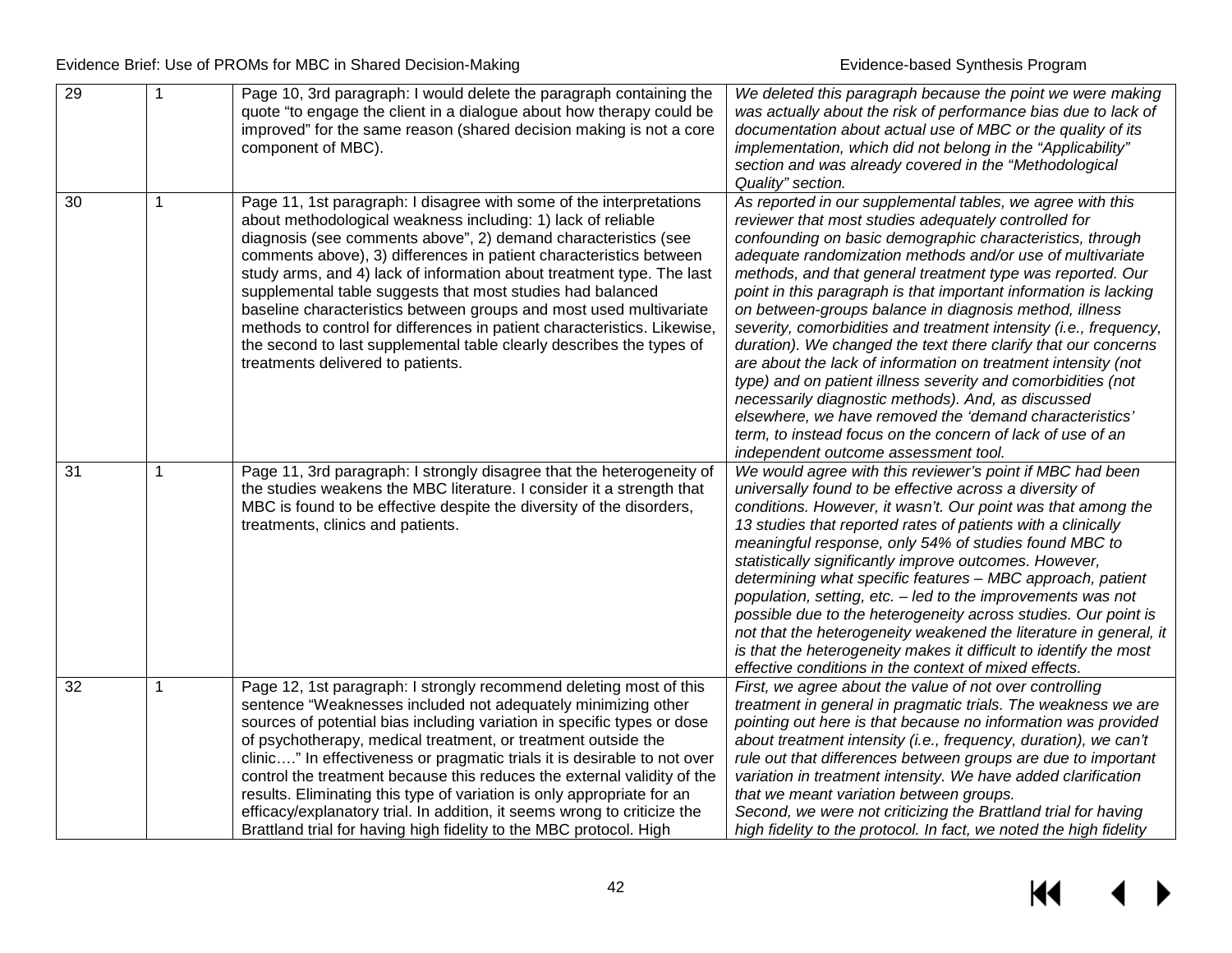|    |             | fidelity to the intervention being tested is essential for strong science<br>because negative results from a high fidelity intervention are<br>informative whereas negative results from a low fidelity intervention<br>are not informative. Lastly, this trial should not be characterized as<br>being in an "inpatient setting", as the patients were not hospitalized,<br>but rather were being seen in the outpatient setting | as its first strength. Our point here is that the feasibility of the<br>intensive implementation strategy used in this RCT to more<br>typical clinical settings with potentially fewer implementation<br>resources is unclear. We have revised the last few sentences<br>of that paragraph to better clarify this point.<br>Third, we revised "hospital-based psychiatric clinic" to<br>"hospital-based outpatient psychiatric clinic."                                                                                                                                                                                                                                                                                                     |
|----|-------------|-----------------------------------------------------------------------------------------------------------------------------------------------------------------------------------------------------------------------------------------------------------------------------------------------------------------------------------------------------------------------------------------------------------------------------------|---------------------------------------------------------------------------------------------------------------------------------------------------------------------------------------------------------------------------------------------------------------------------------------------------------------------------------------------------------------------------------------------------------------------------------------------------------------------------------------------------------------------------------------------------------------------------------------------------------------------------------------------------------------------------------------------------------------------------------------------|
| 33 | $\mathbf 1$ | Page 12, 3rd, 4th and 5th paragraph: I would deemphasize the lack<br>of data about QoL, satisfaction and adherence. MBC was not<br>intended to improve these outcome domains. In particular, there is<br>often a long lag time between symptom reduction and improvements<br>in QoL, and therefore long term studies are needed to examine that<br>outcome domain.                                                                | Regardless of whether MBC was originally intended to impact<br>these outcome domains, improvement in adherence and QOL<br>and at least no change in patient satisfaction with treatment<br>are important and desirable outcomes for any mental health<br>treatment. For example, if MBC resulted in mean symptom<br>score improvements, but had an unintended consequence of<br>reducing patient satisfaction on the short-term, that could raise<br>questions about its longer-term sustainability. Therefore,<br>evaluating the impact of MBC on these domains has clinical<br>relevance. But, we agree that long-term studies are likely<br>needed to adequately evaluate these outcomes and have<br>added this point to the Discussion. |
| 34 | 1           | Page 18, 1st paragraph: MBC was not intended to be used in<br>emergency settings were patients are seen either briefly or<br>intermittently. I would delete this paragraph                                                                                                                                                                                                                                                        | No change needed. The VA is specifically interested in<br>guidance on how to provide MBC for any specific mental<br>populations, regardless of perspectives about the original<br>intent of MBC. This study provides some indication that that<br>MBC does not benefit patients in severe psychiatric crisis<br>seeking emergency psychiatric, which could appropriately help<br>guide clinicians away from a use of MBC that best evidence<br>suggests is ineffective and could have consequences<br>including opportunity and financial costs.                                                                                                                                                                                            |
| 35 | 1           | Page 19, last sentence: I do not understand the concern here about<br>"demand characteristics".                                                                                                                                                                                                                                                                                                                                   | As discussed in detail above, we have removed the "demand"<br>characteristics" terminology and replaced it with better<br>clarification of the actual concern, which is the lack of use of<br>an independent instrument to evaluate differences in<br>outcomes.                                                                                                                                                                                                                                                                                                                                                                                                                                                                             |
| 36 | 1           | Page 20, 2nd paragraph: MBC was designed to improve symptoms,<br>not the other domains discussed in this paragraph and it should not<br>be considered a weakness of the MBC literature that trials have not<br>examined these outcomes. I agree that the lack of information about<br>mechanisms of action is very important.                                                                                                     | As noted above, regardless of whether MBC was originally<br>intended to impact these outcome domains, improvement in<br>adherence and QOL and at least no change in patient<br>satisfaction with treatment are important and desirable<br>outcomes for any mental health treatment. For example, if<br>MBC resulted in mean symptom score improvements, but had<br>an unintended consequence of reducing patient satisfaction on<br>the short-term, that could raise questions about its longer-term<br>sustainability. Therefore, evaluating the impact of MBC on                                                                                                                                                                          |

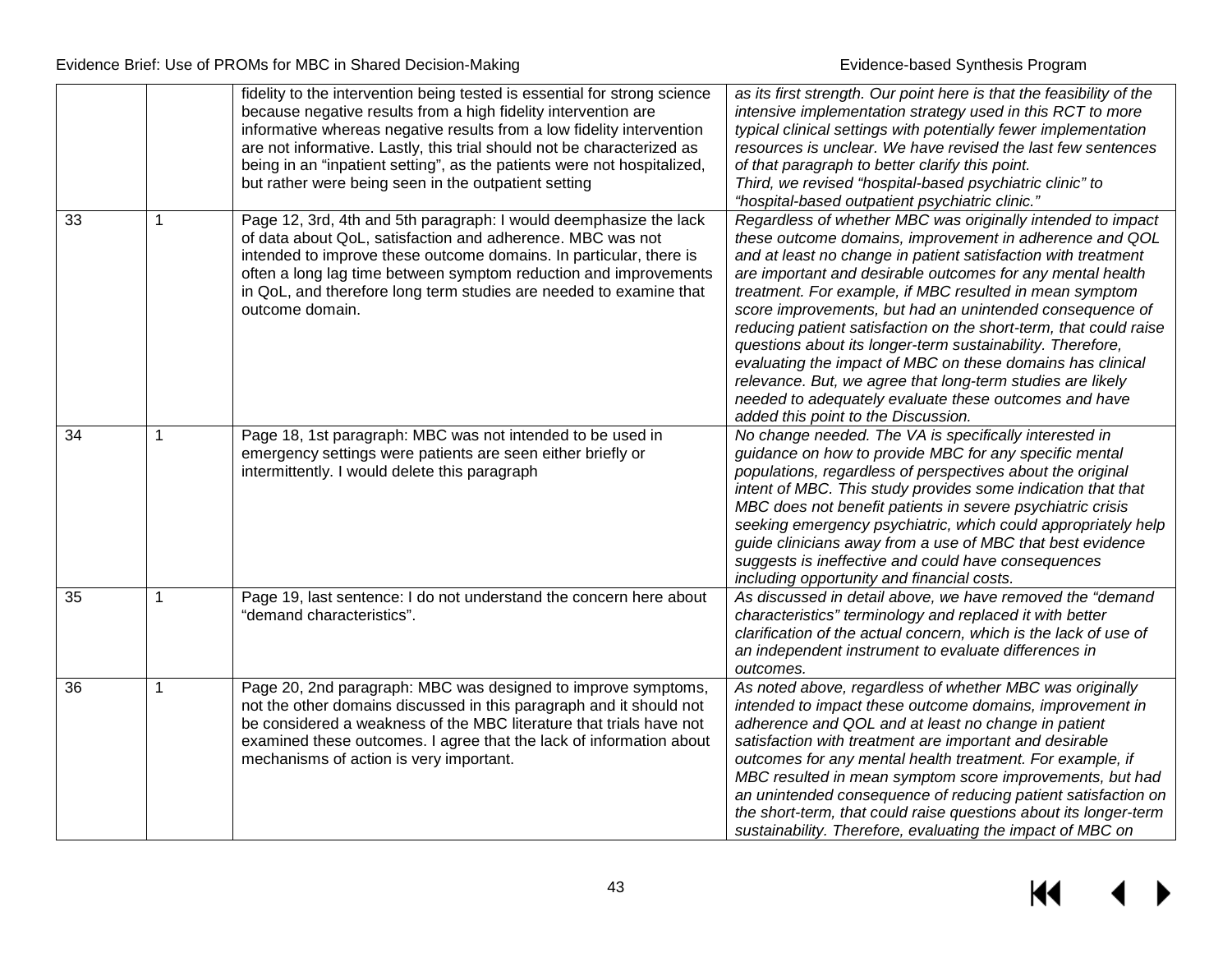|    |   |                                                                                                                                                                                                                                                                                                                                                                                                                                                                                                                                                                                                                                  | these domains has clinical relevance. But, we agree that long-                                                                                                                                                                                                                                                                                                                                                                                                                                                                                                                                                                                                                                                                                                                                                                                                                                                                                                                                                                                                                                                                                              |
|----|---|----------------------------------------------------------------------------------------------------------------------------------------------------------------------------------------------------------------------------------------------------------------------------------------------------------------------------------------------------------------------------------------------------------------------------------------------------------------------------------------------------------------------------------------------------------------------------------------------------------------------------------|-------------------------------------------------------------------------------------------------------------------------------------------------------------------------------------------------------------------------------------------------------------------------------------------------------------------------------------------------------------------------------------------------------------------------------------------------------------------------------------------------------------------------------------------------------------------------------------------------------------------------------------------------------------------------------------------------------------------------------------------------------------------------------------------------------------------------------------------------------------------------------------------------------------------------------------------------------------------------------------------------------------------------------------------------------------------------------------------------------------------------------------------------------------|
|    |   |                                                                                                                                                                                                                                                                                                                                                                                                                                                                                                                                                                                                                                  | term studies are likely needed to adequately evaluate these                                                                                                                                                                                                                                                                                                                                                                                                                                                                                                                                                                                                                                                                                                                                                                                                                                                                                                                                                                                                                                                                                                 |
|    |   |                                                                                                                                                                                                                                                                                                                                                                                                                                                                                                                                                                                                                                  | outcomes and have added this point to the Discussion.                                                                                                                                                                                                                                                                                                                                                                                                                                                                                                                                                                                                                                                                                                                                                                                                                                                                                                                                                                                                                                                                                                       |
| 37 | 1 | Page 20, 4th paragraph, first sentence: Again, I do not think it makes<br>sense to criticize the Brattland trial because it had high fidelity to the<br>MBC protocol. Most treatments adopted by the VA such as PE and<br>CPT were first tested in trials with high fidelity. Once effectiveness<br>was established, a second line of implementation research was used<br>to determine how to get these evidence based practices adopted                                                                                                                                                                                         | We agree that implementation research is important once<br>effectiveness is established, but as there are no studies of<br>MBC in shared decision making - which is the specific MBC<br>use that is the focus of this report $-$ there is still a need for<br>effectiveness research. But, here in the Future Research<br>section, as described above was the case in the Results                                                                                                                                                                                                                                                                                                                                                                                                                                                                                                                                                                                                                                                                                                                                                                           |
|    |   | with high fidelity. That is where the VA should be investing its<br>research funds, not replicating MBC trials                                                                                                                                                                                                                                                                                                                                                                                                                                                                                                                   | section, we are not criticizing the Brattland 2018 because of its<br>high fidelity. We are questioning the feasibility of broadly<br>applying such an intensive implementation strategy across a<br>wide range of settings in the VA with variable management<br>support and technical and structural resources; which supports<br>the need for implementation research.                                                                                                                                                                                                                                                                                                                                                                                                                                                                                                                                                                                                                                                                                                                                                                                    |
| 38 | 1 | List of Excluded Studies Table: E7, the ineligible publication type<br>needs further explanation. Why is the Lancet (Blisker, 2002) an<br>ineligible publication? Perhaps this table could describe why the<br>study was excluded in more detail. Also there are some studies (e.g.<br>Probst 2014) which are not included in Table 1 (page 14), but were<br>also not included in the List of Excluded Studies Table.                                                                                                                                                                                                            | To our excluded studies table, to further explain the exclusion<br>reasons, we added examples for each reason: 1=Ineligible<br>population (eg, patients not receiving mental health care),<br>2=Ineligible intervention (eg, not patient reported outcome<br>measures, MBC as part of a more intensive collaborative<br>care/care management/integrated care approach), 3=Ineligible<br>comparator (eg, not shared decision making or usual care<br>without an MBC component), 4=Ineligible outcome (eg, patient<br>preferences or implementation experiences), 5=Ineligible<br>setting, 6=Ineligible study design (eg, case report), 7=Ineligible<br>publication type (eg, editorial, narrative review), 8=Outdated or<br>ineligible systematic review, 9=non-English language,,<br>S=non-RCT meeting other criteria. Blisker 2002 is an ineligible<br>publication type because it is an editorial. Probst 2014 is<br>included as an MBC intervention, but is not discussed in detail<br>because it only described a process for PROMS collection, but<br>no detail about sharing or usage; which does not inform use of<br>MBC in shared decision making. |
| 39 | 2 | Given that the PCOMS has emerged as a strong MBC system, I<br>think it is critical to point out that systems like PCOMS and the OQ45<br>not only include the elements of MBC that VA considers to be<br>essential, they also have a unique feature that VA-specific MBC does<br>not. These are contained systems of assessment that include "real<br>time treatment response." Real time treatment response systems<br>use large databases to develop predictive models so that each<br>individual patient's response can be compared to a "good" treatment<br>response. These algorithmic systems have a sophistication that is | Thank you. Considering this and the comment below from<br>reviewer #3, we added a paragraph to the discussion about<br>picking or using measures. As you recommend, here we note<br>these and other reasons why the PCOMS and OQ-45 maybe<br>be appealing as alternatives to the 4 VA-recommended<br>measures.                                                                                                                                                                                                                                                                                                                                                                                                                                                                                                                                                                                                                                                                                                                                                                                                                                              |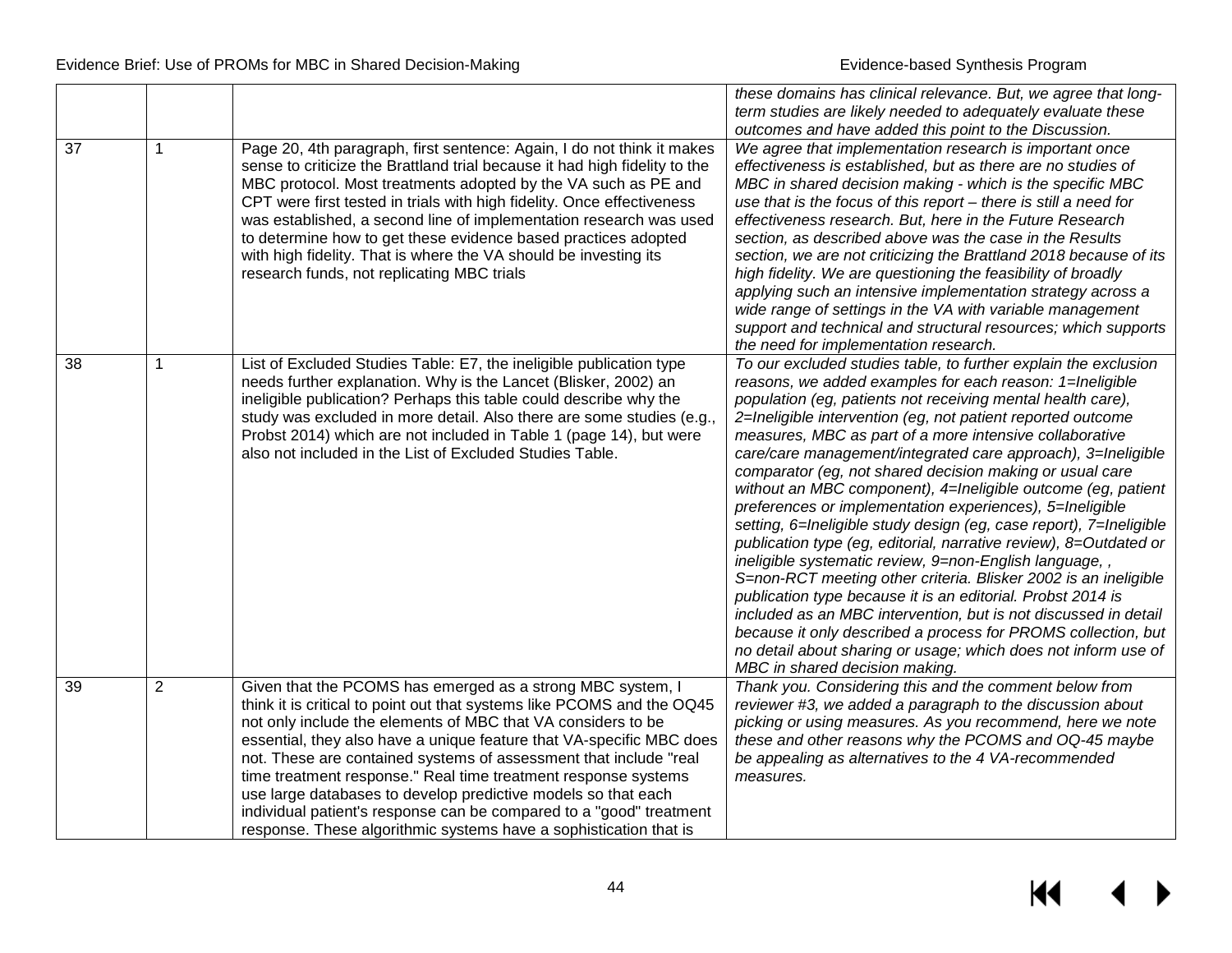|    | $\overline{2}$ | different from just sharing and discussing treatment responses from<br>individual PROMs with patients, even when those PROMs have<br>normative data for comparative purposes, and/or clear definitions of<br>clinically meaningful change.<br>Another point that might be better elaborated upon is the<br>heterogeneity of interventions and treatment settings for which VA is<br>trying to implement MBC, from pharmacological treatment to<br>psychotherapy to residential care to psychiatric rehabilitation models<br>such as employment services and assertive community treatment to<br>homeless services. Care management models (such as those in the<br>literature identified above) are part of VA's Primary Care Mental<br>Health Integration services. The literature identified by the review is<br>largely MBC integrated into psychotherapy or "mental health<br>outpatient treatment" aka general mental health. VA mental health<br>provides a great deal of specialty care.                                                                                                                                                                                                                                                                                                                                                                                                                                                                                                                                                                                                                                                                                                                                                                        | We added this context to the Discussion, making the point that<br>because the integrated primary care mental health care<br>management model widely used in VA already provides a<br>great deal of multimodal care, it is unclear whether MBC<br>added to the VA model would provide the same level of benefit<br>as when added to single treatment modalities delivered in<br>general mental health settings (i.e., psychotherapy alone) as<br>reported in the literature. |
|----|----------------|------------------------------------------------------------------------------------------------------------------------------------------------------------------------------------------------------------------------------------------------------------------------------------------------------------------------------------------------------------------------------------------------------------------------------------------------------------------------------------------------------------------------------------------------------------------------------------------------------------------------------------------------------------------------------------------------------------------------------------------------------------------------------------------------------------------------------------------------------------------------------------------------------------------------------------------------------------------------------------------------------------------------------------------------------------------------------------------------------------------------------------------------------------------------------------------------------------------------------------------------------------------------------------------------------------------------------------------------------------------------------------------------------------------------------------------------------------------------------------------------------------------------------------------------------------------------------------------------------------------------------------------------------------------------------------------------------------------------------------------------------------------------|-----------------------------------------------------------------------------------------------------------------------------------------------------------------------------------------------------------------------------------------------------------------------------------------------------------------------------------------------------------------------------------------------------------------------------------------------------------------------------|
| 40 | $\overline{2}$ | p.1, lines 39-41: please specify that this is a Joint Commission<br>requirement, not a VA requirement                                                                                                                                                                                                                                                                                                                                                                                                                                                                                                                                                                                                                                                                                                                                                                                                                                                                                                                                                                                                                                                                                                                                                                                                                                                                                                                                                                                                                                                                                                                                                                                                                                                                  | Corrected.                                                                                                                                                                                                                                                                                                                                                                                                                                                                  |
| 41 | $\overline{2}$ | p. 2, line 15: "non-VA-recommended assessment tool." The<br>connotation here is not quite accurate, and this issue comes up a few<br>times in the review. While it is true that VA "endorsed" the four<br>measures identified by the interagency task force, I am not aware of<br>any PROM that VA has dissuaded facilities from using (e.g., "non-<br>recommended" as stated in the review). In fact, VA has been careful<br>to point out that there are many measures beyond the four<br>recommended measures that may be appropriate and useful, but<br>that we simply do not have enough experience with some of them to<br>know whether or not they will be strong MBC measures. We would<br>welcome additional measures if the evidence supports them. We<br>thus encourage adoption of other measures, especially in the<br>absence of research that have examined measures for the purpose<br>of MBC (e.g., sensitivity to change over short time periods), because<br>only by facilities using them, entering the data into the medical record<br>(where applicable) allowing us to analyze the data, will we have a<br>better understanding of how other measures work for MBC in<br>Veterans, and therefore be able to feel confident in recommending<br>them. For certain programs where a depression, anxiety, substance<br>use or PTSD measure would be appropriate, we do require one of<br>the four, but we also encourage use of other measures in addition to<br>one of the four, recognizing that quality of life, functioning, etc are<br>important domains. So there really isn't anything that's a non-<br>recommended measure, it's more that all but the four PROMS are<br>"not-yet-recommended" measures. The connotation is quite different. | This is a great point - thank you. We have removed the "non-<br>VA-recommended assessment tool" language and replaced it<br>with "not yet VA-recommended tool". We also added a<br>paragraph in the Discussion about picking a tool in which we<br>noted that VA welcomes use of additional measures and the<br>trade-offs of the most widely studied OQ-45 and PCOMS<br>tools.                                                                                             |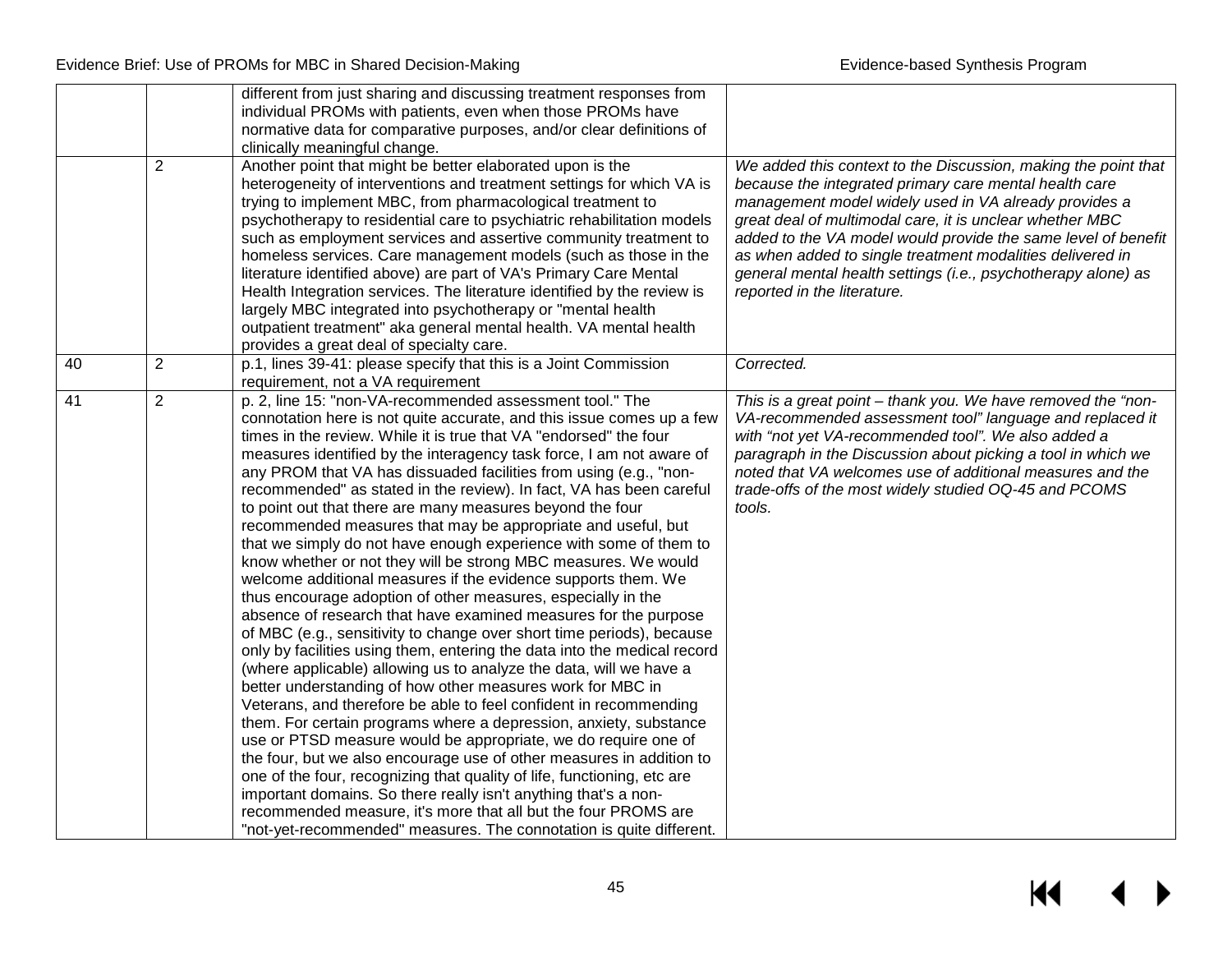|                 |                | The other relevant point here is that VA software programs that<br>support MBC and interface with the medical record (Mental Health<br>Assistant, Behavioral Health Lab) also limit the available<br>assessments. Mental Health Informatics teams are responsible for<br>these contracts, and therefore what measures can be included; the<br>contracts limit the number of assessments that can be added at any<br>given time. The informatics teams make decisions in collaboration<br>with other SMEs about inclusion of measures based on various<br>priorities within MBC and other VHA initiatives. Adding measures to<br>these packages is costly and time consuming. So if measures aren't<br>available within the two enterprise wide software packages, this is<br>not necessarily a lack of endorsement, but another "not-yet-<br>recommended" issue. |                                                                                                                                                                                                                                                                                                                                                                                                                                                                                                                                                                                                                                                                  |
|-----------------|----------------|------------------------------------------------------------------------------------------------------------------------------------------------------------------------------------------------------------------------------------------------------------------------------------------------------------------------------------------------------------------------------------------------------------------------------------------------------------------------------------------------------------------------------------------------------------------------------------------------------------------------------------------------------------------------------------------------------------------------------------------------------------------------------------------------------------------------------------------------------------------|------------------------------------------------------------------------------------------------------------------------------------------------------------------------------------------------------------------------------------------------------------------------------------------------------------------------------------------------------------------------------------------------------------------------------------------------------------------------------------------------------------------------------------------------------------------------------------------------------------------------------------------------------------------|
| $\overline{42}$ | $\overline{2}$ | p. 4 line 55, "in the VA" - the Joint Commission requirement is for all<br>JC accredited facilities, not just those in VA                                                                                                                                                                                                                                                                                                                                                                                                                                                                                                                                                                                                                                                                                                                                        | Changed to accredited programs "both within and outside of<br>VA"                                                                                                                                                                                                                                                                                                                                                                                                                                                                                                                                                                                                |
| 43              | $\overline{2}$ | p. 5, line 58, "VA does not endorse" - see comment above for p. 2<br>and revise                                                                                                                                                                                                                                                                                                                                                                                                                                                                                                                                                                                                                                                                                                                                                                                  | We changed this paragraph entirely to open with a statement<br>that there are numerous instruments available that may be<br>useful and appropriate. Then, it goes on to identify the 4<br>currently recommended by VA. Then it introduces the PCOMS<br>and OQ-45 as other measures commonly used in trials and no<br>longer frames them as measures that the VA does not<br>endorse.                                                                                                                                                                                                                                                                             |
| 44              | $\overline{2}$ | p. 6, lines 4 - 8: it might be helpful to again mention in this paragraph<br>that VA encourages the use of additional measures beyond the four<br>core measures                                                                                                                                                                                                                                                                                                                                                                                                                                                                                                                                                                                                                                                                                                  | Yes, we added this mention.                                                                                                                                                                                                                                                                                                                                                                                                                                                                                                                                                                                                                                      |
| 45              | 3              | Page 2 lines 1-10 - this sentence needs work. it is very hard to grasp.                                                                                                                                                                                                                                                                                                                                                                                                                                                                                                                                                                                                                                                                                                                                                                                          | Agreed. Changed per this and comment below about shifting<br>the unintended emphasis away from the specific tool and onto<br>the overall approach: The most promising MBC approach we<br>identified was when MBC was used in a single Norwegian<br>general outpatient psychiatric clinic in the course of an intense<br>implementation strategy including extensive training provided<br>by the PROMS tool creators, use of technology-assisted<br>automated risk scoring, and strong management advocacy<br>including moral and financial support for providers (48% vs<br>33%; OR 1.91; 95% CI 0.88 to 4.15; P = 0.1025; NNT = 7,<br>Executive Summary Table). |
| 46              | 3              | Page 1 - I would disagree with the equating of MBC to only PROM's.<br>The VA has high jacked the term MBC to mean delivery of PROM"s<br>but MBC is much broader than PROM as it appears in the literature.<br>For instance the use of urine drug screens, labs, genetics or other<br>biomarkers. As the term implies in the name, any systematic                                                                                                                                                                                                                                                                                                                                                                                                                                                                                                                 | We added clarification to the title and inclusion criteria that our<br>focus was on the specific approach of using PROMS for MBC<br>in shared decision making.                                                                                                                                                                                                                                                                                                                                                                                                                                                                                                   |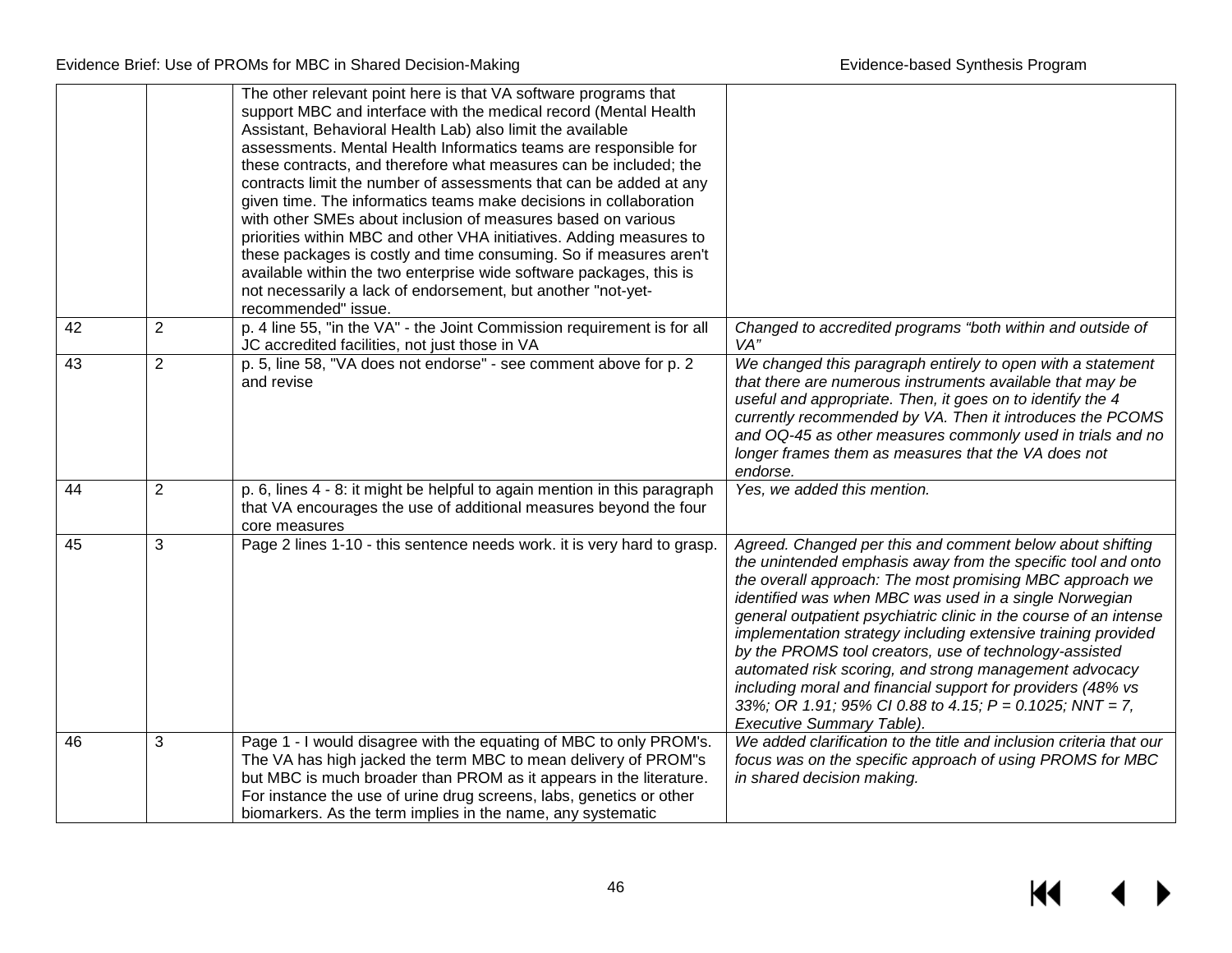|    |   | measure can be used in care. This should be clarified as it appears                                                                                                                                                                                                                                                                                                                                                                                                                   |                                                                                                                                                                                                                                                                                                                                                                                                                                                |
|----|---|---------------------------------------------------------------------------------------------------------------------------------------------------------------------------------------------------------------------------------------------------------------------------------------------------------------------------------------------------------------------------------------------------------------------------------------------------------------------------------------|------------------------------------------------------------------------------------------------------------------------------------------------------------------------------------------------------------------------------------------------------------------------------------------------------------------------------------------------------------------------------------------------------------------------------------------------|
|    |   | to focus of this review was on the use of PROM rather than MBC.                                                                                                                                                                                                                                                                                                                                                                                                                       |                                                                                                                                                                                                                                                                                                                                                                                                                                                |
| 47 | 3 | There might be a mention of screening in this review in terms of that<br>the review is not meant to cover screening for new cases. many of<br>the discussed measures are used for both MBC and screening. It is<br>again the confusing use of MBC as screens can be considered<br>systematic collection of data to inform care for shared decision<br>making.                                                                                                                         | We added clarification to our inclusion criteria that we are<br>focused on MBC as used in treatment monitoring, not<br>screening.                                                                                                                                                                                                                                                                                                              |
| 48 | 3 | I struggled a bit with the key message. was this review about the<br>value of MBC or trying to find a software product or process for which<br>the VA could use. I was confused if the former why PCOMS was<br>mentioned in the executive summary. I would think it would be much<br>more important for this issue brief to say whether or not there is<br>evidence for use of PROMs in MH. That should be a key message.<br>How to collect seems much less important to this review. | The review was about both the overall value of MBC and, if<br>possible, identification of specific best practices. But, we did<br>revise the key messages to better clarify the message that<br>there is no evidence for use of the specific VA-recommended<br>approach of using any of 4 recommended PROMS to<br>implement MBC in the context of shared decision making.                                                                      |
| 49 | 3 | The PCOMS was not an approach in my mind but rather a measure,<br>what we don't know from the PCOMS study is if they substituted any<br>other measure would the outcomes be the same. My guess is yes.<br>the review makes it seem like we should all switch to PCOMS which<br>misses the point of MBC.                                                                                                                                                                               | We did not intend to suggest all should switch to PCOMS and<br>have added a paragraph on picking measures that details the<br>trade-offs of the PCOMS systems in VA. Also, per your<br>comment below about page 2, lines 1-10, we edited the text to<br>shift the unintended emphasis away from the specific tool and<br>onto the overall approach.                                                                                            |
| 50 | 3 | would take issue with the most commonly used PROM is the oq45 -<br>the PHQ9 is likely the most common, required by many insurance<br>companies, used throughout Kaiser, DOD, Intermountain health etc.<br>the OQ45 might be studied more for MBC but I run into almost no<br>use in the private sector. PHQ9 is also what is cited in the VA DOD<br><b>CPG</b>                                                                                                                        | We appreciate this reviewer's point and have re-<br>contextualized the PCOMS and OQ-45 in the Introduction as<br>most commonly used in MBC studies.                                                                                                                                                                                                                                                                                            |
| 51 | 3 | Missing is a discussion of picking or using measures - they must be<br>actionable, understood by many, amenable to change there is<br>literature on this                                                                                                                                                                                                                                                                                                                              | We agree with this reviewer and have added a paragraph to<br>the discussion on picking measures. Here we acknowledge<br>that even though the 4 VA-recommended measures currently<br>lack evidence of use specifically in MBC for shared decision<br>making, there is a promising rationale for their use. As use of<br>alternative measures is welcome in the VA, we note important<br>practical considerations for using the PROMS and OQ-45. |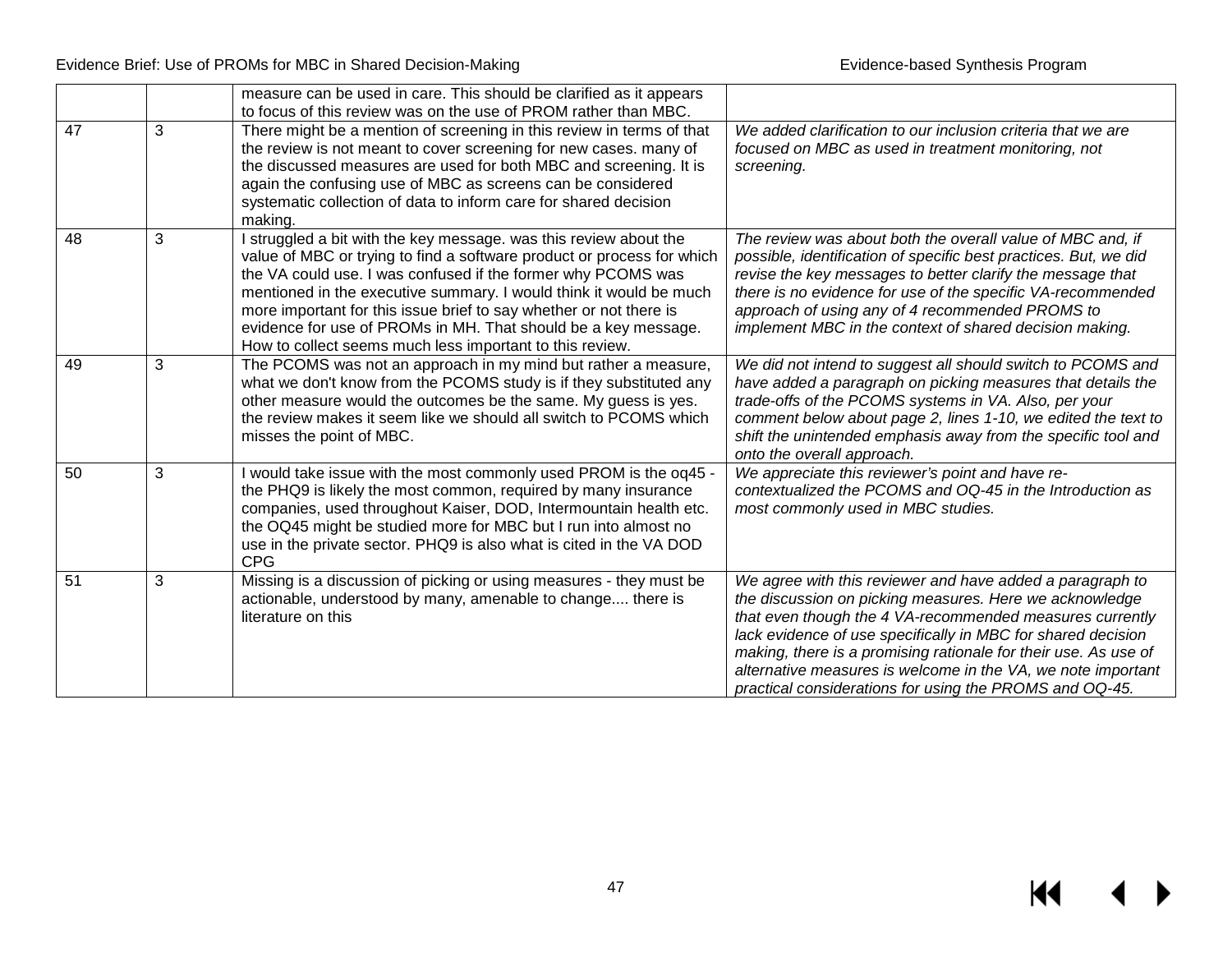# <span id="page-49-0"></span>**REFERENCES**

- 1. Aardoom JJ, Dingemans AE, van Ginkel JR, Spinhoven P, Van Furth EF, Van den Akker-van Marle ME. Cost-utility of an internet-based intervention with or without therapist support in comparison with a waiting list for individuals with eating disorder symptoms: A randomized controlled trial. *International journal of eating disorders.*  2016;49(12):1068-1076.
- 2. Amble I, Gude T, Ulvenes P, Stubdal S, Wampold BE. How and when feedback works in psychotherapy: Is it the signal? *Psychotherapy Research.* 2015;26(5):545-555.
- 3. Bargmann S. Achieving excellence through feedback-informed supervision. In: *Feedback-informed treatment in clinical practice: Reaching for excellence.* Washington, DC: American Psychological Association; US; 2017:79-100.
- 4. Berking M, Orth U, Lutz W. Wie effektiv sind systematische rückmeldungen des therapieverlaufs an den therapeuten? - how effective is systematic feedback of treatment progress to the therapist? An empirical study in a cognitive-behaviouralorieted impatient setting. *Zeitschrift für Klinische Psychologie und Psychotherapie.*  2006;35(1):21-29.
- 5. Bickman L, Kelley SD, Breda C, de Andrade AR, Riemer M. Effects of routine feedback to clinicians on mental health outcomes of youths: Results of a randomized trial. *Psychiatric Services.* 2011;62(12):1423-1429.
- 6. Bilsker D, Goldner EM. Routine outcome measurement by mental health-care providers: Is it worth doing? *The Lancet.* 2002;360(9346):1689-1690.
- 7. Black SW, Owen J, Chapman N, Lavin K, Drinane JM, Kuo P. Feedback informed treatment: An empirically supported case study of psychodynamic treatment. *Journal of Clinical Psychology.* 2017;73(11):1499-1509.
- 8. Brodey BB, Gonzalez NL, Elkin KA, Sasiela WJ, Brodey IS. Assessing the equivalence of paper, mobile phone, and tablet survey responses at a community mental health center using equivalent halves of a 'gold-standard' depression item bank. *JMIR Mental Health.*  2017;4(3):e36.
- 9. Brown GS, Simon A, Cameron J, Minami T. A collaborative outcome resource network (acorn): Tools for increasing the value of psychotherapy. *Psychotherapy.*  2015;52(4):412-421.
- 10. Burlingame GM, Whitcomb KE, Woodland SC, Olsen JA, Beecher M, Gleave R. The effects of relationship and progress feedback in group psychotherapy using the group questionnaire and outcome questionnaire-45: A randomized clinical trial. *Psychotherapy.*  2018;55(2):116-131.
- 11. Chan AT, Sun GY, Tam WW, Tsoi KK, Wong SY. The effectiveness of group-based behavioral activation in the treatment of depression: An updated meta-analysis of randomized controlled trial. *Journal of Affective Disorders.* 2017;208:345-354.
- 12. Chang TE, Jing Y, Yeung AS, et al. Effect of communicating depression severity on physician prescribing patterns: Findings from the clinical outcomes in measurementbased treatment (comet) trial. *General Hospital Psychiatry.* 2012;34(2):105-112.
- 13. Cross S, Mellor-Clark J, Macdonald J. Tracking responses to items in measures as a means of increasing therapeutic engagement in clients: A complementary clinical approach to tracking outcomes. *Clinical Psychology & Psychotherapy.* 2015;22(6):698- 707.
- 14. Davidson K, Perry A, Bell L. Would continuous feedback of patient's clinical outcomes to practitioners improve nhs psychological therapy services? Critical analysis and

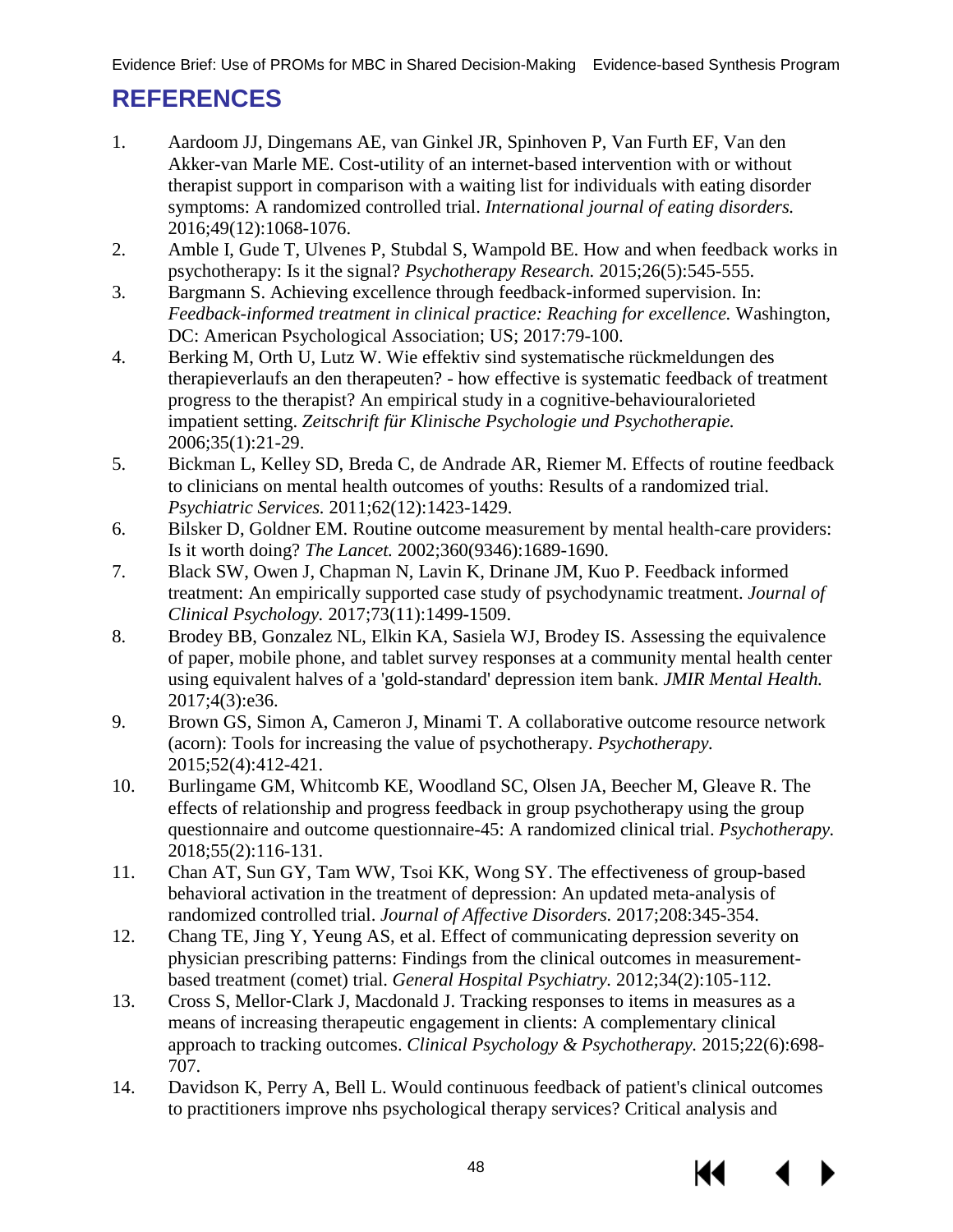assessment of quality of existing studies. *Psychology and Psychotherapy: Theory, Research and Practice.* 2015;88(1):21-37.

- 15. Delgadillo J, Overend K, Lucock M, et al. Improving the efficiency of psychological treatment using outcome feedback technology. *Behaviour Research & Therapy.*  2017;99:89-97.
- 16. Drummond KL, Painter JT, Curran GM, et al. Hiv patient and provider feedback on a telehealth collaborative care for depression intervention. *AIDS Care.* 2017;29(3):290- 298.
- 17. Duncan BL, Reese RJ. The partners for change outcome management system (pcoms) revisiting the client's frame of reference. *Psychotherapy: Theory, Research, Practice, Training.* 2015;52(4):391-401.
- 18. Dyer K, Hooke GR, Page AC. Effects of providing domain specific progress monitoring and feedback to therapists and patients on outcome. *Psychotherapy Research.*  2014;26(3):297-306.
- 19. Eisen SV, Dickey B, Sederer LI. A self-report symptom and problem rating scale to increase inpatients' involvement in treatment. *Psychiatric Services.* 2000;51(3):349-353.
- 20. Faurholt-Jepsen M, Frost M, Martiny K, et al. Reducing the rate and duration of readmissions among patients with unipolar disorder and bipolar disorder using smartphonebased monitoring and treatment - the radmis trials: Study protocol for two randomized controlled trials. *Trials [Electronic Resource].* 2017;18(1):277.
- 21. Fihn SD, McDonell MB, Diehr P, et al. Effects of sustained audit/feedback on selfreported health status of primary care patients. *The American Journal of Medicine.*  2004;116(4):241-248.
- 22. Fortney JC, Unützer J, Wrenn G, et al. A tipping point for measurement-based care. *Psychiatric Services.* 2017;68(2):179-188.
- 23. Fridberg DJ, Cao D, King AC. Integrating alcohol response feedback in a brief intervention for young adult heavy drinkers who smoke: A pilot study. *Drug and alcohol dependence.* 2015;155:293-297.
- 24. Friedhoff LA. Question development by individuals in therapeutic assessment: Does it result in more positive outcomes? *Dissertation Abstracts International: Section B: The Sciences and Engineering.* 2013;75(8-B(E)):No Pagination Specified.
- 25. Gondek D, Edbrooke-Childs J, Fink E, Deighton J, Wolpert M. Feedback from outcome measures and treatment effectiveness, treatment efficiency, and collaborative practice: A systematic review. *Administration and Policy in Mental Health and Mental Health Services Research.* 2016;43(3):325-343.
- 26. Haland AT, Tilden T. Lessons learned from the implementation of a feedback system in couple and family therapy. In: *Routine outcome monitoring in couple and family therapy: The empirically informed therapist.* Cham, Switzerland: Springer International Publishing; Switzerland; 2017:211-224.
- 27. Hamann J, Parchmann A, Sassenberg N, et al. Training patients with schizophrenia to share decisions with their psychiatrists: A randomized-controlled trial. *Social Psychiatry and Psychiatric Epidemiology.* 2017;52(2):175-182.
- 28. Harmon SC, Lambert MJ, Smart DM, et al. Enhancing outcome for potential treatment failures: Therapist–client feedback and clinical support tools. *Psychotherapy Research.*  2007;17(4):379-392.
- 29. Hartmann JA, Wichers M, Menne-Lothmann C, et al. Experience sampling-based personalized feedback and positive affect: A randomized controlled trial in depressed patients. *PLoS ONE.* 2015;10(6):e0128095.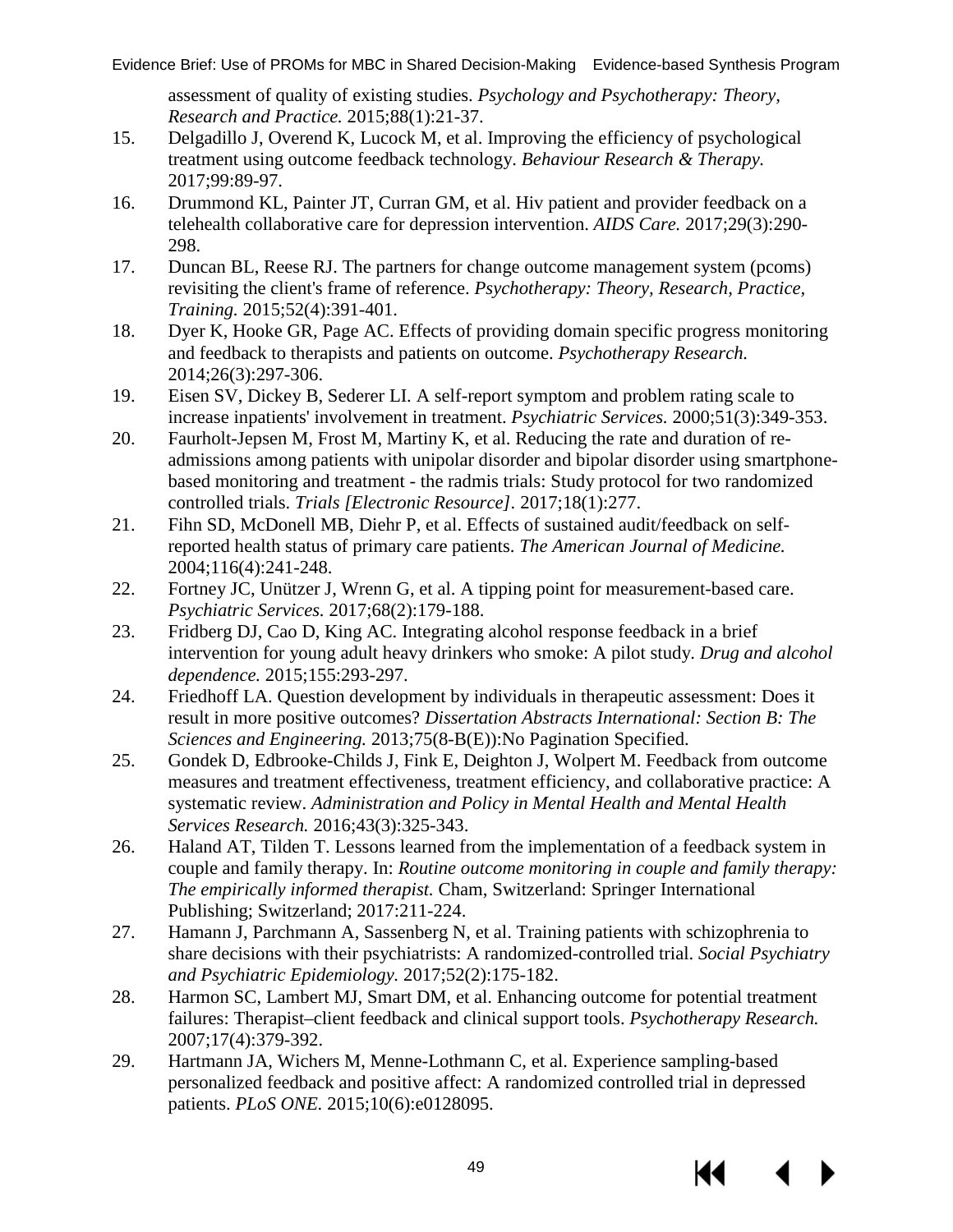- 30. Hooke GR, Sng AA, Cunningham NK, Page AC. Methods of delivering progress feedback to optimise patient outcomes: The value of expected treatment trajectories. *Cognitive Therapy and Research.* 2018;42(2):204-211.
- 31. Janse PD, De Jong K, Van Dijk MK, Hutschemaekers GJ, Verbraak MJ. Improving the efficiency of cognitive-behavioural therapy by using formal client feedback. *Psychotherapy Research.* 2017;27(5):525-538.
- 32. Jensen-Doss A, Haimes EM, Smith AM, et al. Monitoring treatment progress and providing feedback is viewed favorably but rarely used in practice. *Administration and Policy in Mental Health and Mental Health Services Research.* 2018;45(1):48-61.
- 33. Jolley S, Onwumere J, Bissoli S, et al. A pilot evaluation of therapist training in cognitive therapy for psychosis: Therapy quality and clinical outcomes. *Behavioural and Cognitive Psychotherapy.* 2015;43(4):478-489.
- 34. Kendrick T, El-Gohary M, Stuart B, et al. Routine use of patient reported outcome measures (proms) for improving treatment of common mental health disorders in adults. *Cochrane Database of Systematic Reviews.* 2016;7:CD011119.
- 35. Khdour HY, Abushalbaq OM, Mughrabi IT, et al. Generalized anxiety disorder and social anxiety disorder, but not panic anxiety disorder, are associated with higher sensitivity to learning from negative feedback: Behavioral and computational investigation. *Frontiers in Integrative Neuroscience.* 2016;10:20.
- 36. Klundt JS. Are therapists using outcome measures and does it matter? A naturalistic usage study. *Dissertation Abstracts International: Section B: The Sciences and Engineering.* 2015;76(3-B(E)):No Pagination Specified.
- 37. Knaup C, Koesters M, Schoefer D, Becker T, Puschner B. Effect of feedback of treatment outcome in specialist mental healthcare: Meta-analysis. *The British journal of psychiatry : the journal of mental science.* 2009;195(1):15.
- 38. Koementas-de Vos MM, Nugter M, Engelsbel F, De Jong K. Does progress feedback enhance the outcome of group psychotherapy? *Psychotherapy.* 2018;55(2):151-163.
- 39. Krägeloh CU, Czuba KJ, Billington DR, Kersten P, Siegert RJ. Using feedback from patient-reported outcome measures in mental health services: A scoping study and typology. *Psychiatric Services.* 2015;66(3):224-241.
- 40. Lambert MJ, Whipple JL, Vermeersch DA, et al. Enhancing psychotherapy outcomes via providing feedback on client progress: A replication. *Clinical Psychology & Psychotherapy.* 2002;9(2):91-103.
- 41. Lambert MJ, Shimokawa K. Collecting client feedback. *Psychotherapy.* 2011;48(1):72- 79.
- 42. Lambert MJ. Maximizing psychotherapy outcome beyond evidence-based medicine. *Psychotherapy and Psychosomatics.* 2017;86(2):80-89.
- 43. Lutz W, Zimmermann D, Muller V, Deisenhofer AK, Rubel JA. Randomized controlled trial to evaluate the effects of personalized prediction and adaptation tools on treatment outcome in outpatient psychotherapy: Study protocol. *BMC Psychiatry.* 2017;17(1):306.
- 44. Maeschalck CL, Barfknecht LR. Using client feedback to inform treatment. In: *Feedback-informed treatment in clinical practice: Reaching for excellence.* Washington, DC: American Psychological Association; US; 2017:53-77.
- 45. Mathias SD, Fifer SK, Mazonson PD, Lubeck DP, Buesching DP, Patrick DL. Necessary but not sufficient: The effect of screening and feedback on outcomes of primary care patients with untreated anxiety. *Journal of general internal medicine.* 1994;9(11):606.
- 46. Metz MJ, Franx GC, Veerbeek MA, de Beurs E, van der Feltz-Cornelis CM, Beekman AT. Shared decision making in mental health care using routine outcome monitoring as a